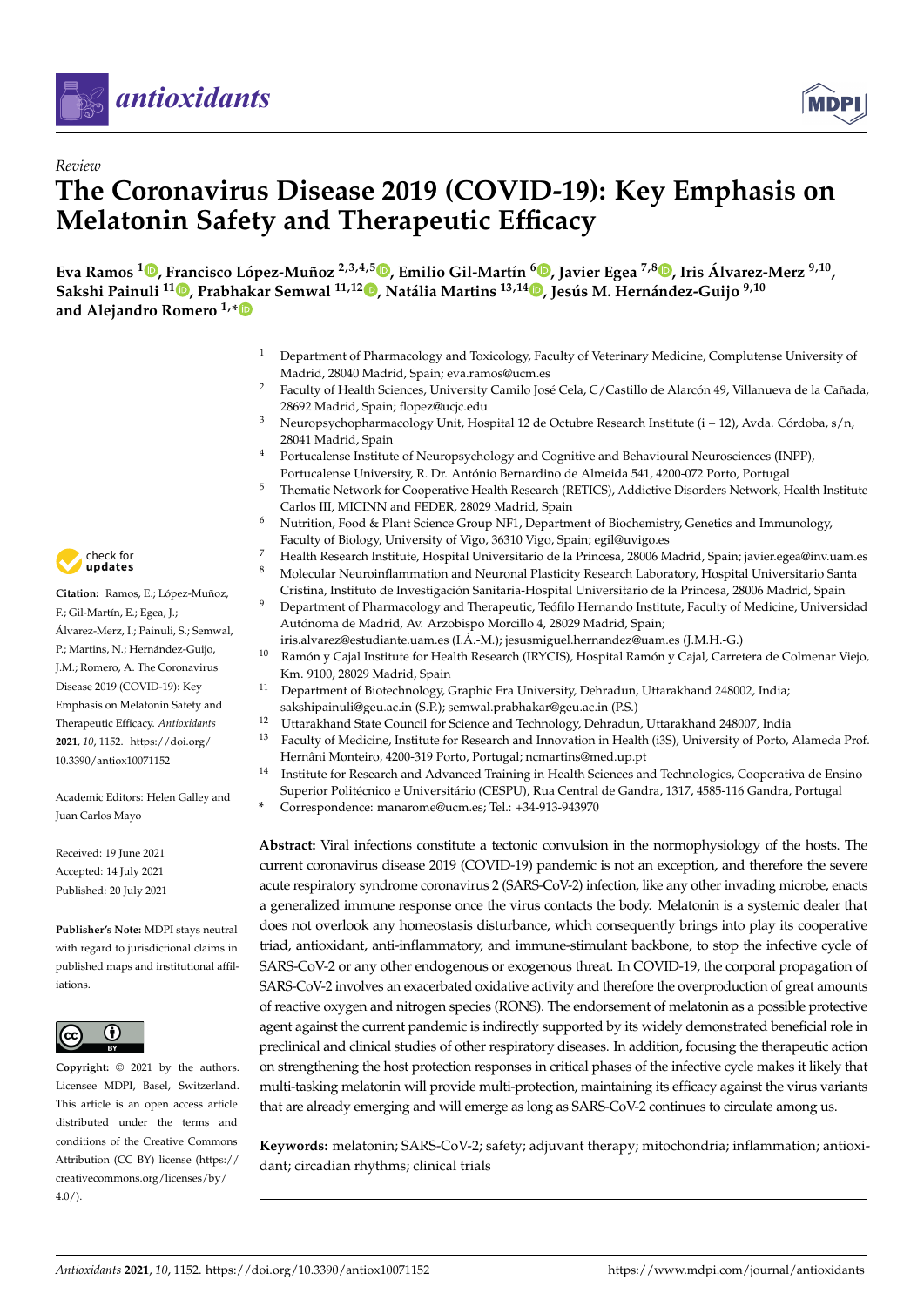#### **1. Introduction**

Recently, the rapid spread of new coronaviruses throughout the world has had a great impact on worldwide societal and economic development, besides it is being considered the most crucial global health disaster of the century [\[1\]](#page-20-0). The ongoing pandemic of coronavirus disease 2019 (COVID-19) caused by the severe acute respiratory syndrome coronavirus 2 (SARC-CoV-2) has a plethora of presentations, drifting from asymptomatic to a severe state of the disease, with a wide variety of symptoms [\[2\]](#page-20-1). Globally, considering its high mortality and unexpected rapid spread, several groups of academia, industry, and the government sector are working together to develop an effective and safe treatment against COVID-19. Besides pharmacological therapy, few scientific groups are working on nonpharmacological molecules that may reduce the risk of getting infected with COVID-19.

Melatonin plays an important role in the regulation of different physiological functions including free radical detoxification and immune system enhancing, besides exerting direct anti-inflammatory, anti-cancer, neuroprotective, cardiovascular, and anti-diabetic effects [\[3–](#page-20-2)[8\]](#page-20-3). At a physiological level, the synthesis of melatonin takes place during darkness in a light–dark cycle; therefore, it is described as the indoleamine of darkness and/or a chronobiotic molecule [\[9\]](#page-20-4).

In the last months, moved by impotence in the face of the horror caused by COVID-19, numerous researchers have emphasized the therapeutic potential of melatonin [\[10](#page-20-5)[–12\]](#page-20-6). The pineal indoleamine is one of the molecules about which probably more pages have been written on its evolutionary origin, functionality, and applicability in clinical settings. As a result, its functional biology is one of the best-known, and we now realize that it goes far beyond the traditional role in controlling the circadian and seasonal cycles. On the contrary, melatonin is currently considered a universal cell protector with signaling actions in a myriad of biochemical processes essential for cell and tissue homeostasis [\[13](#page-20-7)[,14\]](#page-21-0). In this sense, among the plethora of mediations that melatonin carries out, the regulation of immunoinflammatory responses and the protection against oxidative damage are the focus of interest. These two properties are the main pillars on which the commitment of many scientists to the administration of melatonin for the combat of SARS-CoV-2's pathogenicity [\[15\]](#page-21-1) and other virus types [\[16–](#page-21-2)[18\]](#page-21-3).

The vast research around SARS-CoV-2 developed last year signals a double indirect contribution of melatonin-mediated responses to the natural defense against COVID-19 morbimortality [\[19\]](#page-21-4). First, the viral "superimmunity" of bats [\[20\]](#page-21-5) and the presumed primary reservoir of SARS-CoV-2 and other corona/filoviruses, along with the decline of melatonin in the elderly [\[21\]](#page-21-6), allow us to hypothesize that (i) high endogenous melatonin provides greater antiviral resistance to bats than to humans and (ii) higher melatonin in childhood protects children from COVID-19 better than adults [\[22,](#page-21-7)[23\]](#page-21-8). Consistent with this assumption, it makes sense that in silico drug repurposing projections from human/SARS-CoV-2 global protein–protein interactome network and retrospective and observational analyses of COVID-19 and non-COVID-19 cohorts have revealed the therapeutic as well as the antiviral prophylactic mechanistically based utility of melatonin, alone or in combination with other compounds [\[24](#page-21-9)[,25\]](#page-21-10). Additionally, it is equally conceivable that from strictly theoretical considerations based on the electronic structure of the molecule, the functionality of melatonin has been predicted, and docking simulations have suggested the potential efficacy of the indoleamine in the treatment of COVID-19 [\[26\]](#page-21-11), presuming its role as SARS-CoV-2 protease inhibitor [\[27\]](#page-21-12). Furthermore, to address potential treatments, network-based prediction and a propensity score-matching observational study of more than 18,000 COVID-19 patients were combined and showed melatonin reducing the capacity to drop COVID-19 risk by 64% [\[25\]](#page-21-10). On the empirical side, the observational study of a large COVID-19 cohort showed that patients taking melatonin had a reduced risk of SARS-CoV-2 infection, even compared with those treated with potent angiotensin-converting enzyme inhibitors or angiotensin II receptor blockers, among others [\[25\]](#page-21-10). Likewise, individuals on melatonin treatment, along with other pharmacological, genre, ethnicity, and age features, have been positively discriminated as reduced-risk for COVID-19 by a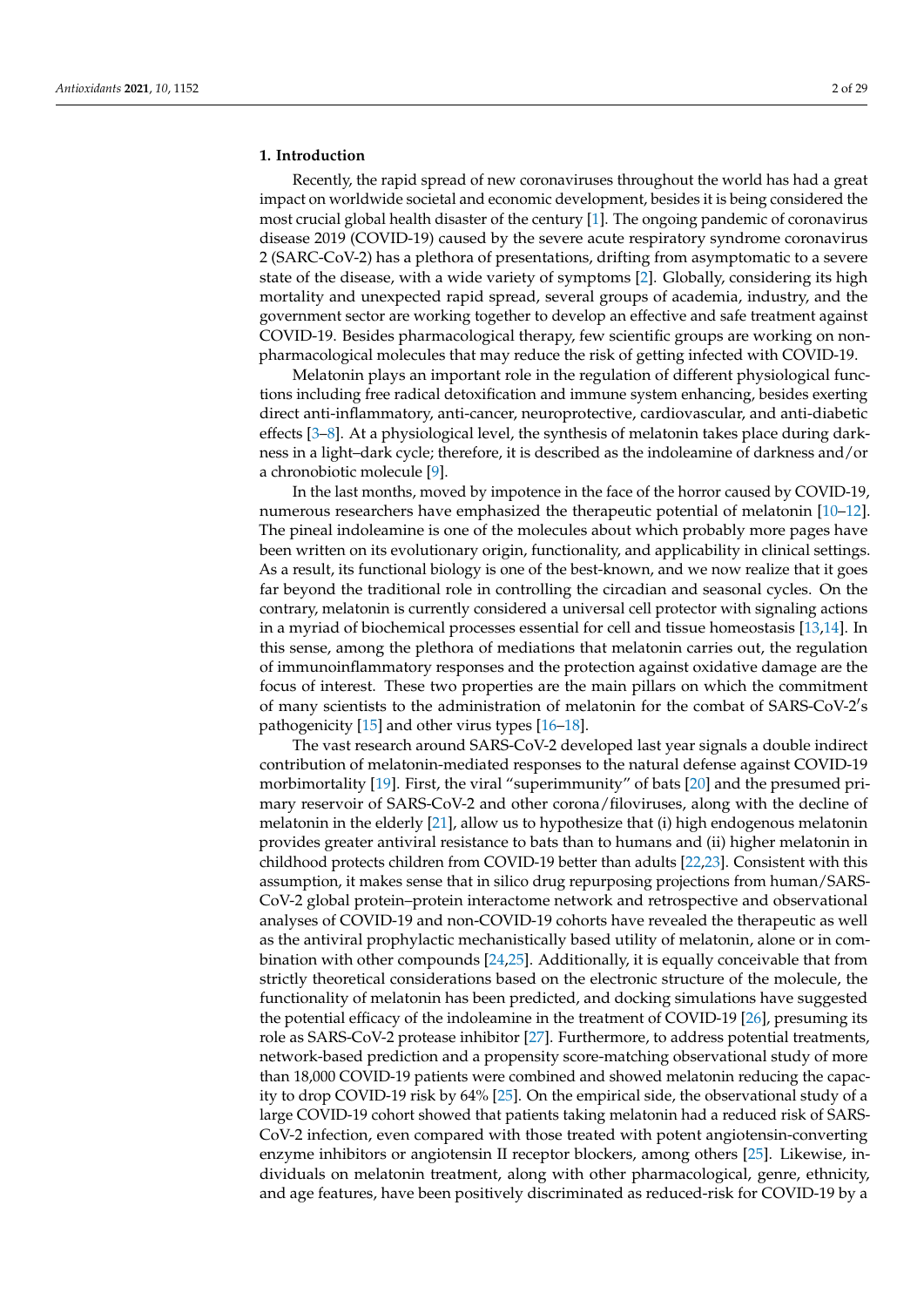logistic regression algorithm over more than 11,000 people [\[28\]](#page-21-13). Moreover, the translational applicability of this molecule stands out over other therapy drug candidates to effectively and safely curtail the COVID-19 pandemic [\[10](#page-20-5)[,25,](#page-21-10)[29\]](#page-21-14), as well as to enhance the immune response to vaccination [\[16,](#page-21-2)[30–](#page-21-15)[32\]](#page-21-16).

Secondly, another plane in favor of melatonin in managing the immunopathology burden of COVID-19 is directly envisaged from the predictable efficacy of its wide-ranging capacities. This is the case of aberrant "cytokine storm syndromes", critical events of massive production and release of pro-inflammatory mediators orchestrated by the abnormal response of the immune-inflammatory system and which determine the fatal course of COVID-19 patients [\[33\]](#page-21-17). The prolonged recruitment in the lower respiratory tract of the host innate inflammatory lineages (macrophages, neutrophils, and mast cells) promote epithelial/endothelial apoptosis, diffuse alveolar epithelium damage, and tissue remodeling, leading to acute respiratory distress syndrome (ARDS), hypercoagulability, and clotting microthrombi, as well as switching to aerobic glycolysis responsible for the lactate dehydrogenase elevation and lactic acidosis frequently diagnosed in COVID-19 patients [\[34,](#page-21-18)[35\]](#page-21-19). Later, hyper-inflammation by SARS-CoV-2 eventually leads to severe failure of the lungs, heart, and other peripheral organs, septic shock, and the irreversible perturbation of those whole biosystems that configure COVID-19 pathogenesis and determines the prognosis of patients, often ending in death [\[36,](#page-21-20)[37\]](#page-21-21). However, at the same time, this immune-inflammatory status provides clues for the design of therapeutic approaches capable of adequately modulating the immune response. In this regard, melatonin can modulate innate and adaptive immunities, avoiding overreaction and the pathological escalation of the cytokine storm. In other words, the indoleamine helps to enhance host tolerance and overcome the viral cycle, preventing the systemic damage of tissues and organs [\[18,](#page-21-3)[38\]](#page-21-22). From the biological perspective, melatonin raises barriers against virus invasion and replication, so the infective strategy usually involves torpedoing its synthesis and signaling to hinder the crucial antioxidant, metabolic, and immune-modulatory actions played by the indoleamine in the defense of cellular homeostasis [\[19,](#page-21-4)[39,](#page-21-23)[40\]](#page-21-24). In accordance with the above, as melatonin is produced endogenously and is also present in our diet, many researchers propose to supplement natural intakes with the indoleamine to emulate in COVID-19 patients the benefits observed in entities with phenotypic similarities. The high tolerability of melatonin, even at high doses [\[41,](#page-21-25)[42\]](#page-22-0), enhances the plausibility of efficient and safe melatonin-based COVID-19 treatments.

The alliance of dysfunctional innate/adaptive immunities with inflammation explains the enhanced susceptibility and devastating progress of COVID-19 in the elderly and patients affected by chronic primary diseases [\[43](#page-22-1)[,44\]](#page-22-2). Only the increased risk of the high SARS-CoV-2 infectivity rate with age represents an immense public health challenge, since a potential population of more than 1.7 billion people worldwide of all countries and ethnicities may end up suffering from severe COVID-19 [\[45\]](#page-22-3). In anticipation of future scenarios of equal or greater complexity than COVID-19, the reinforcement of the host defense mechanisms provided by melatonin has the additional interest that a similar base treatment could be effective for other upcoming viral or microbial nosological entities associated with exacerbated immunoinflammation [\[18\]](#page-21-3). In sum, it is an ancient molecule at the forefront of future therapeutics. This is the promise that the urgent program of systematic investigation, which we want to claim herein, may put in our hands.

#### **2. SARS-CoV-2: From Biological Features to Pathophysiology**

Coronaviruses are the largest group of viruses responsible for respiratory, gastrointestinal, and central nervous system (CNS) infections [\[46\]](#page-22-4). They can be divided into four genera, including alpha (α), beta (β), gamma (Υ), and delta (δ). Among these, alpha and beta only infect mammals, whereas gamma and delta primarily infect birds with few deviations [\[47\]](#page-22-5). Based on its phylogenic analysis and genomic construction, the SARS-CoV-2 has its place in the beta group (Hu et al., 2020). Taxonomically, SARS-CoV-2 belongs to the family Coronaviridae, order Nidovirales and genus Coronavirus. Morphologically, they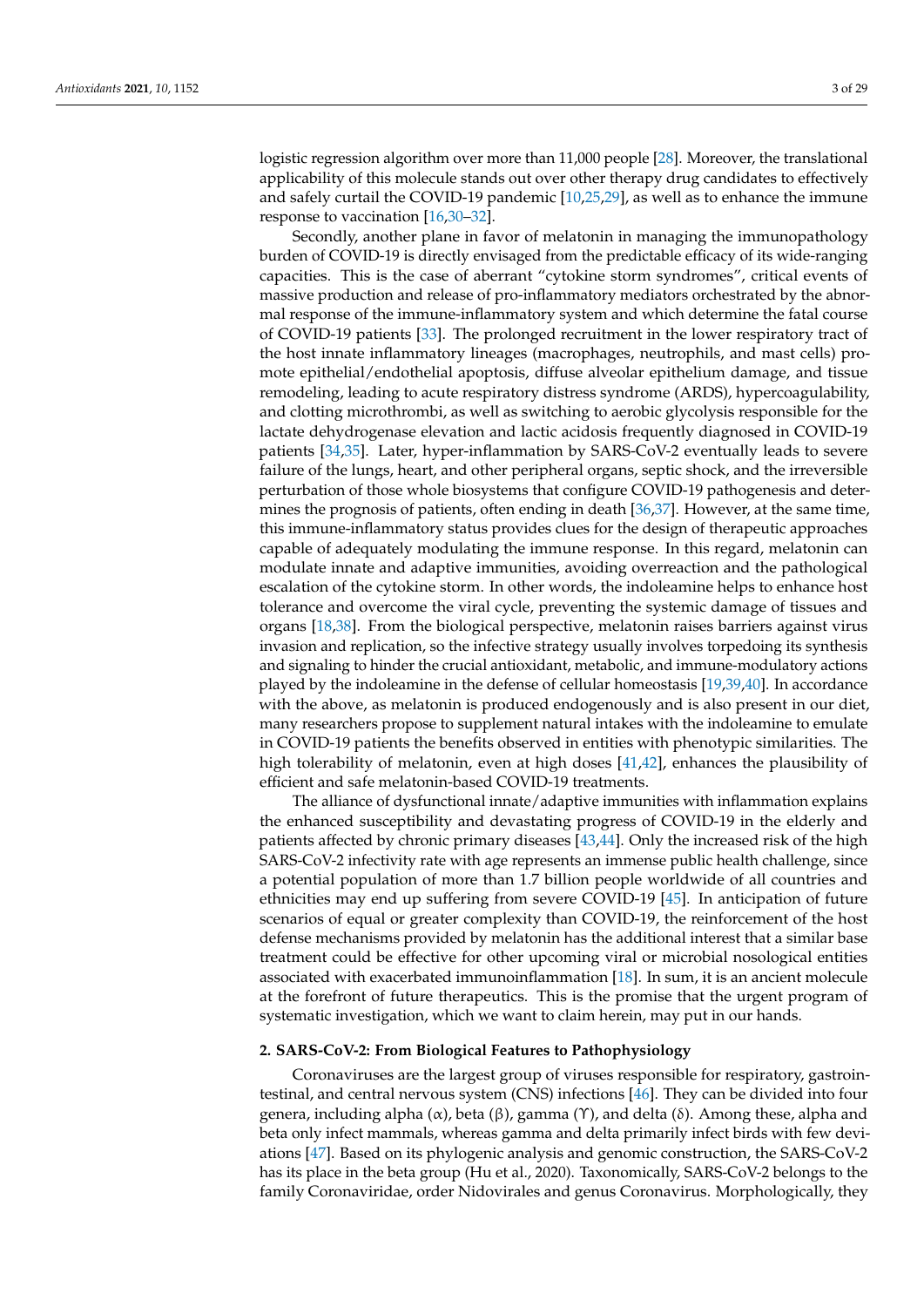are large, enveloped, positive-sense, single-stranded, RNA viruses, with a genome size of ~30,000 bases [\[48\]](#page-22-6), typically round or multi-shaped with a 65–125 nm diameter consisting of a triple Spike glycoprotein. With high throughput sequencing, research groups have done the sequencing of SARS-CoV-2 and declared that the RNA includes 14 putative open reading frames (ORFs) encoding 27 proteins [\[49](#page-22-7)[,50\]](#page-22-8). Moreover, it was confirmed that the sequence of SARS-CoV-2 has similarities with SARS-CoV (40%) and MERS-CoV (40%) [\[51\]](#page-22-9). Coronavirus genomes generally encode four additional structural proteins, including the Spike proteins (1128–1472 amino acids), membrane protein (218–263 amino acids), envelope protein (74–109 amino acids), and nucleo-capsid protein (349–470 amino acids) [\[52\]](#page-22-10) The N protein holds the RNA genome, and S, E, and M proteins together create the viral envelope [\[50\]](#page-22-8). Apart from this, these proteins may be involved in the entry of viral particles into the host cell after binding with host angiotensin-converting enzyme 2 (ACE-2) [\[53\]](#page-22-11), promoting virulence, virus morphogenesis, assembly, budding, and folding of genomic RNA into the nucleo-capsid [\[54](#page-22-12)[,55\]](#page-22-13). ACE-2 is a functional receptor hijacked by SARS-CoV-2 for cell entry, similar to SARS-CoV [\[56,](#page-22-14)[57\]](#page-22-15). Briefly, it is a type 1 membrane protein expressed in the lungs, heart, kidney, and intestine mainly associated with cardiovascular diseases [\[58\]](#page-22-16), and these human organs are vulnerable to SARS-CoV-2 [\[59\]](#page-22-17). Xiao and co-workers [\[60\]](#page-22-18) report on the multiplication of virus in the mucosal epithelium of upper and lower respiratory tract and GI mucosa, while in other cases, patients present with heart injury, kidney failure, acute liver, and diarrhea, as non-respiratory symptoms [\[37,](#page-21-21)[61,](#page-22-19)[62\]](#page-22-20). Regarding respiratory symptoms, fever, coughing, and shortness of breath are the common symptoms of SARS-CoV-2 [\(https://www.cdc.gov/coronavirus/2019-ncov/symptoms-testing/symptoms.html,](https://www.cdc.gov/coronavirus/2019-ncov/symptoms-testing/symptoms.html) Accessed date 22 February 2021), but olfactory and gustative disorders have also been reported in infected patients [\[63\]](#page-22-21). More recently, Wang and co-workers reported in a metanalysis that hypertension, diabetes, chronic obstructive pulmonary disease (COPD), and cardiovascular and cerebrovascular diseases are significant risk factors for COVID-19 related mortality [\[64\]](#page-22-22).

Regarding SARS-CoV-2 transmission, it is recognized as predominantly occurring through respiratory droplets, direct contact, and potential fecal–oral route transmission. In addition, it was recently underlined that SARS-CoV-2 can survive outside the body for a long time. For example, van Doremalen and co-workers [\[65\]](#page-22-23) reported on the viability and stability of SARS-CoV-2 on different surfaces and found that the plastic and stainless-steel surfaces were more stable for SARS-CoV-2 than copper and cardboard, with the viable virus being detected for up to 72 h on these surfaces.

#### **3. Melatonin and Health: A Brief Overview**

Endogenous melatonin was proposed to be a potential key factor in promoting human health in the last century [\[66\]](#page-22-24). Indeed, describing its antioxidant properties raises the idea of supplementing with melatonin to protect brain health in the advanced aged population [\[66\]](#page-22-24). In the last two decades, numerous researchers have investigated the plethora of melatonin's actions protecting and regulating many aspects in humans [\[67\]](#page-22-25). There is, apparently, a lack of serious adverse effects after its supplementation [\[68\]](#page-22-26). Notwithstanding, a particular population should be monitored to clarify this relatively safe profile. Melatonin´s pleiotropy, safety profile, and inexpensive cost have led researchers to investigate in humans the promising results elicited preclinically [\[69–](#page-23-0)[71\]](#page-23-1).

Mainly, among the most significant actions of supplemented melatonin described to date, we must highlight its antioxidant, free-radical scavenging, immunomodulatory, and anti-inflammatory activity, which makes melatonin a powerful tool in the treatment of any disease that involves one or more of these components. There is an increasing interest in melatonin against cancer; recent studies report a very promising oncostatic profile of melatonin in several types of cancer and associated effects that seem to enhance chemotherapy [\[72–](#page-23-2)[76\]](#page-23-3).

To reach a clinical therapeutic approach to all the pathologies that melatonin seems to improve, alone or in combination with other treatments, more economic support is needed.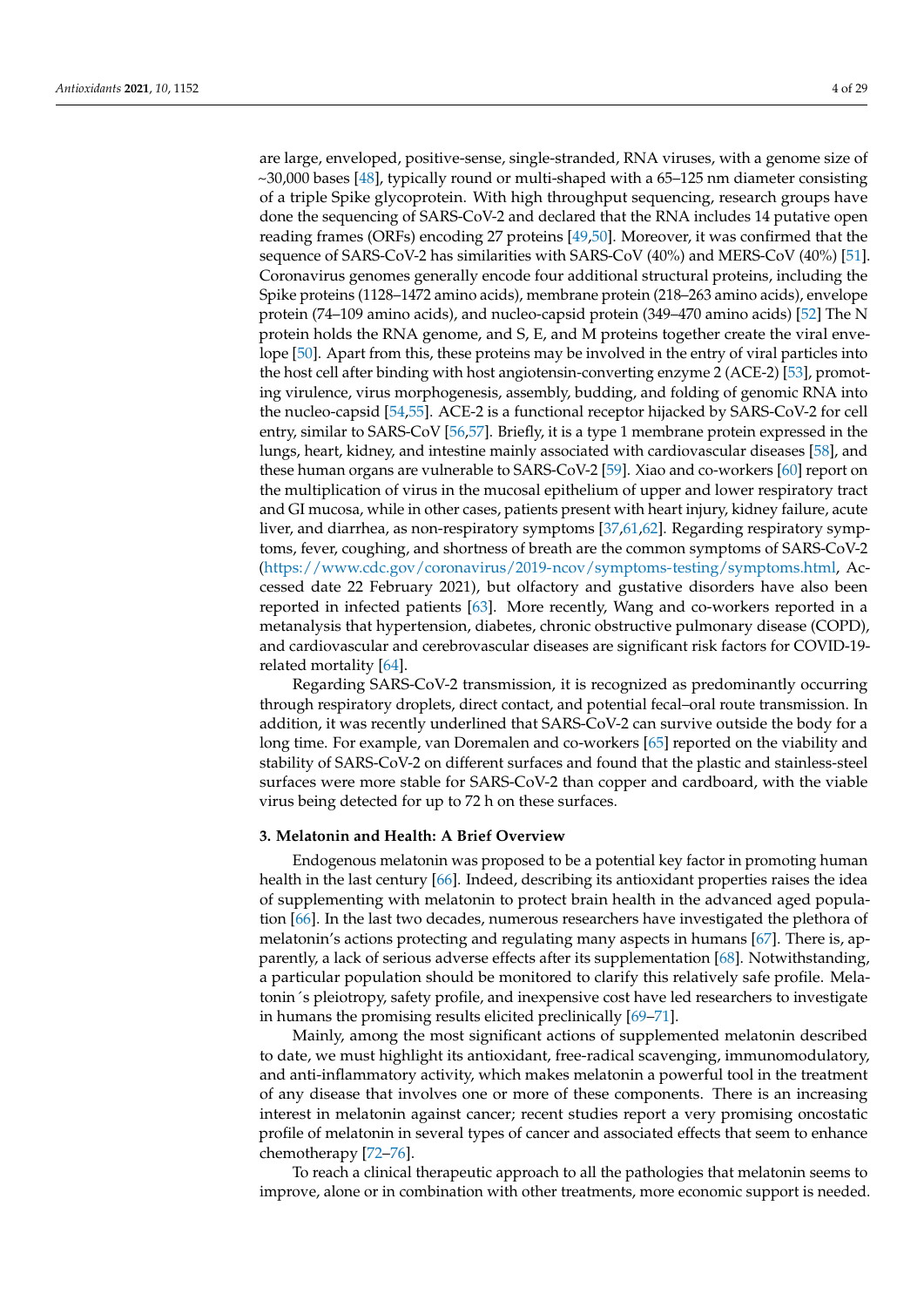As melatonin is not patentable, it will probably not result in a high profit to companies; therefore, the clue may be to invest more public money, which will revert to better health in the population. Reportedly, melatonin seems to promote patient health and moreover save the lives of more critical patients.

## **4. Melatonin Effects in COVID-19: A Clinic-Critical Perspective**

#### *4.1. Ongoing Clinical Trials on Melatonin Effects in SARS-CoV-2 Infection*

As mentioned above, melatonin is an endogenous non-patentable molecule; thus, clinical trials do not expect to obtain great economic benefits; indeed, most of the clinical trials developed are public-funded [\[69\]](#page-23-0). To date, there is a relevant lack of clinical trials concerning melatonin´s therapeutic effects versus SARS-CoV-2's directly or indirectly related pathologies [\[77](#page-23-4)[,78\]](#page-23-5). Clinical trials are mandatory to confirm the preclinical efficacy and safety observed [\[79\]](#page-23-6). Notwithstanding, the COVID-19 pandemic has launched several clinical trials to test doses, administration routes, and efficacy against SARS-CoV-2.

To our knowledge, 11 clinical trials are currently ongoing, registered in the Cochrane Library (ISSN 1465–1858) collection of databases (12 February 2021). Table [1](#page-5-0) depicts a summary of the main characteristics of the ongoing trials. Only one clinical trial evaluates melatonin as a protective tool versus COVID-19; a daily dose of 2 mg of melatonin is orally administered for 12 weeks to test whether melatonin may protect healthcare workers compared to the placebo group [\[80](#page-23-7)[,81\]](#page-23-8). Interestingly, there is only one study on whether intravenous melatonin, administered to patients located in the Intensive Care Unit (ICU), can reduce mortality [\[81,](#page-23-8)[82\]](#page-23-9). The other published protocol evaluates the efficacy and safety of 50 mg of melatonin daily administered during seven days, compared to the standard therapeutic regimen [\[83\]](#page-23-10). As shown in Table [1,](#page-5-0) the rest of the trials test oral melatonin efficacy in mild or moderate patients; noteworthily, the administered doses go from 3 to 100 mg. As we previously pointed, selecting the correct doses is absolutely necessary to obtain reliable results [\[18,](#page-21-3)[84\]](#page-23-11). Regarding the ongoing trials, very different profiles of melatonin's therapeutic value are being examined, from prevention to reducing mortality. These differences would probably make more difficult the overall analysis, whereas they may give a broad therapeutic profile. There are no results published to date; we are looking forward to analyzing and comparing results related to doses and administration routes, contributing to understanding the required doses and efficacy of melatonin against COVID-19.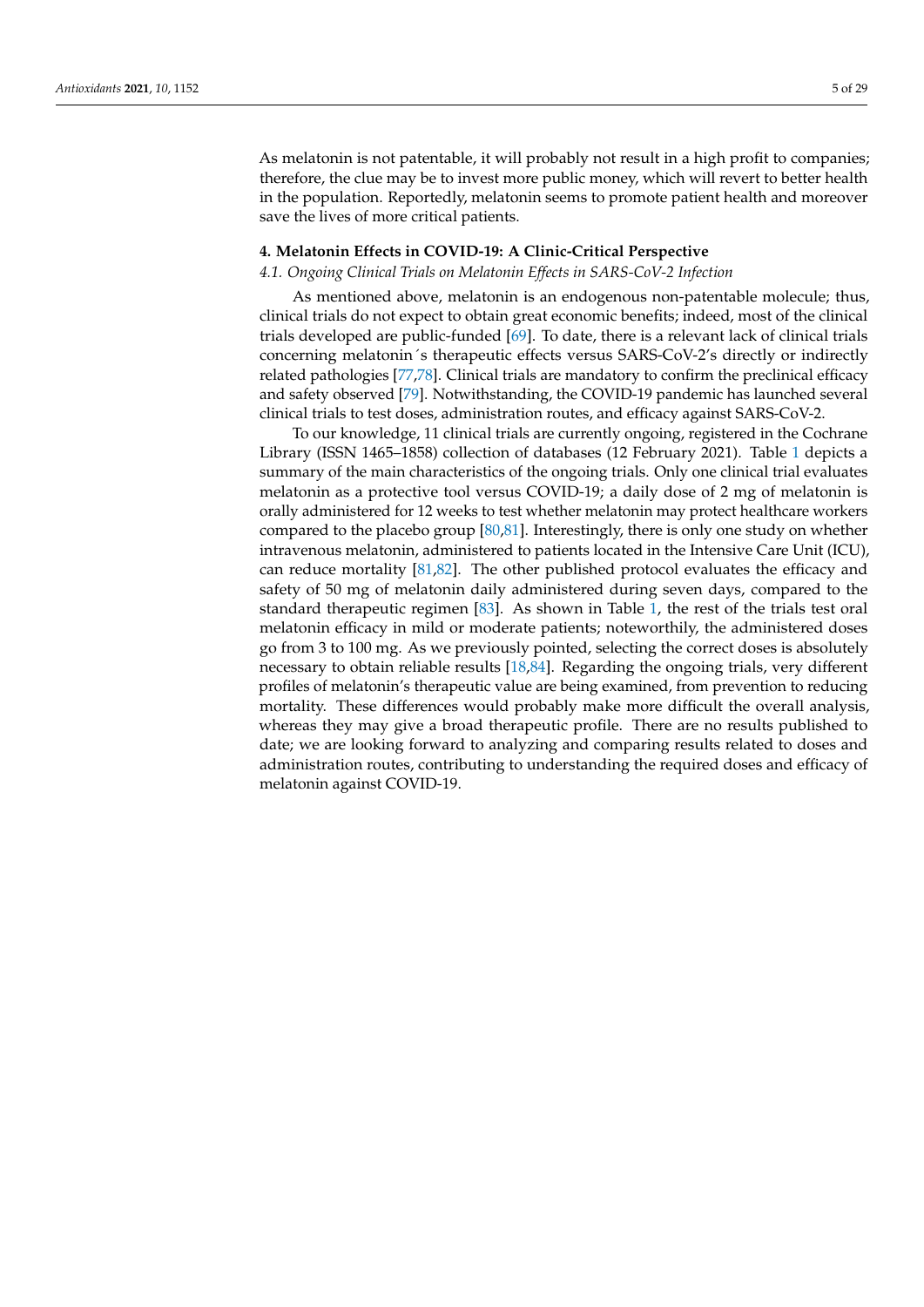<span id="page-5-0"></span>

|              | Cochrane Library ID<br>Number: | Route<br>Dose/Rationale<br><b>Treatment Duration</b>                                         | Participants                              | Blinding/<br><b>Comparison Groups</b>                                                     | Primary<br><b>Outcomes</b>                                                                                                          | Secondary<br>Outcomes                                                                                                                      |
|--------------|--------------------------------|----------------------------------------------------------------------------------------------|-------------------------------------------|-------------------------------------------------------------------------------------------|-------------------------------------------------------------------------------------------------------------------------------------|--------------------------------------------------------------------------------------------------------------------------------------------|
| $\mathbf{1}$ | CN-02137224                    | Oral                                                                                         | 30 participants with<br>COVID-19 symptoms | Quadruple*<br>Placebo                                                                     | Incidence of serious<br>$\bullet$<br>adverse effects<br>Discontinuation<br>$\bullet$<br>secondary to toxicity<br>$\bullet$          | Hospitalization<br>$\bullet$<br>COVID-19 related<br>$\bullet$<br>symptoms<br>Rate of resolution of<br>$\bullet$<br>COVID-19 related        |
|              |                                | 10 mg/3 times day                                                                            |                                           |                                                                                           |                                                                                                                                     | symptoms                                                                                                                                   |
|              |                                | 14 days                                                                                      |                                           |                                                                                           |                                                                                                                                     | Mortality<br>$\bullet$                                                                                                                     |
| 2            | CN-02148200                    | Oral                                                                                         | 390 participants<br>with mild COVID-19    | Quadruple*<br>Toremifene +<br>Melatonin<br>Melatonin +<br>Placebo<br>Placebo<br>$\bullet$ | The peak increase in<br>$\bullet$<br>COVID-19, sign and                                                                             | Nadir Oxygen<br>1.<br>Saturation<br>2.                                                                                                     |
|              |                                | 2 times/day<br>(Days 1, 2) 100 mg (40<br>$mg/60$ mg)<br>(Days 3-14) 60 mg (20<br>$mg/40$ mg) |                                           |                                                                                           | symptom score                                                                                                                       | Peak Heart Rate<br>3.<br>Time to COVID-19 Sign<br>and Symptom score<br>resolution<br>Time to WHO 7-point<br>4.<br>ordinal scale score of 3 |
|              |                                | 14 days                                                                                      |                                           |                                                                                           |                                                                                                                                     | or higher #                                                                                                                                |
| 3            | CN-02187811                    | Oral                                                                                         | Participants with<br>confirmed COVID-19   | Not shown<br>$\bullet$<br>Placebo                                                         | Body temperature<br>$\bullet$                                                                                                       | C-reactive protein.<br>$\bullet$                                                                                                           |
|              |                                | 50 mg/day                                                                                    |                                           |                                                                                           | Oxygen saturation<br>Respiratory rate                                                                                               | Incidence of serious<br>$\bullet$<br>adverse events                                                                                        |
|              |                                | 7 days                                                                                       |                                           |                                                                                           |                                                                                                                                     | Lymphocytopenia<br>$\bullet$                                                                                                               |
| 4            | CN-02188224                    | Oral                                                                                         | Participants mild to<br>moderate COVID-19 | Single blinded<br>Not placebo<br>$\bullet$                                                | Headache, lung infection<br>$\bullet$<br>CRP (C reactive protein)<br>$\bullet$<br>fever, vomiting, no<br>smelling, no taste, cough, |                                                                                                                                            |
|              |                                | 6 mg/day                                                                                     |                                           |                                                                                           | respiratory distress                                                                                                                |                                                                                                                                            |
|              |                                | 14 days                                                                                      |                                           |                                                                                           |                                                                                                                                     |                                                                                                                                            |
| 5            | CN-02168227                    | Oral                                                                                         | Participants with<br>confirmed COVID-19   | Double ***<br>Placebo                                                                     | SARS-CoV-2 infection<br>$\bullet$<br>rate                                                                                           | Frequency of respiratory<br>$\bullet$<br>tract infections<br>Change from baseline<br>$\bullet$<br>immune cells and                         |
|              |                                | 3 mg/day                                                                                     |                                           |                                                                                           |                                                                                                                                     | markers<br>Treatment-related                                                                                                               |
|              |                                | 8 weeks                                                                                      |                                           |                                                                                           |                                                                                                                                     | adverse events                                                                                                                             |

**Table 1.** Ongoing clinical trials with melatonin to treat SARS-CoV-2 infection.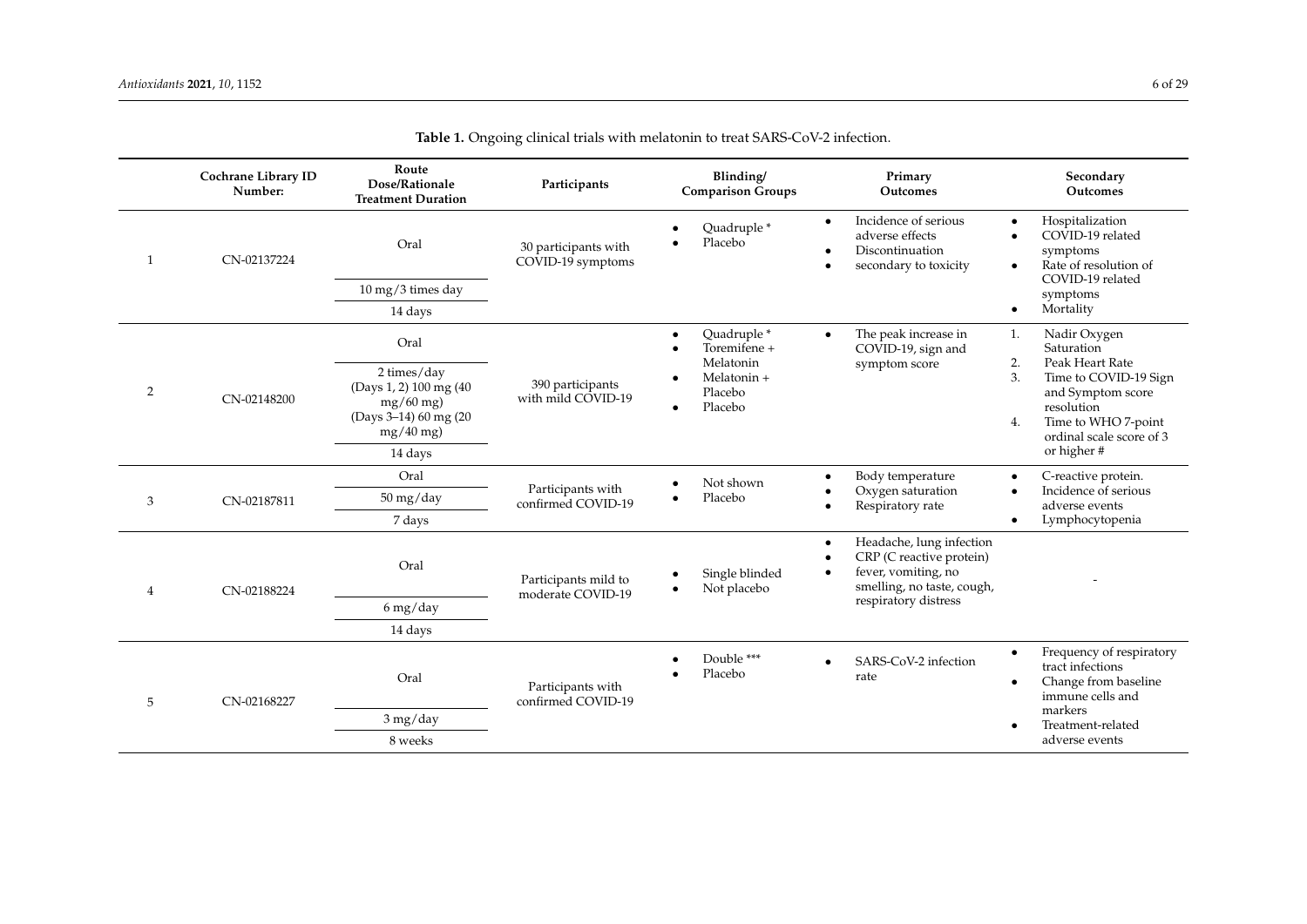|         | Cochrane Library ID<br>Number: | Route<br>Dose/Rationale<br><b>Treatment Duration</b>      | Participants                                                                                                            | Blinding/<br><b>Comparison Groups</b> | Primary<br><b>Outcomes</b>                                    | Secondary<br><b>Outcomes</b> |
|---------|--------------------------------|-----------------------------------------------------------|-------------------------------------------------------------------------------------------------------------------------|---------------------------------------|---------------------------------------------------------------|------------------------------|
| 6       | CN-02148187                    | Oral                                                      | 150 participants with<br>confirmed COVID-19                                                                             | Triple**<br>Placebo                   |                                                               | Symptom progression          |
|         |                                | $10$ mg/day                                               |                                                                                                                         |                                       | Symptom severity                                              |                              |
|         |                                | 14 days                                                   |                                                                                                                         |                                       |                                                               |                              |
| 7       | CN-02174361                    | Intravenous                                               | 18 participants with<br>confirmed COVID-19:<br>ICU critically ill adults<br>with acute hypoxemic<br>respiratory failure | Quadruple*<br>Placebo                 |                                                               |                              |
|         |                                | 5 mg/Kg b.w./ day/<br>6 h (maximum daily<br>dose 500 mg). |                                                                                                                         |                                       | Mortality                                                     |                              |
|         |                                | 7 days                                                    |                                                                                                                         |                                       |                                                               |                              |
| $\,8\,$ | CN-02187792                    | Oral                                                      | Hospitalized participants<br>with confirmed<br>COVID-19                                                                 | Not shown<br>No placebo<br>$\bullet$  | Need to oxygen<br>$\bullet$<br>therapy rate                   |                              |
|         |                                | 36 mg (18mg/12h)                                          |                                                                                                                         |                                       | Rate of sleep and<br>$\bullet$<br>depression                  |                              |
|         |                                | 7 days                                                    |                                                                                                                         |                                       | ICU time                                                      |                              |
| 9       | CN-02103276                    | Oral                                                      | 450 participants<br>Healthcare workers<br>not having a<br>previous COVID-19<br>diagnosis                                | Quadruple*<br>Placebo                 | SARS-CoV-2 infection<br>rate                                  |                              |
|         |                                | 2 <sub>mg</sub>                                           |                                                                                                                         |                                       |                                                               |                              |
|         |                                | 12 weeks                                                  |                                                                                                                         |                                       |                                                               |                              |
| 10      | CN-02170332                    | Oral                                                      | Participants with<br>confirmed COVID-19                                                                                 | Not blinded<br>No placebo             | Heart rate<br>Number of<br>breaths/min                        |                              |
|         |                                | 40 mg (10 mg/6 h)                                         |                                                                                                                         |                                       | Course of the disease<br>Rate of decline of lung<br>infection |                              |
|         |                                | 10 days                                                   |                                                                                                                         |                                       |                                                               |                              |

**Table 1.** *Cont.*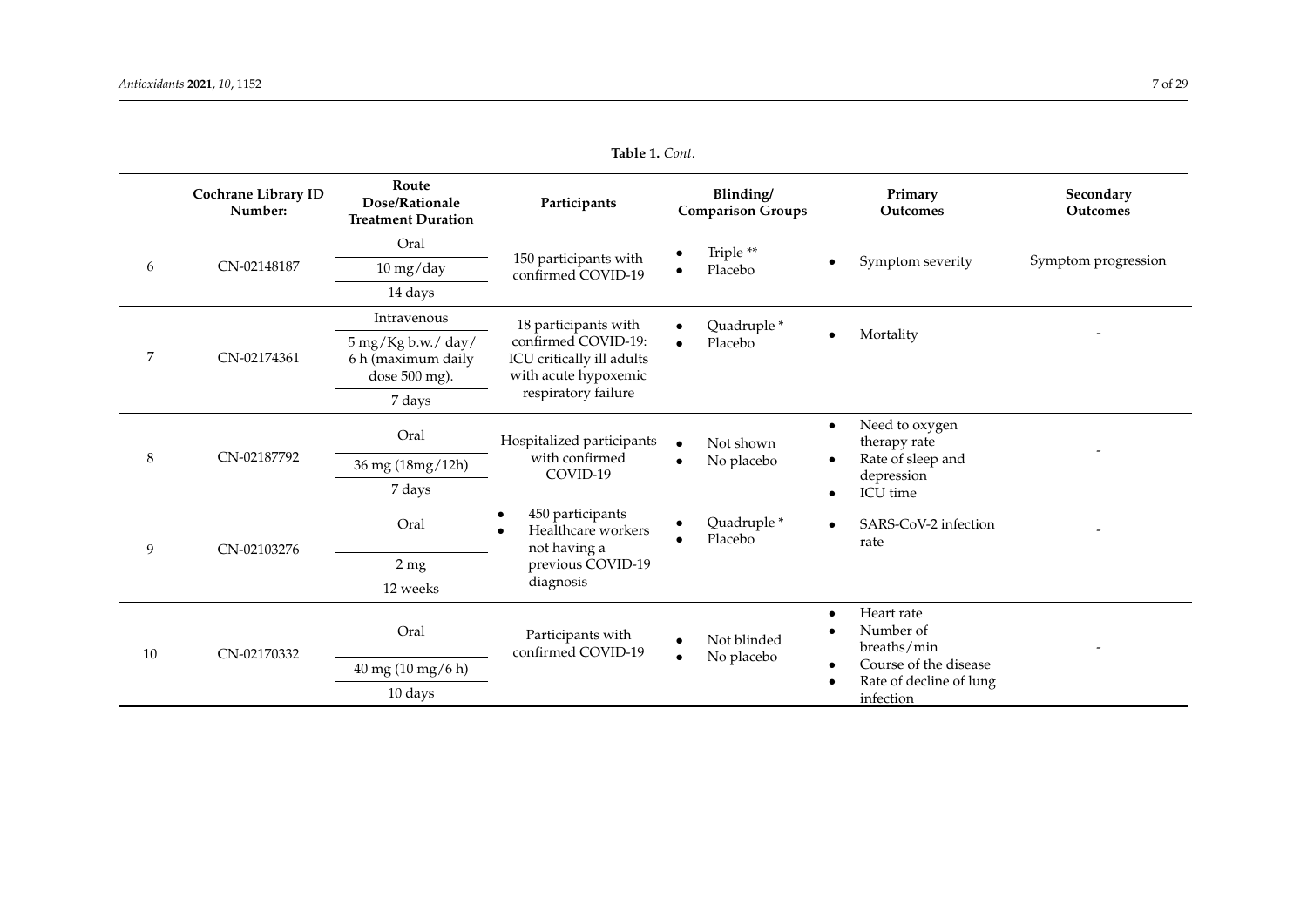|    | Cochrane Library ID<br>Number: | Route<br>Dose/Rationale<br><b>Treatment Duration</b> | Participants                                                            | Blinding/<br><b>Comparison Groups</b> | Primary<br><b>Outcomes</b>                                                                                                                                                                                                       | Secondary<br>Outcomes |
|----|--------------------------------|------------------------------------------------------|-------------------------------------------------------------------------|---------------------------------------|----------------------------------------------------------------------------------------------------------------------------------------------------------------------------------------------------------------------------------|-----------------------|
| 11 | CN-02195959                    | Oral                                                 | 60 participants with<br>confirmed COVID-19 and<br>moderate<br>pneumonia | Double ***<br>Placebo                 | Recovery rate of<br>$\bullet$<br>clinical symptoms<br>Oxygen saturation<br>$\bullet$<br>Improvement of<br>$\bullet$<br>serum inflammatory<br>parameters; C-reactive<br>protein, tumor TNF- $\alpha$ ,<br>IL-1 $\beta$ , and IL-6 |                       |
|    |                                | $50 \,\mathrm{mg}$                                   |                                                                         |                                       |                                                                                                                                                                                                                                  |                       |
|    |                                | 7 days                                               |                                                                         |                                       |                                                                                                                                                                                                                                  |                       |

\* Quadruple = Participant, Care Provider, Investigator, Outcomes Assessor; \*\* Triple = (Participant, Care Provider, Investigator); \*\*\* Double binded = Participant and Investigator Blinded; - = Data not shown; b.w. = body weight # WHO 7-point ordinal scale: a.—not hospitalized, no limitation of activities (or resumption of normal activity); b.—not hospitalized but a limitation on activities; c.—hospitalized, not requiring supplemental oxygen; d.—hospitalized, requiring supplemental oxygen (low-flow, e.g., nasal prong); e.—hospitalized, requiring non-invasive ventilation and/or high-flow oxygen; f.—hospitalized, on invasive ventilation or ECMO; g.—death

**Table 1.** *Cont.*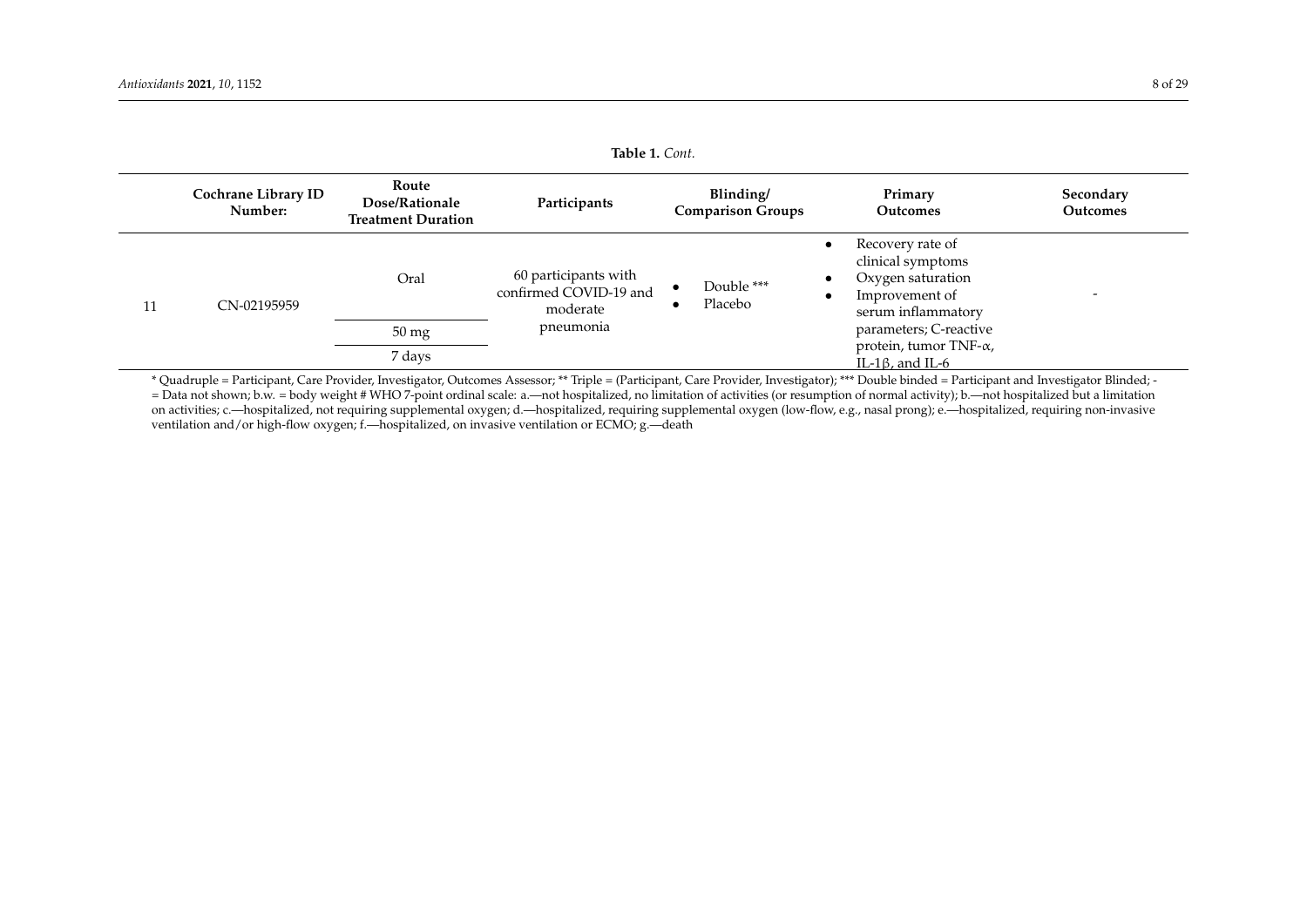## *4.2. Sleep and Circadian Rhythms Dysregulation and COVID-19*

Interference with the pleiotropic beneficial actions of melatonin, particularly the inhibition of the secretory nocturnal peak by excessive lighting at dark time, the so-called "light-at-night idea" or LAN hypothesis [\[85\]](#page-23-12), is potentially health-harmful and a risk factor for multiple disorders [\[86\]](#page-23-13). The promising profile of melatonin to treat COVID-19 is based on hindering several key steps for SARS-CoV-2 infectivity and the onset of disease, as well as on the improvement of respiratory and non-respiratory clinical features and the resynchronization of circadian disruption commonly found in affected individuals [\[10](#page-20-5)[,87\]](#page-23-14). Specifically, nocturnal pineal melatonin is synchronized with an acute proliferation of hematopoietic stem and progenitor cells [\[88\]](#page-23-15), and, accordingly, sleep deprivation led to disorders associated with chronic inflammatory tone. Therefore, we consider: (i) that the aged population represents the most vulnerable group to COVID-19 infection; (ii) the natural age-related decline of melatonin levels, (iii) that higher exposure of individuals to LAN also reduces melatonin levels and disrupts circadian rhythmicity. Therefore, if nighttime illumination is shielded from the patients in the intensive care units (ICU), it preserves higher levels of circulating melatonin [\[89\]](#page-23-16) and stimulates immunity in COVID-19 patients [\[90\]](#page-23-17) and (iv) stress factors involved in the disruption of the sleep pattern such as depression, work overload, and long confinements with time watching TV and surfing the internet. Moreover, a recent report has postulated an association between increased physiological risk of COVID-19 infection and prolonged night-shift work [\[91\]](#page-23-18). Given this evidence, restitution of a regular circadian melatonin pattern would permit the protection of the most vulnerable workers under chronic light pollution. Therefore, we must optimize an adequate chronotherapeutic treatment following the body's circadian rhythms to improve the sequels, not only of COVID-19, but also of the consequences in the context of the pandemic situation [\[87\]](#page-23-14). In this regard, the chronobiotic agent melatonin regulates the sleep/wake cycle and other circadian rhythms and, even at high doses (50–100 mg p.o.), improves and prolongs the chronobiotic effect [\[87\]](#page-23-14). In fact, during the pandemic time, insomnia symptoms affected about 60% of the Italian population, and following the recommendations of five scientific societies, the melatonin prolonged release at the dose of 2 mg was chosen as the pharmacological option in subjects ≥55 years old over 13 weeks [\[92\]](#page-23-19).

Delirium and sleep disturbances such as confusion, somnolence, and stupor were reported in almost 15% of hospitalized COVID-19 patients [\[93\]](#page-23-20). In the case of delirium, many factors trigger it; dysbalanced neurotransmitters, proinflammatory cytokines, tissue hypoxia, and sleep deprivation. In this sense, the administration of melatonin up to 10 mg has been recommended in hyperactive delirium associated with COVID-19 infection in the ICU [\[94\]](#page-24-0). In this regard, between the considerations in the treatment of hyperactive or mixed COVID-19-associated ICU delirium, a high dose of the melatonin (10–15 mg enteric at night) was used to regulate the sleep–wake cycle and assists in the treatment of delirium in combination with Suvorexant [\[95\]](#page-24-1).

The presence of comorbidities in COVID-19 patients such as diabetes, cardiovascular, or chronic kidney diseases can increase the risk of developing the severe disease [\[96\]](#page-24-2). Thus, individuals with diabetes present a decrease in melatonin production associated with high circulating glucose levels [\[97\]](#page-24-3). Therefore, when they are infected by SARS-CoV-2 must be important that maintain a good "sleep hygiene" to regulate their melatonin and glucose levels [\[98\]](#page-24-4). Interestingly, since melatonin may have beneficial effects for sleep disorders on COVID-19 outcomes, the obstructive sleep apnea could be another research field to examine its possible mechanistic pathways and its relationship with the effect of the COVID-19 pandemic [\[99\]](#page-24-5). Recently, it was also hypothesized that melatonin deficiency may predispose those autism spectrum disorder patients who have low melatonin output to contract COVID-19 [\[100\]](#page-24-6).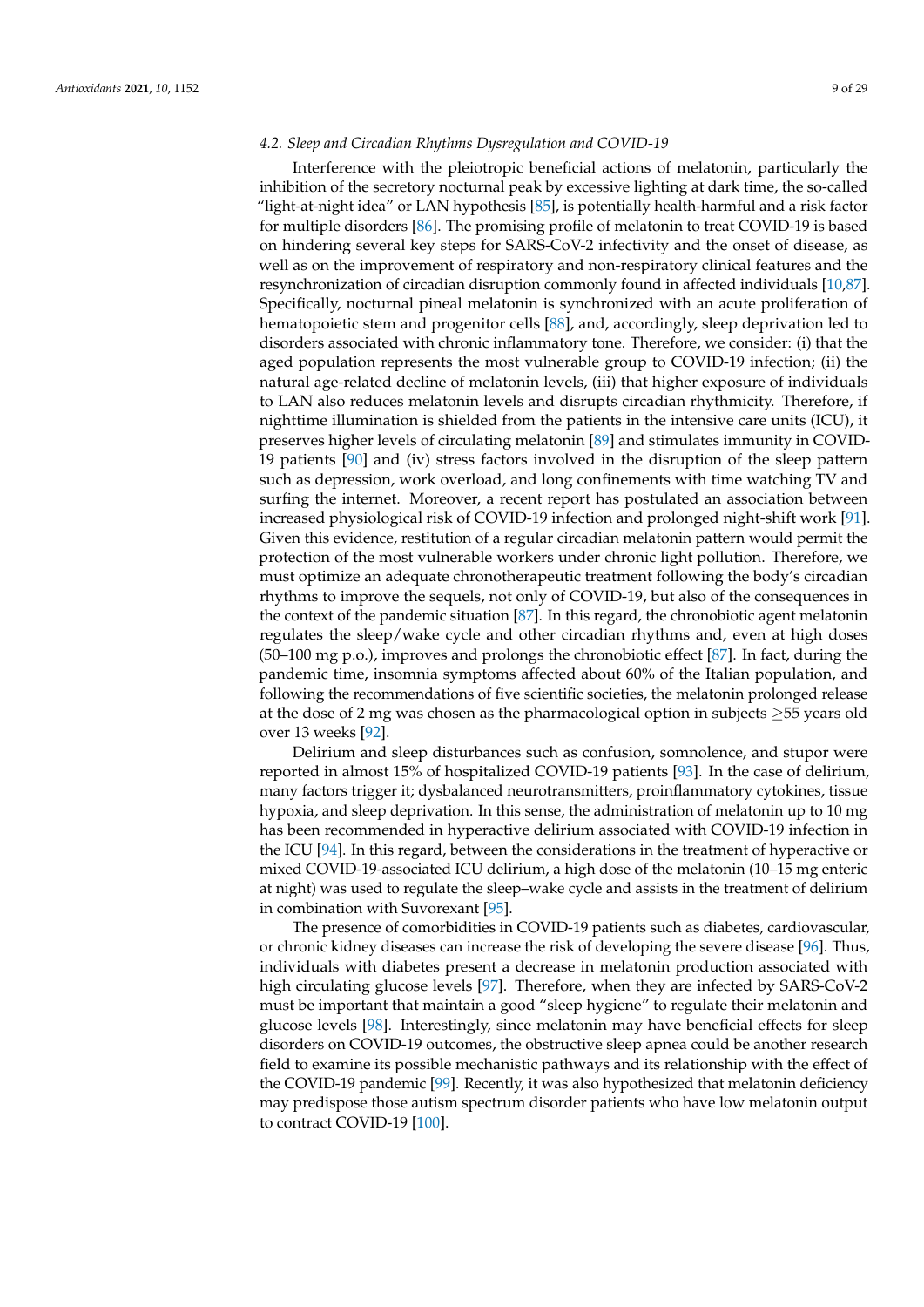# *4.3. SARS-CoV-2 and Melatonin Target Proteins: CD147, DPP4, AhR, PAK1, and EGFR*

Refractory hypoxemia and myocardial injury are physiopathological conditions exhibited in COVID-19 patients under mechanical ventilation for the treatment of acute respiratory distress syndrome (ARDS), which is caused by SARS-CoV-2-induced acute oxidative erythrocytic damage. In this respect, erythrocytes are targeted by SARS-CoV-2 spike (S) protein through binding to CD147 receptors, which are widely expressed in many cell types such as hematopoietic and endothelial cells, leukocytes, and platelets. Furthermore, CD147 possesses a functional role in facilitating SARS-CoV infection, and it has been postulated as the primary SARS-CoV-2 receptor in a novel route of invasion [\[101\]](#page-24-7). Subsequently, disruption of  $Ca^{2+}$  homeostasis and alteration in the CD147-cyclophilin A signaling pathway may contribute to thrombotic events and inflammatory injury in the lung and heart failure [\[102\]](#page-24-8). Therefore, targeting CD147 to reduce inflammation and severity of the disease progression could be an interesting strategy to be addressed. In this context, melatonin has been used successfully to reduce cardiac damage through the blockade of the CD147 signaling pathway [\[103\]](#page-24-9) and it may play an important role in diabetic COVID-19 patients [\[104\]](#page-24-10). Another proposed door for SARS-CoV-2 infection is the highly lung-expressed DiPeptidyl Peptidase-4 (DPP4) receptor, which has been found negatively regulated by melatonin in mice and in in vitro models of calcific aortic valve disease [\[105\]](#page-24-11), suggesting the putative regulation of SARS-CoV-2 entry by the indolamine [\[106\]](#page-24-12). In this regard, the aryl hydrocarbon receptor (AhR) has attracted attention due to its multiple roles in the cocoordination of cellular internalization and pathophysiology associated with the infective process of SARS-CoV-2, particularly the "third cytokine storm" caused by induction of the indoleamine 2,3-dioxygenase (IDO)/kynurenine/AhR pathway [\[106\]](#page-24-12). AhR is activated by the discharge of inflammatory cytokines during the initial hyper-inflammatory phase that suppresses the endogenous immune response and facilitates the completion of the viral infective cycle, as reported in mouse hepatitis virus-infected cells [\[107\]](#page-24-13). Specifically, AhR activation stimulates gut permeability and microbiome dysbiosis [\[108\]](#page-24-14), which increases TLRs' activators and reduces the production of the short-chain fatty acid, butyrate [\[109\]](#page-24-15). Butyrate and melatonin enhance mitochondrial acetyl-CoA and OXPHOS while acetyl-CoA coactivates the mitochondrial synthesis of melatonin. Thus, AhR activation increases gut permeability/dysbiosis and reduces gut butyrate and thereby the availability of mitochondrial melatonin, particularly in immune cells [\[106\]](#page-24-12). The reciprocal antagonism between AhR and melatonergic system is endorsed by AhR activation following viral invasion and the subsequent exhaustion of melatonin availability [\[77\]](#page-23-4) as well as by the common occurrence of activated AhR and decreased pineal melatonin in comorbidities at high risk of fatal COVID-19 such as respiratory, cardiovascular, and metabolic disorders. It is therefore conceivable that melatonin administration may inhibit AhR and in this way drive part of its anti-inflammatory and immune-enhancing potential. Interestingly, regarding COVID-19, several nutraceuticals are functional antagonists of AhR and thereby their food intake has been postulated as a potential modulator of COVID-19 severity [\[106,](#page-24-12)[110\]](#page-24-16). Then, the question that arises is: could melatonin be a relevant part of natural compounds capable of moderating the course of the disease in critically ill patients? The functional biology of the indoleamine and some preclinical data [\[27,](#page-21-12)[29,](#page-21-14)[80–](#page-23-7)[82,](#page-23-9)[111](#page-24-17)[–113\]](#page-24-18) support an affirmative answer.

Molecular modeling tools facilitate theoretical prediction in the search for therapeutic targets that are vulnerable to SARS-CoV-2. Among them, chymotrypsin-like protease (Mpro) would be an interesting target to inhibit virus replication. It has been observed that the interaction between melatonin and Mpro, based on the docking energy results, highlights the therapeutic potential of melatonin by binding to viral protease Mpro [\[27\]](#page-21-12). In this same line, a detailed quantum-mechanical research predicted the capacity of melatonin to dock with SARS-CoV-2 proteins [\[26\]](#page-21-11). This interesting fact makes urgent further studies to incorporate melatonin in the COVID-19 treatment regime. Additionally, another interesting target enzyme to counteract the SARS-CoV-2 viability and progression is the major "pathogenic" kinase PAK1, whose malfunction induces inflammation, viral infection, and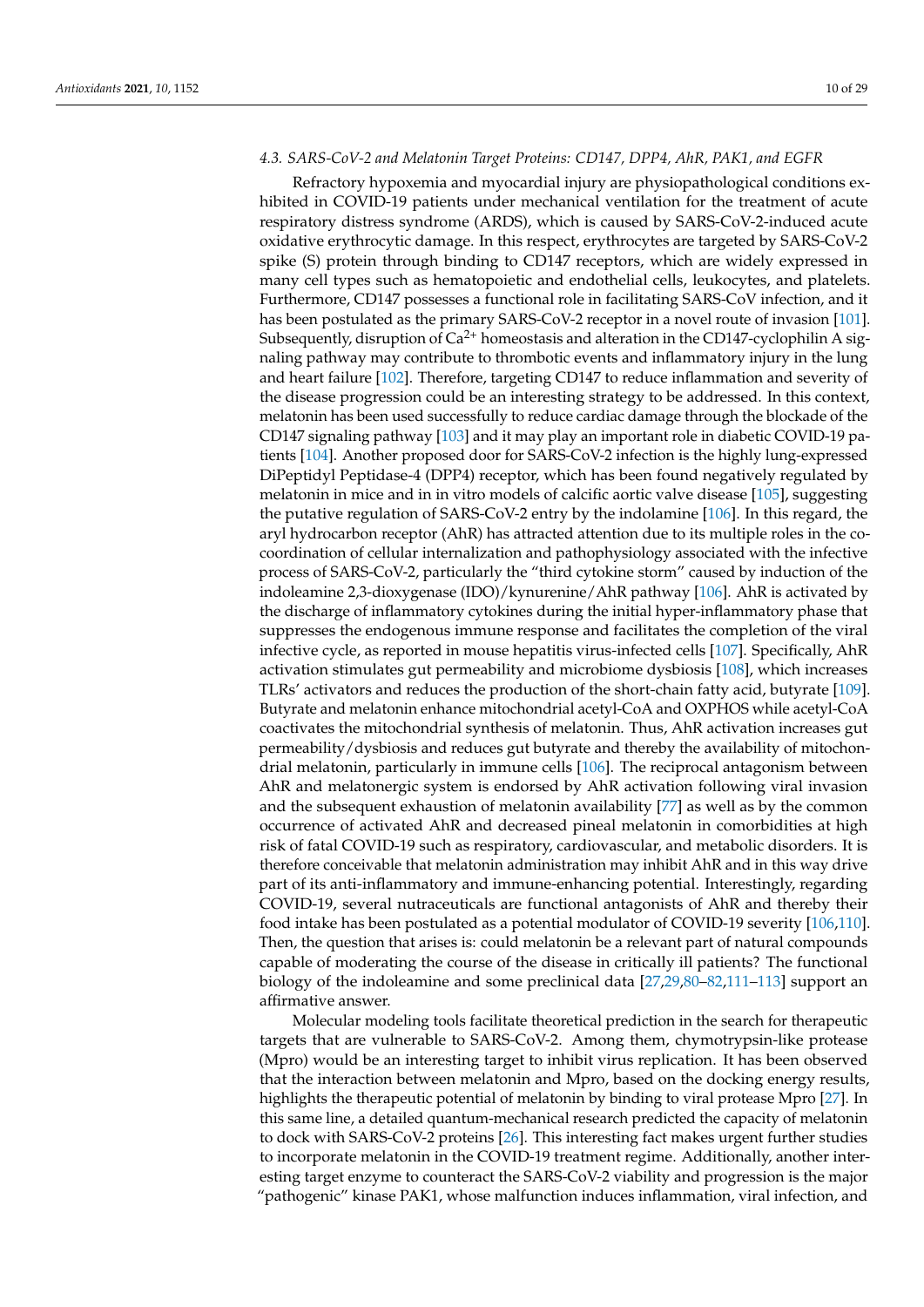immuno-suppression; therefore, PAK1-blockers are considered to have an anti-coronaviral effect. Recently, melatonin has been related to an anti-PAK1 activity, which would evidence, one more time, the multifunctionality displayed by this indolamine [\[114\]](#page-24-19).

Early observations have emphasized the epidermal growth factor receptor (EGFR) as a direct target in antiviral therapy; more precisely, EGFR signaling inhibition can prevent SARS-CoV-2 replication in the infected cells [\[115\]](#page-24-20), and melatonin would be able to modulate growth factor receptor signaling activity inhibiting SARS-CoV-2 replication [\[116\]](#page-24-21), mitigating the development of severe clinical symptomatology.

## *4.4. Melatonin Impact from an Immune–Metabolic Perspective*

Numerous retrospective studies have shown that suffering from certain primary pre-existing pathologies facilitates symptomatic COVID-19 and increases the baseline of mortality [\[117](#page-24-22)[–121\]](#page-24-23). In the middle of 2020, the Centers for Disease Control and Prevention announced that among COVID-19 patients, cardiac disorders and type 2 diabetes were the two most common predisposing conditions, with a participation of each of them around 1/3 of diagnoses [\[122\]](#page-25-0). In addition, the need for hospitalization as well as the clinical course and death risk among comorbid patients were significantly poor compared with those without these primary pathologies. Indeed, from this perspective, chronic metabolic disease (obesity, type 2 diabetes and metabolic syndrome) as well as ischemic/non-ischemic cardiovascular and cerebrovascular pathology, along with chronic lung injury, are the most prevalent comorbidities that speed up the onset of COVID-19 and the worsening of the patients, having up to  $\approx$ 10-fold higher risk of death [\[123\]](#page-25-1). Abundant concordant data on the facilitation of multifactorial COVID-19 by these cardiometabolic disorders common in the elderly have been incessantly collected worldwide through the direct screening of large COVID-19 cohorts and longitudinal retrospective studies [\[117,](#page-24-22)[124\]](#page-25-2).

The resulting evidence of observational and clinical studies points out that all these closely related predisposing entities configure a pathological cluster involving the alteration of metabolic profile, the dysregulation of the innate immune reactivity, and low-grade chronic inflammation [\[125\]](#page-25-3), which facilitates the cytokine storms and associated organ derangements. In this regard, the fact that inflammation and disturbances of energy metabolism can impair the immune response [\[57\]](#page-22-15) had led to scrutinizing the immunological implications of obesity and the release of inflammatory factors by obese adipose tissue [\[126\]](#page-25-4). Specifically, the chronic low-grade inflammation associated with obesity was demonstrated as a conditional risk for metabolic disorders because macrophages recruited into adipose tissue result activated until their pro-inflammatory M1 phenotype, then releasing inflammatory mediators into the local and systemic environment [\[127\]](#page-25-5). On the other hand, cross interactions between innate immunity and metabolism facilitated the crystallization of "immunometabolism" [\[128\]](#page-25-6), in whose conceptual framework the immune–metabolic interface is seen as a bidirectional control system [\[129\]](#page-25-7). Furthermore, immune response encompasses inflammatory activation, and for this reason, both processes must be approached as a unit of action. This integrative vision sheds light on the observation that metabolic and/or immunoinflammatory disruptions may contribute to prolonging hospitalization and/or to increasing lethality among COVID-19 patients [\[130\]](#page-25-8). Likewise, another relational consideration to annotate in the natural history of the current pandemic is the involvement of mitochondrial dysregulation in the onset of the pathological phenotype of COVID-19 and its primary predisposing disorders [\[131](#page-25-9)[,132\]](#page-25-10). SARS-CoV-2 impairs the mitochondrial-associated antiviral signaling system (MAVS) which allows the virus to evade the surveillance of the host's innate immune system [\[132\]](#page-25-10), as summarized in Section [4.6.](#page-14-0) In accordance with the latter, infections due to immunodeficiency are common in inherited mitochondrial disorders [\[45\]](#page-22-3), clearly highlighting the pronounced effects that mitochondrial failure has on immune and inflammatory responses.

Low-grade basal inflammation and weakening of immune and antioxidant defenses are omnipresent in the elderly (inflammaging), metabolic syndrome abnormalities (metaflammation), and the spectrum of other pre-existing disorders behind the proclivity to COVID-19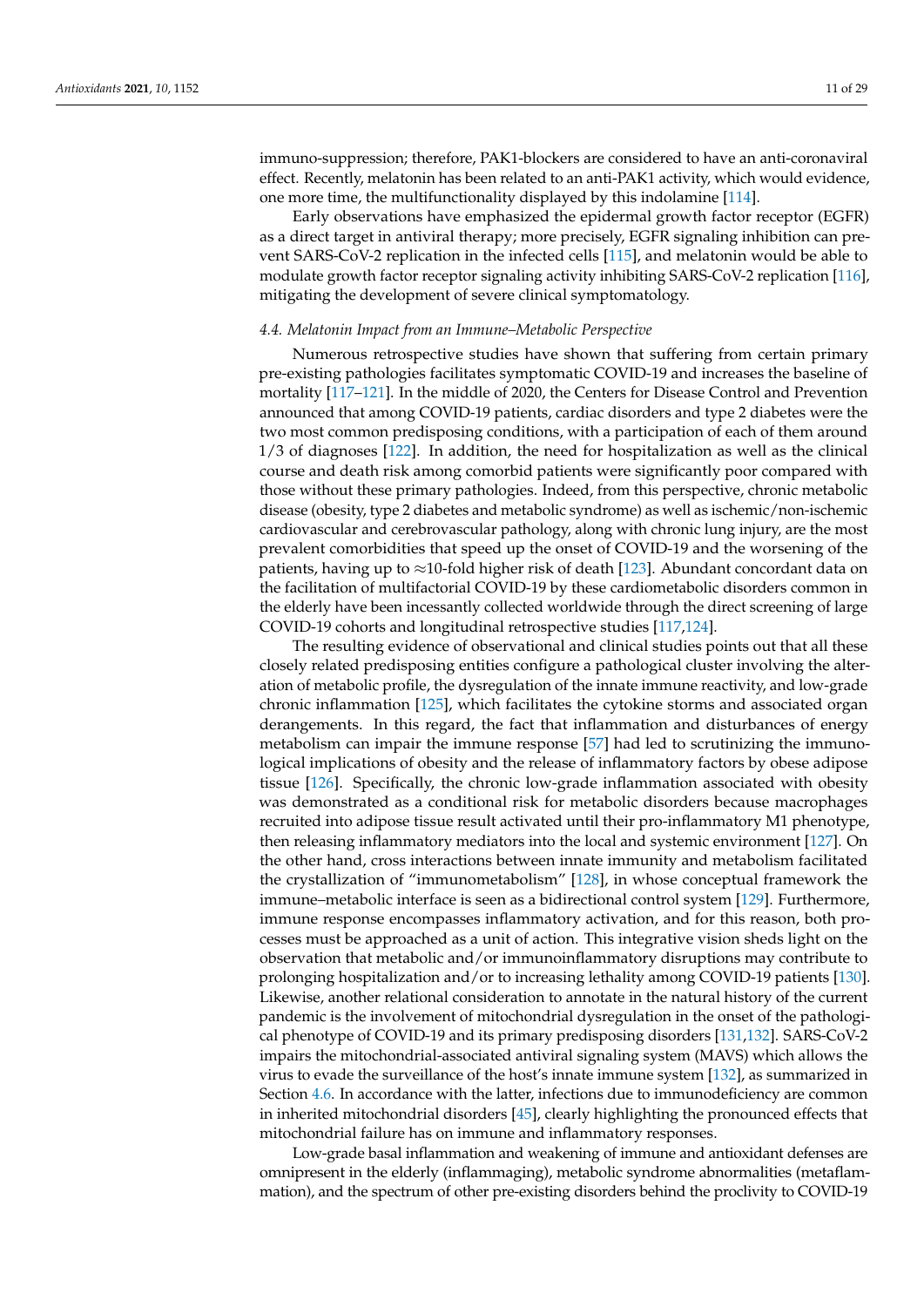onset and aggravation. At the same time, the aging and chronification of nosological entities that coexist with COVID-19, particularly those exhibiting insulin resistance, are accompanied by a progressive fall in circulating melatonin [\[132](#page-25-10)[–134\]](#page-25-11). It is noteworthy that clinical trials and studies with animal models indicate that supplementation with melatonin may be a valid strategy to tackle symptomatology and halt the progression of COVID-19 [\[134–](#page-25-11)[136\]](#page-25-12), perhaps because the indoleamine helps to counteract the debilitating phenotype of aging [\[137\]](#page-25-13) and predisposing pathologies [\[133](#page-25-14)[,138](#page-25-15)[,139\]](#page-25-16). In this regard, based on the orchestration of endocrine, paracrine, and autocrine responses, melatonin may be considered a smart controller of the innate and adaptive immunity [\[140\]](#page-25-17) and inflammation [\[141\]](#page-25-18), a neuroimmune-endocrine regulator [\[142\]](#page-25-19) that collaborates with the maintenance of the internal environment and the mitigation of cell/tissue perturbations. Consequently, the homeostatic mediation of melatonin must be understood as a cell protector endowed with multiple restorative capacities of metabolic and immunoinflammatory disturbances and with particular potential utility in respiratory and lung viral infections [\[142\]](#page-25-19). Recently, mitochondria have revealed themselves as the core target of melatonin activity [\[143,](#page-25-20)[144\]](#page-25-21), and hence, normalization of mitochondrial function and reduction of nitro-oxidative stress are the backbone of pleiotropic action performed by the indoleamine therein [\[145\]](#page-25-22). Indeed, melatonin protects mitochondria against glycolytic energy metabolism instilled by SARS-CoV-2 [\[146\]](#page-25-23). In this way, indoleamine reduces oxidative stress and contributes to preventing hyper-inflammation and the innate immune exacerbation that led to the feared storm of cytokines. Furthermore, the return to OXPHOS replenishes the mitochondrial pool of acetyl-CoA, which is needed as co-substrate for the in-situ synthesis of the indoleamine, thus closing the virus-dependent disruption of mitochondrial melatonin. Consistent with all of the above, in different experimental settings and clinical trials, melatonin has shown remarkable capacities in the normalization or attenuation of insulin resistance, inflammation, nitro-oxidative stress, and chronodisruption of peripheral oscillators [\[134](#page-25-11)[,141\]](#page-25-18). In addition, melatonin signaling pathways have an extensive influence on glucose homeostasis and energy metabolism [\[147\]](#page-25-24). Correspondingly, the administration of complementary melatonin has demonstrated successful outcomes in the management of diabetes and metabolic syndrome [\[148](#page-25-25)[–152\]](#page-26-0), obesogenic chronodisruption [\[153\]](#page-26-1), and the other specific traits associated with cardiometabolic pathologies typical of aging and prevalent among severely ill COVID-19 patients [\[134\]](#page-25-11).

Chronic metabolic disease and cardiovascular and cerebrovascular disorders have reached an epidemic dimension in our era as an accelerated aging spread in industrialized countries and the hypokinetic–hypercaloric/lipidomic western lifestyle has become hegemonic in much of the world. The unfortunate connection between the pathological phenotype of these predisposing conditions and the increased vulnerability of such a high number of people to the most detrimental outcomes of COVID-19 is determinant in the colossal health threat, unprecedented in recent history, posed by this pandemic. Melatonin may come to the rescue of this dire situation, ameliorating the pathological coordinates of primary predisposing comorbidities and thereby providing countermeasures for the avoidance of highly diseased COVID-19 patients. Based on this background, supplementation of the internal pool of the powerful antioxidant, anti-inflammatory, and immunostimulant melatonin are a low-cost, low-toxicity and, more importantly, potentially efficient strategy to strengthen homeostasis mechanisms, achieve so-called "healthy aging" [\[134\]](#page-25-11), and overcome the array of cardiometabolic complications that negatively impact the prognosis of COVID-19.

## *4.5. Melatonin and Inflammaging in the Context of COVID-19*

The natural history of disease in modern Medicine includes an inflammatory component that is not merely epiphenomenal since the conceptualization of molecular pathogenesis gains consistency with the incorporation of cellular and signaling mechanisms of inflammatory response. Moreover, in many gnoseological entities such as sepsis or viral infections [\[154\]](#page-26-2), destructive high-grade inflammation plays a leading role in the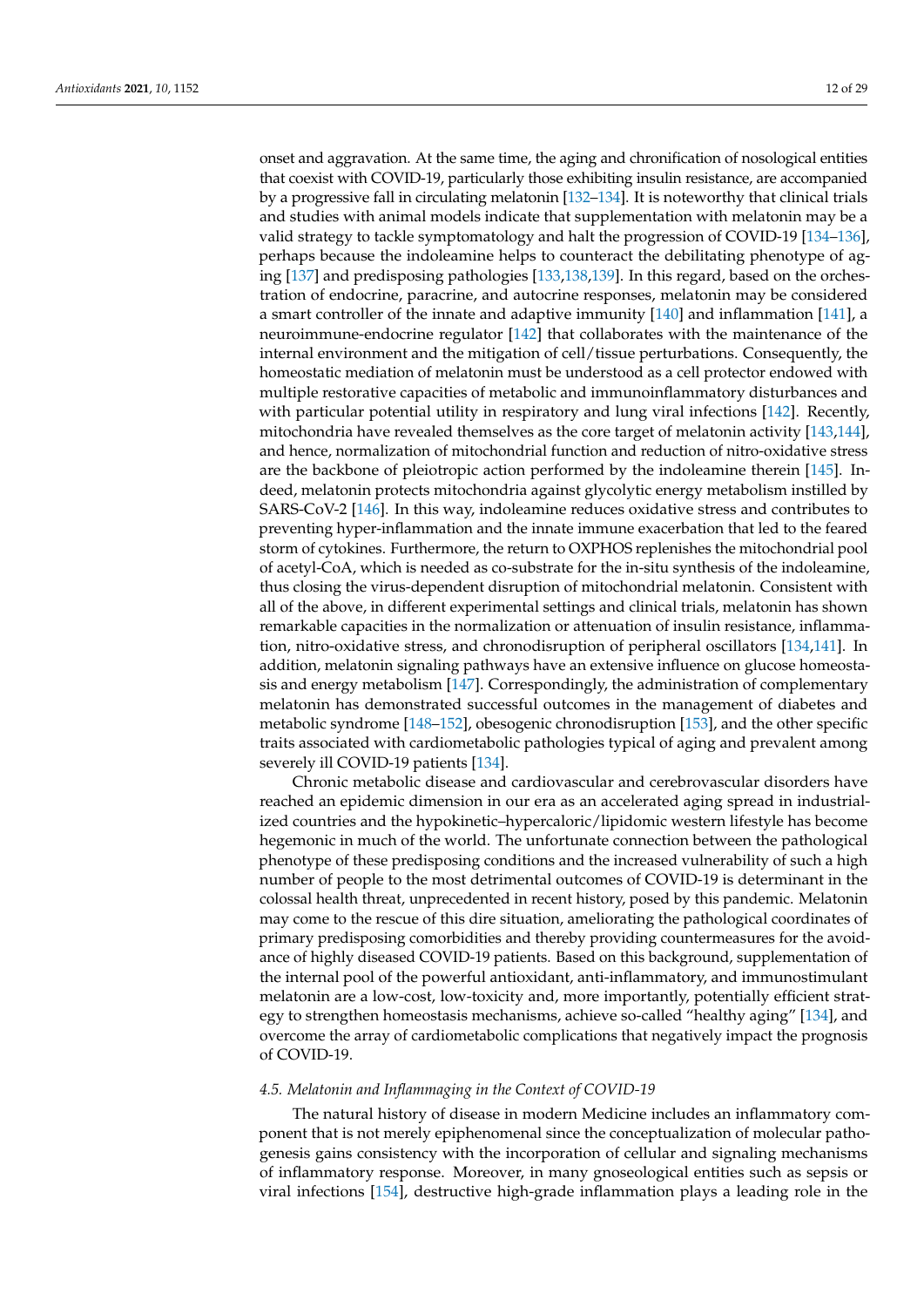expression of pathological phenotype that is critical to control for ameliorating adverse prognosis. This is the case of COVID-19, in which the severe disease progression comes from a life-threatening immune–inflammatory cycle orchestrated by the overreaction of innate antimicrobial immunity and inflammation mechanisms activated by the presence of viral proteins [\[155\]](#page-26-3). The epidemiological picture of the current pandemic shows that people highly susceptible to infection and severe prognosis share a turn-on immune system and chronic inflammation [\[156\]](#page-26-4), as people with primary comorbidities and/or frail immunocompromised elderly people over 65, especially male [\[157\]](#page-26-5), who account for  $\sim \frac{3}{4}$ of seriously ill COVID-19 patients [\[123\]](#page-25-1). To such an extent, the inflammation is decisive for the outcome of COVID-19 [\[158\]](#page-26-6). Thus, the fatal prognosis of hyper-inflammation and target organs in COVID-19 depends on the immune overreaction rather than on pathogenmediated damage [\[159\]](#page-26-7). Indeed, patients in early COVID-19 stages display innate immune up-regulation, lymphocytopenia, and elevated serum content of cytokines (mainly  $TNF-\alpha$ , IL-6), chemokines, and other chemoattractants [\[160\]](#page-26-8), along with reduced launch levels of antiviral type I and III interferons [\[161\]](#page-26-9), globally leading to an auto-inflammatory loop.

Once SARS-CoV-2 penetrates lung tissue targeting the conserved membrane Angiotensin Converting Enzyme-2 (or ACE2) receptors [\[162\]](#page-26-10), the renin–angiotensin–aldosterone system is gathered and the NLRP3 inflammasome and the highly inflammatory cell-death associated pyroptosis are activated [\[163\]](#page-26-11). Afterward, recruited phagocytes release local pro-inflammatory factors and initiate T- and B-cell-dependent immune responses. Hence, different subtypes of effector T-cells or regulatory activated CD8<sup>+</sup> T-cells eliminate epithelial infected cells or secrete exaggerated amounts of pro-inflammatory cytokines and chemokines into the bloodstream. This storm of cytokines induces the apoptosis and necrosis of affected cells, the release of their cellular contents, vascular endothelial hyper-permeability, and ultimately new inflammation inputs, which, in the interim of approximately one week, will devastate cells and tissue until the complete disruption of respiratory physiology [\[164\]](#page-26-12).

Based on the aforementioned precedents on COVID-19 pathogenesis, the blockade of excessive cytokine release by targeting some of its critical triggers would avoid the multiple organ damage/failure and reasonably palliate the adverse outcome of the disease, as well as contribute to implementing effective curative strategies. In this regard, melatonin stands out as one of the best-positioned intervention therapy options to return to equilibrium the critical gears of uncontrolled immune inflammation. Although the current investigation into direct protection of ACE2 by melatonin is inconclusive [\[165\]](#page-26-13), the evidence of its anti-inflammatory capacity is indisputable. Noteworthily, melatonin modulates inflammation as a hormesis-like process, activating moderate pro-inflammatory mechanisms in the course of the homeostatic immune response to intruder pathogens and contrarily stopping inflammatory mechanisms in contexts of hyper-inflammation, attenuating circulating cytokines and pro-inflammatory effectors [\[106\]](#page-24-12). For this reason, melatonin may ameliorate the exacerbated host inflammatory response and thereby prevent the irreversible pulmonary fibrosis and chronic respiratory damage of severely ill COVID-19 patients [\[10](#page-20-5)[,166\]](#page-26-14), as the indoleamine has demonstrated in experimental studies [\[167](#page-26-15)[,168\]](#page-26-16). This damped response rests on positive modulation of anti-inflammatory cytokines such as IL-10 and attenuation of pro-inflammatory ones, such as IL-1β, IL-6, IL-8, or TNF-α exerted by melatonin [\[169\]](#page-26-17). A similar rationale supports the use of melatonin to treat gut complications caused by hyperinflammation and exacerbated innate immune response against SARS-CoV-2 [\[170\]](#page-26-18). The combined anti-inflammatory and immunomodulatory capabilities of pleiotropic melatonin endow it with an extraordinary potential to prevent the gastrointestinal complications associated with SARS-CoV-2 infection [\[170\]](#page-26-18). In addition, the reciprocal interaction between the gut microbiome and pulmonary physiology, termed the "gut–lung axis", provides microbiota with a relevant role in the immune homeostasis and the deadly recurrent ARDS in COVID-19 [\[171\]](#page-26-19). Melatonin reduces gut membrane permeability and is active in the chronoregulation and maintenance of a healthy balanced gut microbiome [\[172\]](#page-26-20). A recent work has elucidated the immunomodulatory importance of melatonin, both pineal and systemic, in COVID-19 severity, mediated by a complex myriad of factors, including the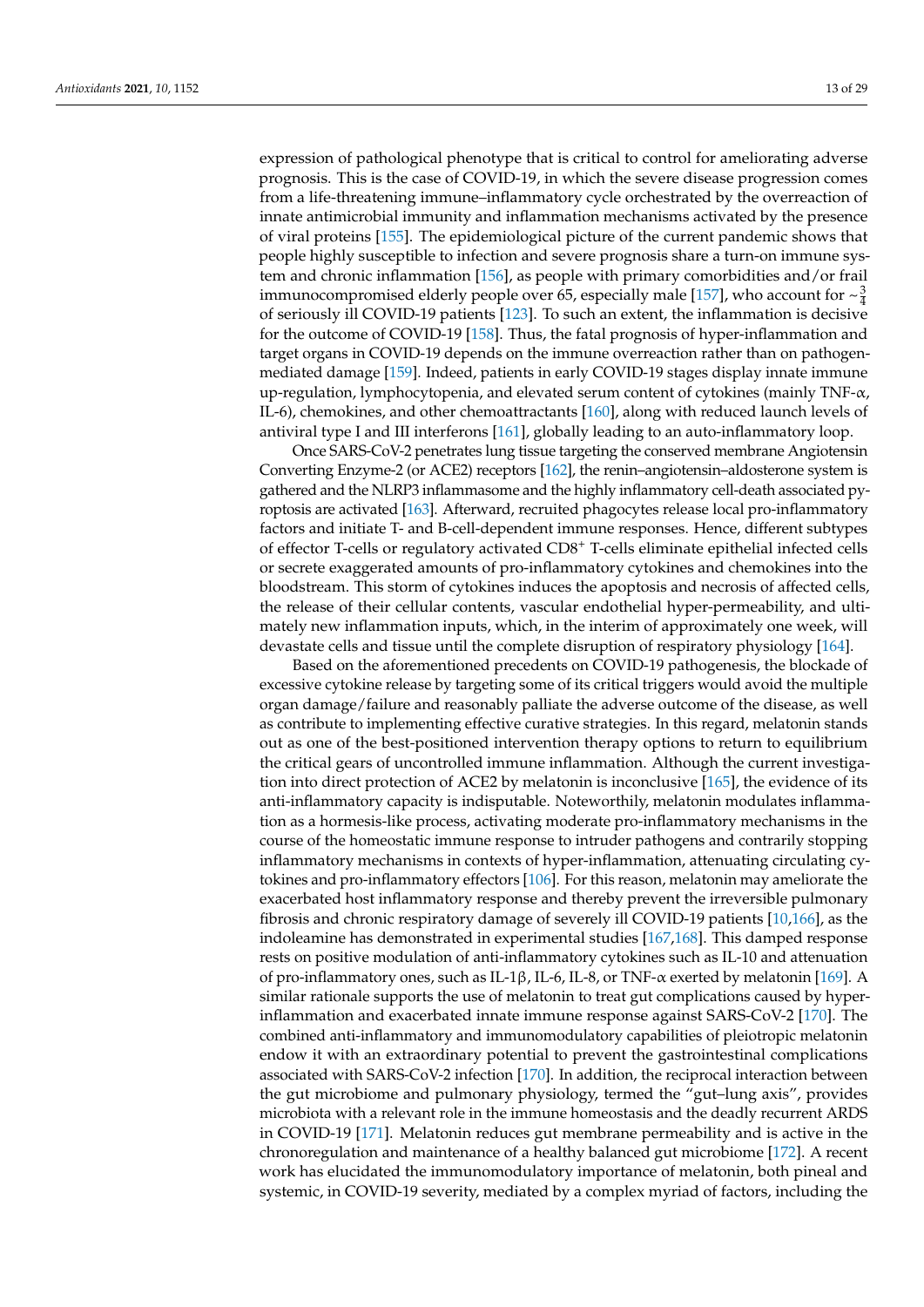alpha 7 nicotinic acetylcholine receptor from lung epithelial and immune cells or the gut microbiome-derived and epigenetic regulator butyrate [\[173\]](#page-26-21). A noticeable meta-analysis of the anti-inflammatory capacity of melatonin administration has recently confirmed, based on 13 studies and a global cohort of 749 people, the reduction of TNF-α and IL-6 levels [\[174\]](#page-26-22), suggesting that it would have a similar effect on COVID-19 patients. However, the initiation of melatonin supplementation must be carefully addressed to ensure its antiinflammatory potential [\[31\]](#page-21-26). However it is hypothesized that the anti-inflammatory activity of melatonin is mainly achieved by orchestrating the suppression of toll-like receptor (TLR) signaling [\[175\]](#page-26-23), the inhibition of the multiprotein platform inflammasome promoter NLRP3 (Nucleotide-binding Oligomerization Domain (NOD)-Like Receptor Pyrin domain containing 3) [\[176\]](#page-26-24), and the blockage of the nuclear translocation of the NF-κB [\[76\]](#page-23-3). The result of binding viral proteins and/or genomic ssRNA by TLR/PAMPs would be the recruitment of the receptor–ligand complexes and the activation of apoptosis, lysosomal autophagy, and inflammasome-induced pyroptosis for the clearance of the virus [\[166\]](#page-26-14). Additionally, self-components from the autolytic processes activated, and particularly those released from stressed suboptimal mitochondria, initiate another immune–inflammatory cascade known as the "secondary cytokine storm". These concatenated massive cytokine releases give rise to the fearsome continuous immune–inflammatory process that causes the extensive tissue and organ damage of the critical COVID-19 phase. In this scenario, melatonin may presumably prevent the secondary cytokine storm and associated hyper-inflammation of COVID-19. Different disease models have shown melatonin repressing pro-oxidant TLR2- and TLR4-mediated signaling cascades in the inflammatory phenotypes of ovarian cancer and coronary artery disease [\[175\]](#page-26-23). Moreover, TLR4 is commonly associated with the oxidative stress-sensitive NK-κB pathway and the triggering of inflammation. Therefore, in the context of COVID-19, the potential involvement of melatonin in the control of hyper-inflammation through the genetic and/or mechanistic inhibition of certain prooxidant TLRs is extremely consistent, as reported in some viral processes. Following these precedents and regarding COVID-19 moderation, in silico-based force-fields, the modeling of putative SARS-CoV-2 mRNA-TLR binding interactions has shed light on the probable activation of the TLR-dependent downstream inflammatory pathway by several mRNAs of SARS-CoV-2 [\[177\]](#page-26-25), opening the way to melatonin intervention.

Melatonin also has the ability to prevent the activation of NLRP3 inflammasome in respiratory disease and other disturbances. This is the case of acute lung injuries such as sepsis or pneumonia, in which melatonin has been reported to reduce lung inflammation by selectively inhibiting the assembly of the NLRP3 inflammasome [\[178,](#page-27-0)[179\]](#page-27-1). Excessive inflammation is a clue factor in the negative evolution of COVID-19 and other viral infections. Accordingly, it would make perfect sense that the NLRP3 complex directly or indirectly drives the hyper-inflammatory cascade associated with the explosive cytokine storm syndrome, as a large body of recent evidence points out [\[180\]](#page-27-2). Melatonin directly targets NLRP3 and precludes the activation of the inflammasome complex, enabling it to modulate inflammation. Therefore, it seems reasonable to launch the clinical trials with supplemental melatonin in the acute interval of ARDS, the height of hyper-inflammation of COVID-19, as recently proposed [\[25,](#page-21-10)[31\]](#page-21-26). Nevertheless, direct experimentation is required on this matter to screen the auxiliary treatment of COVID-19 by the interference of inflammasome activation and open the alternative intervention routes and treatment schedules that are so urgently needed.

In addition to the above findings, a hypothetical method that adds to the therapeutic possibilities of melatonin to moderate the inappropriate inflammatory response of COVID-19 is the control of Nuclear Factor (erythroid-derived 2)-like 2 (NRf2), a pivotal regulator of antioxidant responses that induce phase-II antioxidant enzymes [\[29\]](#page-21-14). Nrf2 is in a close mechanistic relationship with sirtuin 1 and NK-κB, whose close coordination in the protection from acute lung disease and acute respiratory distress syndrome has been raised as possible [\[181\]](#page-27-3). On a related topic, an association is observed between the cytokine release syndrome and the elevation of the gene expression modulator miR155, which also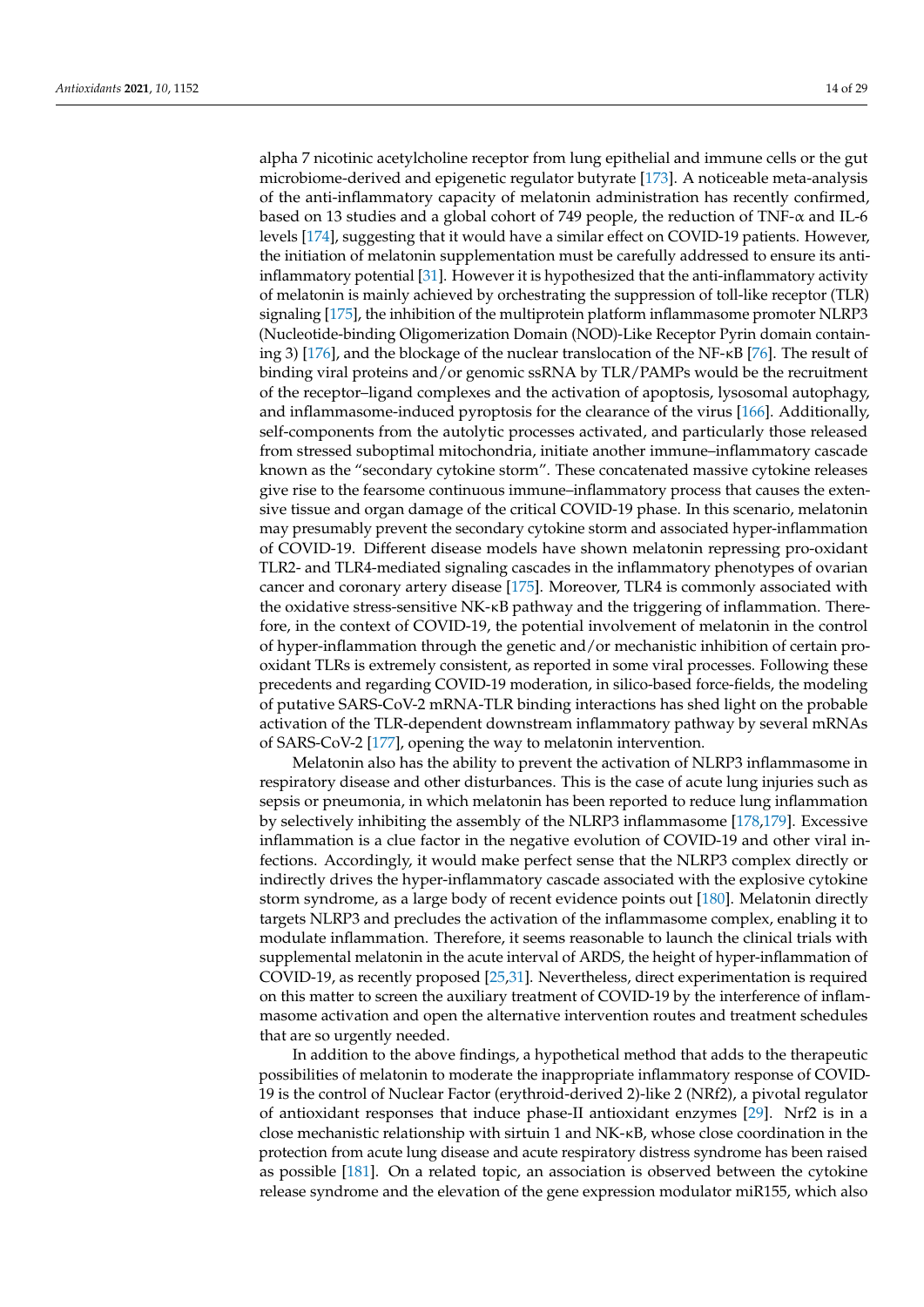appears to be raised in the high-risk comorbidities of SARS-CoV-2 [\[106\]](#page-24-12). miR155 sustains the upregulation of cytokines in immunocytes and, in this regard, the demonstrated ability of melatonin to drop its levels [\[182\]](#page-27-4) highlights the potential of this indoleamine in improving the clinical expression of COVID-19. Furthermore, the close relationship between melatonin and miR155 in different cell types is an additional indication that melatonin can be more efficient in the control of this transcriptional regulator than specific miR155-targeted drugs [\[106\]](#page-24-12). These studies provide strong support that exogenous and/or endogenous melatonin acts on inflammatory cascades and may correct the pro- vs. antiinflammatory inputs in the course of mitigating hyper-inflammation. There is therefore enough evidence to take very seriously the adequacy of the functional biology of melatonin to the pathophysiology of COVID-19.

In parallel with activation of phagocytes and intracellular PRR/TLR pathways of innate immunity, melatonin cross-activates proliferation and the maturation of natural killer cells as well as T and B lymphocytes in the bone marrow and peripheral tissues [\[166\]](#page-26-14). These actions could help to deploy the adaptive cell/humoral immune response through specific antibodies fitted to the idiosyncrasy of SARS-CoV-2 and improve the detrimental outcome of COVID-19 patients. A proof-of-concept of the immune–endocrine axis and the role of melatonin in bidirectional communications is the production of melatonin in immune cells [\[183\]](#page-27-5) and the association of inflammatory tone with nocturnal melatonin depletion [\[184\]](#page-27-6). The reinforcement of T-cells is relevant to the role attributed to melatonin against COVID-19 because in many asymptomatic patients or with mild symptoms, a low level of humoral antiviral response has been detected and, in contrast, a strong response mediated by T lymphocytes [\[45\]](#page-22-3).

Melatonin has also revealed beneficial for shielding oxidative stress and inflammation generated by an excess of reactive oxygen and nitrogen species (RONS) in acute lung parenchyma injury and ARDS, as well as in the respiratory stress and delirium arising from intubation and assisted ventilation of patients under intensive care [\[185\]](#page-27-7). Particularly, circulating IL-6, the central milestone of the cytokine storm, is an independent predictor of lung injury and the severity of pneumonia in COVID-19 patients [\[158\]](#page-26-6). Critical COVID-19 patients present advanced inflammation, dyspnea, severe septic hypoxemia, and pneumonia that reduce breathing and respiratory efficiency and lead patients to long periods of intensive care and eventually intubation. The high pressure of oxygen in forced mechanical ventilation conditions produces oxidative stress and an epithelial–mesenchymal transition leading to fibrosis, thus making very plausible the role that melatonin could play in the management of this clinical phenotype. In addition, melatonin protects alveolar surfactant from peroxidation by infiltrating neutrophils, thus preventing the obliteration of pulmonary ways [\[186\]](#page-27-8) and thereby improving the gas exchange in seriously diseased COVID-19 patients.

# <span id="page-14-0"></span>*4.6. Mitochondrial Disruption Aggravating COVID-19*

Mitochondrial dysfunction, such as depletion of energy generation (OXPHOS deficiency), RONS overproduction, or inhibition of membrane potential (membrane leakage), among others, is increasingly associated with the molecular pathogenesis of a growing number of diseases, including those neural, muscle, and endocrinopathies severely incapacitating and specifically denominated "mitochondrial disorders" [\[187\]](#page-27-9). Many viral infections may affect mitochondrial architecture and dynamics and interfere, either inducing or inhibiting their important spectrum of biochemical functions [\[188,](#page-27-10)[189\]](#page-27-11). However, regarding COVID-19 pathogenesis, mitochondria have not focused enough interest, in spite of the fact that perturbation of this integrative center of energy and metabolism hinders an adequate host–pathogen defense [\[190\]](#page-27-12). It must be taken into account that immune response has a strong demand for biosynthetic and mitotic activities, which are strongly dependent on energy produced by mitochondria. In connection with immune interference, acute COVID-19 patients present subsets of dysfunctional T-cells with dysmorphic mitochondria exhibiting altered ultrastructure and cytochrome c release [\[191\]](#page-27-13). In agree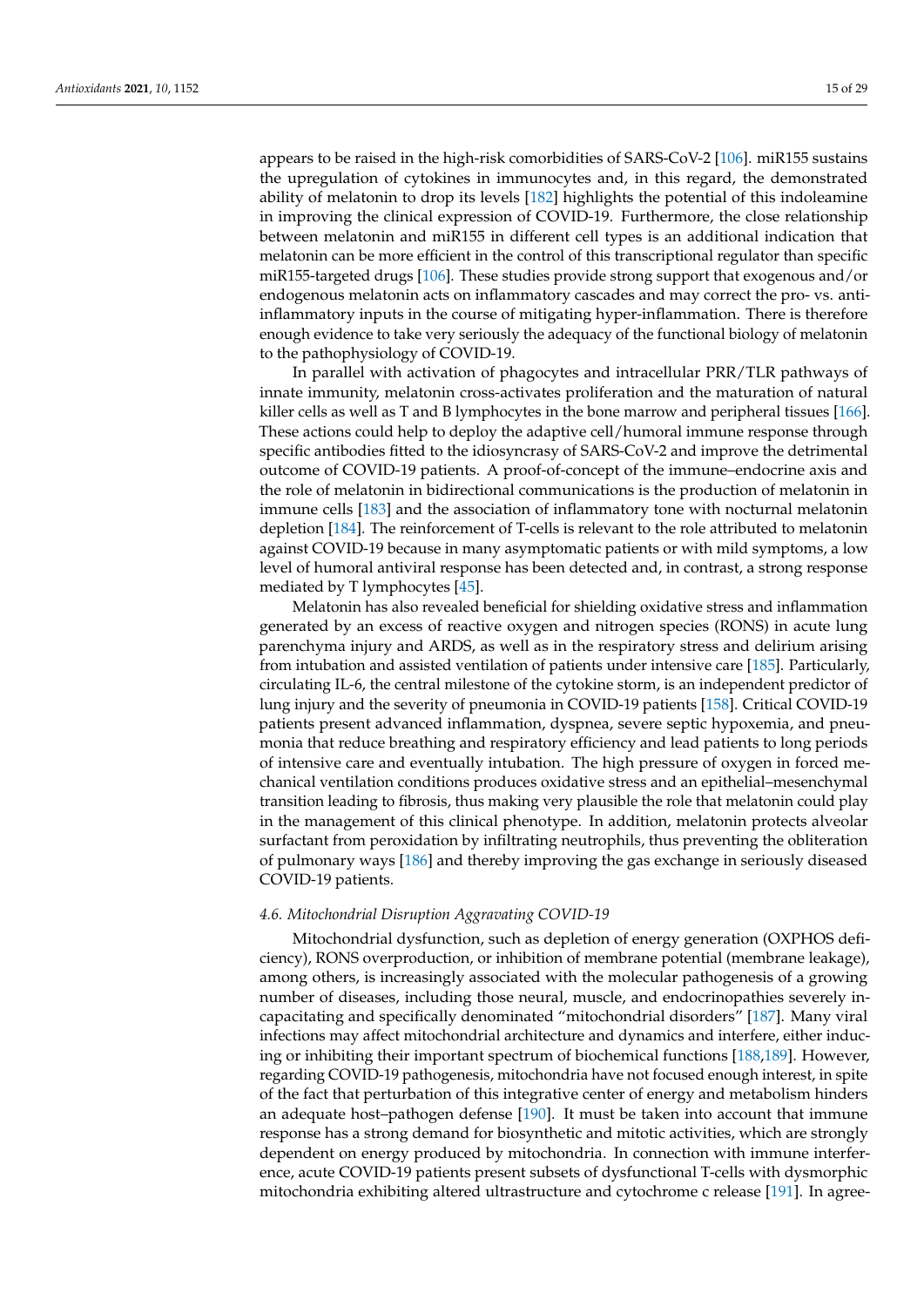ment with this rule, recent studies of the global SARS-CoV-2 interactome map reported high-confidence protein–protein interactions that demonstrated the putative targeting of host mitochondria proteins by viral components [\[192](#page-27-14)[,193\]](#page-27-15), including the innate immune system. Similarly, computational machine learning models have predicted the preferential enrichment of genomic SARS-CoV-2 RNA in the mitochondrial matrix and nucleolus of the host [\[194\]](#page-27-16). Overall, SARS-CoV-2 may target mitochondria and disrupt their internal organization and functionality [\[195\]](#page-27-17), so energy failure and increased RONS generation in the suboptimal stressed mitochondria determine the hyper-inflammation that aggravates the COVID-19 outcome [\[196\]](#page-27-18). With regard to this, the analysis of public transcriptome datasets has led to finding a transcriptional signature induced by SARS-CoV-2 that includes the induction of OXPHOS genes [\[197\]](#page-27-19). Analogously, transcriptome profiling of human lung cancer cells infected with SARS-CoV-2, influenza A virus, or MERS-CoV (subsequently validated on human nasopharyngeal specimens positive for COVID-19 and their control counterparts) revealed that SARS-CoV-2 can specifically disrupt inflammatory responses and mitophagy/autophagy machinery, as well as deregulate a myriad of genes linked to inflammation and cytokine signaling, cell cycle, RONS balance, mitochondrial organization, and translation [\[198\]](#page-27-20). These proof-of-concept studies demonstrate that "mitochondrial hijacking" to hinder the innate immune mechanisms and favor self-destructive hyper-inflammation and sepsis is strategic for viral infection [\[190\]](#page-27-12). Furthermore, the worse outcome and death risk of COVID-19 in males [\[199\]](#page-27-21) has been related, among other unanswered hypotheses, to the sexual hormone-dependent dimorphism of mitochondria [\[200\]](#page-27-22) and to sex-linked differences in immune response due to their matrilineal inheritance [\[201\]](#page-27-23). Of note, the apparent superiority in stress resilience of maternal mitochondria has been related to their greater performance in the production of melatonin [\[166\]](#page-26-14).

Viruses evolved strategies to hijack mitochondrial machinery and evade the recognition by the viral sensor (RIG-I)-like receptors (RLRs). Once entering the cell, key intracellular receptors housed in the mitochondrial outer membrane named MAVS signalosome [\[202\]](#page-27-24) usually recognize viral antigens and activate the defense system to restrain microbe invasion. In the case of SARS-CoV-2, it has been hypothesized that viral protein ORF9b would suppress MAVS downstream signaling (through Tumor necrosis actor Receptor-Associated Factor (TRAF)3 and TRAF6) and thereby the innate immunity and the related release of interferons could lose robustness [\[190\]](#page-27-12). In accordance with this prediction, it has been recently demonstrated that ORF9b from SARS-CoV-2 colocalizes on mitochondria and interacts with TOM70 protein in the outer membrane to suppresses IFN-I responses [\[203\]](#page-27-25), and ORF9c interacts with complex I of the respiratory chain [\[204\]](#page-27-26). ORF9b may promote virus replication by inhibiting the apoptotic destruction of infected cells and by supporting their survival and viability through induction of mitochondrial elongation and fusion. In short, ORF9b disarticulates mitochondrial processes, such as mitophagy, which increases the oxidative stress, allowing inflammation and the mitochondrial complement to be kept fully functional [\[195\]](#page-27-17). Moreover, the hijacking of mitochondria deteriorates their structure, increases their permeability and the release of mitochondrial materials to the cytosol, and contributes to inflammation. In addition, SARS-CoV-2 depends on mitochondria (as well as endoplasmic reticulum and Golgi apparatus) to ambush itself, assemble the membraneassociated replication complexes, and put the genetic and biochemical machinery of the organelle at the service of its own replicative and immune escape requirements [\[194\]](#page-27-16).

Recent findings have shown that melatonin is abundant and may be enzymatically synthesized in mitochondria [\[205–](#page-27-27)[207\]](#page-28-0). Moreover, cellular and mitochondrial membranes are embedding melatonin transporters that allow bidirectional mobilization and concentration of the indoleamine [\[208\]](#page-28-1). Therefore, mitochondria can take extracellular melatonin when circulating or cerebrospinal fluid levels rise above normal [\[209\]](#page-28-2). All this evidence points out that this "second pool" of the indoleamine [\[165\]](#page-26-13) is abundant because high levels are needed for the homeostasis of mitochondria. SARS-CoV-2 can dramatically manipulate the mitochondrial biochemistry, shifting their energy profile from OXPHOS to an abnormal preponderance of aerobic glycolysis ("Warburg effect"). This change maxi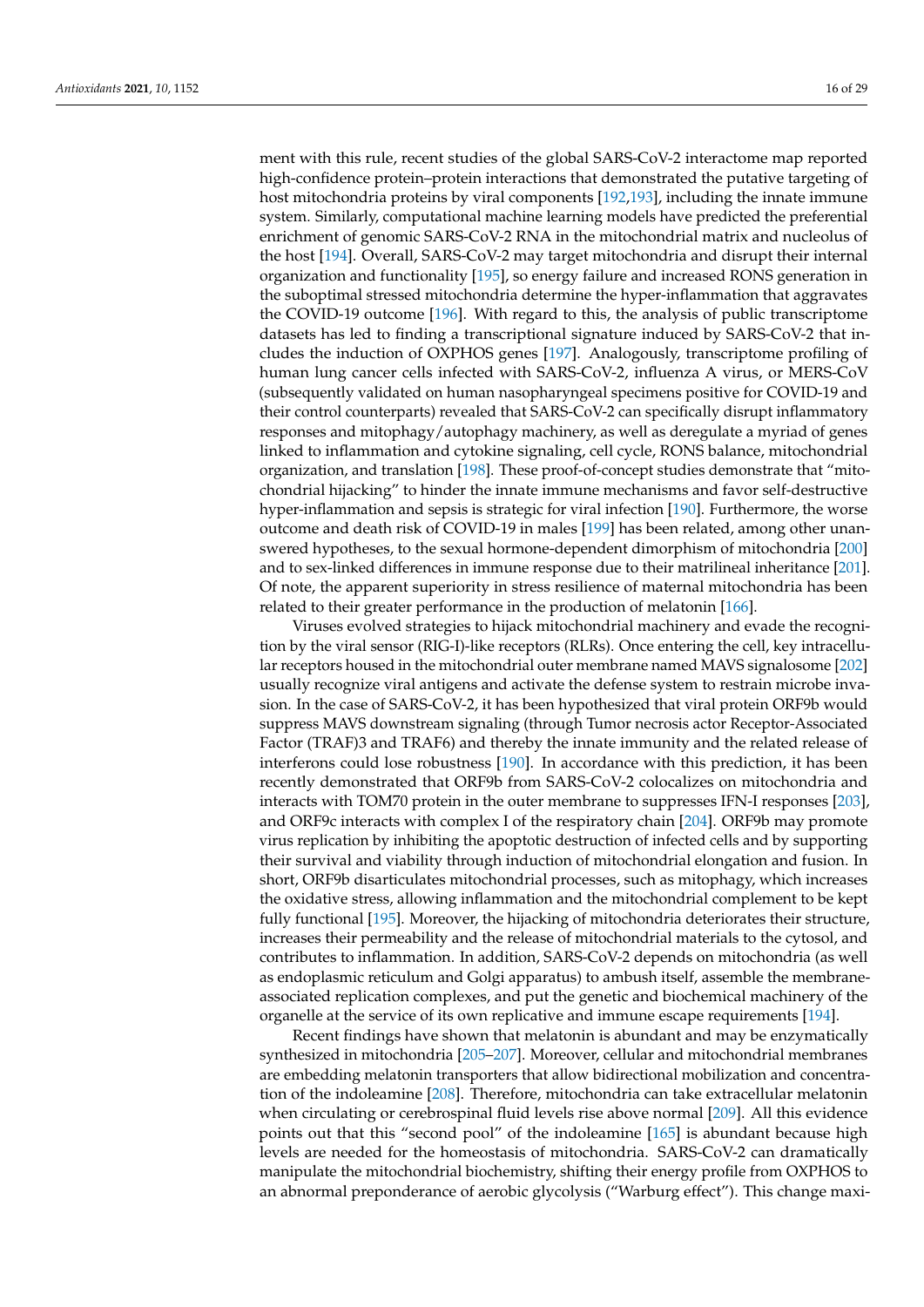mizes ATP production and provides immune cells with energy and resources to sustain their intense phagocytic activity and massive release of cytokines [\[210\]](#page-28-3). In this regard, night-time pineal melatonin is active, resetting the immune system and strengthening defense responses through OXPHOS optimization [\[210\]](#page-28-3). Therefore, the exogenous melatonin should revert the preponderance of cytosolic glycolysis induced by SARS-CoV-2 and promote the switching to OXPHOS. Supplemental melatonin may improve mitochondrial metabolism and provide the acetyl-CoA for the in situ synthesis of the indoleamine [\[146\]](#page-25-23). Consequently, targeting glycolysis and resetting the energy metabolism of mitochondria to healthy interval exogenous melatonin may help to reverse the impact of SARS-CoV-2, especially the cytokine storm syndromes and ulterior devastating immune–inflammatory exacerbation. In this manner, the most severely detrimental COVID-19 symptomatology would be relieved [\[146\]](#page-25-23).

Mitochondria are active sources of melatonin and also producers of large amounts of RONS and other free radicals. Nevertheless, melatonin preserves the homeostasis of mitochondrial structure and functionality thanks to its competence in scavenging RONS excess (melatonin binds up to 10 free radicals per molecule; [\[211\]](#page-28-4)), which protects them from apoptosis and enhances their anti-oxidative systems [\[143\]](#page-25-20). Viral respiratory processes heal with hyper-production of free radicals and nitro-oxidative stress, leading to inflammation and tissue damage [\[212\]](#page-28-5), hence the interest in the direct and indirect scavenging activity of melatonin as well as in the therapeutic relevance of its anti-inflammatory properties [\[213\]](#page-28-6). RONS are microbiocidal in origin and therefore are buffered by mitochondrial antioxidant systems into the physiological range [\[214\]](#page-28-7). Conversely, RONS excess produces chemical insults on cell macromolecules and induces the highly inflammatory mitochondrial lytic pyroptosis. In this regard, the ability of melatonin to quench the overload of RONS and mitigate nitro-oxidative stress is another reason to be confident in its therapeutic potential against the COVID-19 pandemic, as repeatedly postulated [\[31\]](#page-21-26), since the protection deployed on mitochondrial membrane potential, RONS homeostasis, and energy metabolism is effective to orchestrate an innate immune response in the intensity range more lethal for SARS-CoV-2.

Dysregulation of ion trafficking across mitochondrial channels is a major cause of pathophysiology, as occurs with iron in COVID-19 in which a clear correlation between serum hyperferritinemia and disease severity as well as between ferritin blood load and circulating IL-6 cytokine have been reported [\[57,](#page-22-15)[215\]](#page-28-8). At this point, the action of melatonin in moderating cytokine secretion, preventing oxidative stress, and reducing the hyperferritinemia associated with hemodialyzed patients under inflammation [\[216\]](#page-28-9) supports the dual proactive role of melatonin in COVID-19 as an anti-inflammatory and regulator of iron overload.

Given the short history of SARS-CoV-2 in science, many important details of its biology remain unknown. Soon, these lags will be elucidated, and new approaches to reducing infectivity, neutralizing tropism, cancelling spread-out, and overcoming the health issue of COVID-19 will be available. The natural history of COVID-19 is still being written, but an undoubted fact emerges from the chapters already known: SARS-CoV-2 enhances self-replication, impairing mitochondrial biosystems until defective autophagy and mitophagy, the deterioration of proteostasis, the depletion of OXPHOS in favor of anaerobic glycolysis, the overproduction of RONS, and the subsequent nitro-oxidative stress. All these impairments ultimately damage peripheral target organs such as the lungs, gut, or brain [\[217\]](#page-28-10) and eventually lead to death. This central role played by mitochondria makes them strategic in the infective cycle of SARS-CoV-2 and therefore putting their biochemical capacities into play is one of the best options to treat COVID-19. Regarding this, mitochondria are active factories of melatonin production and one of the main operational centers of the indoleamine. In view of this, it seems clear that this molecule is a leading actor in the orchestration of immune, metabolic, oxidative, and inflammatory responses driven and coordinated by mitochondria.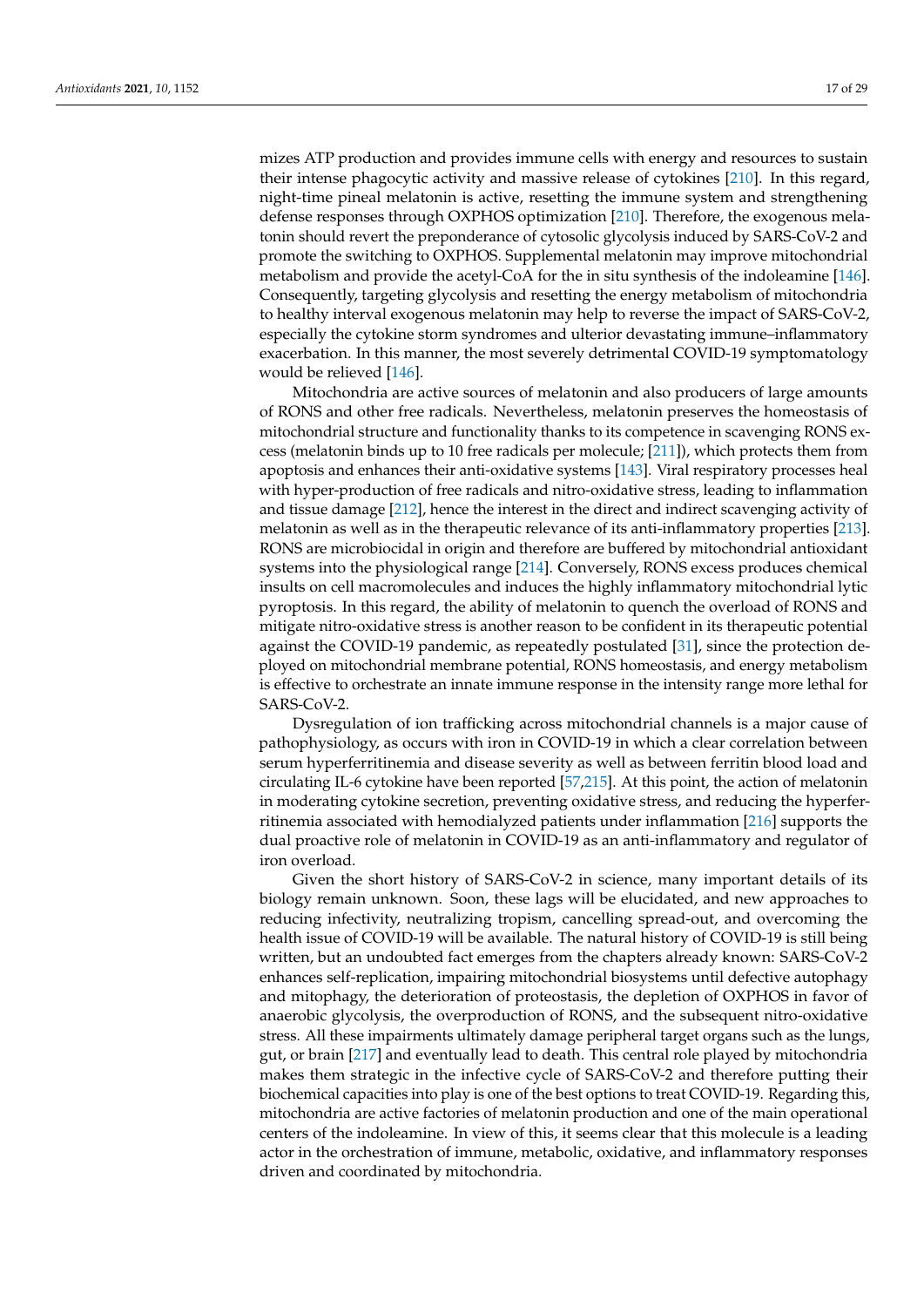# *4.7. Melatonin in Adjuvant Therapy Combination Against SARS-CoV-2 Infection*

Evidence in the melatonin field has suggested its use as a combination treatment with the possibility of enhancing the therapeutic activity of different drugs and/or reducing the possible side effects when they are administered, which would suggest interesting beneficial perspectives. Additionally, melatonin has vasodilation effects on pulmonary arteries based on its antioxidant and anti-inflammatory capacities, and this vasoactive potential is another favorable support for adjuvant prescription of indoleamine to pandemic-affected individuals [\[218\]](#page-28-11). In this sense, adjuvant melatonin administration in combination with the current low-efficacy standard antiviral treatments promotes important improvements in symptomatology, clinical outcome, and support requirements of COVID-19 patients [\[113,](#page-24-18)[219\]](#page-28-12), in part because different molecules have different targets and mechanisms of action. Thus, melatonin can reconcile the need for delivering mechanical respiratory support in some acute COVID-19 patients and the damage inherent in forced ventilation. In accordance with its affordability and expected accuracy, much scientific press is echoing the formidable therapeutic and/or prophylactic expectations of adjuvant melatonin for the treatment of COVID-19 patients, alone or in synergistic combination with other natural products that share its nuclear receptor and signaling profile, such as vitamin D [\[220\]](#page-28-13). More recently, it has been suggested that the supplementation of vitamin D, zinc, melatonin, and possibly additional nutraceuticals could reduce the risk and aid control of COVID-19 and a range of other viral infections [\[221\]](#page-28-14). Therefore, in the context of "antioxidant therapy", a cocktail with antioxidant supplements such as vitamins C and E, *N*-acetylcysteine, and melatonin in combination with the hemorrheologic agent pentoxifylline could contribute to the mitigation of the aggressive and lethal development COVID-19 [\[222\]](#page-28-15). Likewise, given the rich evidence that this extensive literature compiles and the international prestige of some of the personalities that bona fide endorse this clinical strategy, it is difficult for us to find resounding words and a new convincing voice to persuade public health dealers and professionals about the urgency of undertaking standardized clinical trials. Additionally, melatonin upregulates B-cell proliferation and therefore potentiates refined humoral immune responses [\[166\]](#page-26-14) and modulates positively the innate and adaptive immunities as a vaccine adjuvant [\[223\]](#page-28-16). Noticeably, the immunomodulatory action as adjuvant of melatonin may enhance the effectivity of vaccination in immunocompromised individuals, such as aged people and patients with comorbidities, who are at great risk of lethal COVID-19. Specifically, melatonin pre-treatment can increase the intensity and temporal coverage of the immune response, enhancing natural killer and CD4<sup>+</sup> cells in addition to reducing the side effects of vaccination [\[23,](#page-21-8)[32\]](#page-21-16). Melatonin has also been documented targeting the activity of CD147, which takes part in the cytokine storm that causes inflammatory injury in the lung [\[101\]](#page-24-7). In this context, and considering the involvement of CD147 S glycoprotein in RONS production and inflammatory responses, supplemental melatonin has been proposed as a possible adjuvant to ameliorate the COVID-19 symptomatology and the side-effects associated with the current repurposed therapeutics, especially among frail, elderly, and immune-compromised patients [\[104\]](#page-24-10). Furthermore, using a systems biology and artificial-intelligence-based approach to reducing the severe pulmonary complications caused by SARS-CoV-2, the combined action mechanism of melatonin and pirfenidone predicted that they may modulate the high levels of proinflammatory chemokines and cytokines, improving the pathophysiology of COVID-19 patients [\[224,](#page-28-17)[225\]](#page-28-18). In this same line, using a network-based methodology for systematic identification of putative repurposable drugs was identified as a combination of mercaptopurine plus melatonin, which may synergistically inhibit multiple cellular targets in the infectious process of SARS-CoV-2 [\[24\]](#page-21-9).

Consequently, in the pressing context created by the COVID-19, we herein propose that melatonin upregulation or its adjuvant administration with current repurposed pharmacological prescriptions can be pivotal to achieving more effective treatments to curb the current spread of disease and improve the clinical management of patients. As other authors have emphasized, in the worst scenario, "melatonin is not yet guaranteed as an effective treatment, it likely would be useful and is unlikely to do any harm" [\[165\]](#page-26-13), and we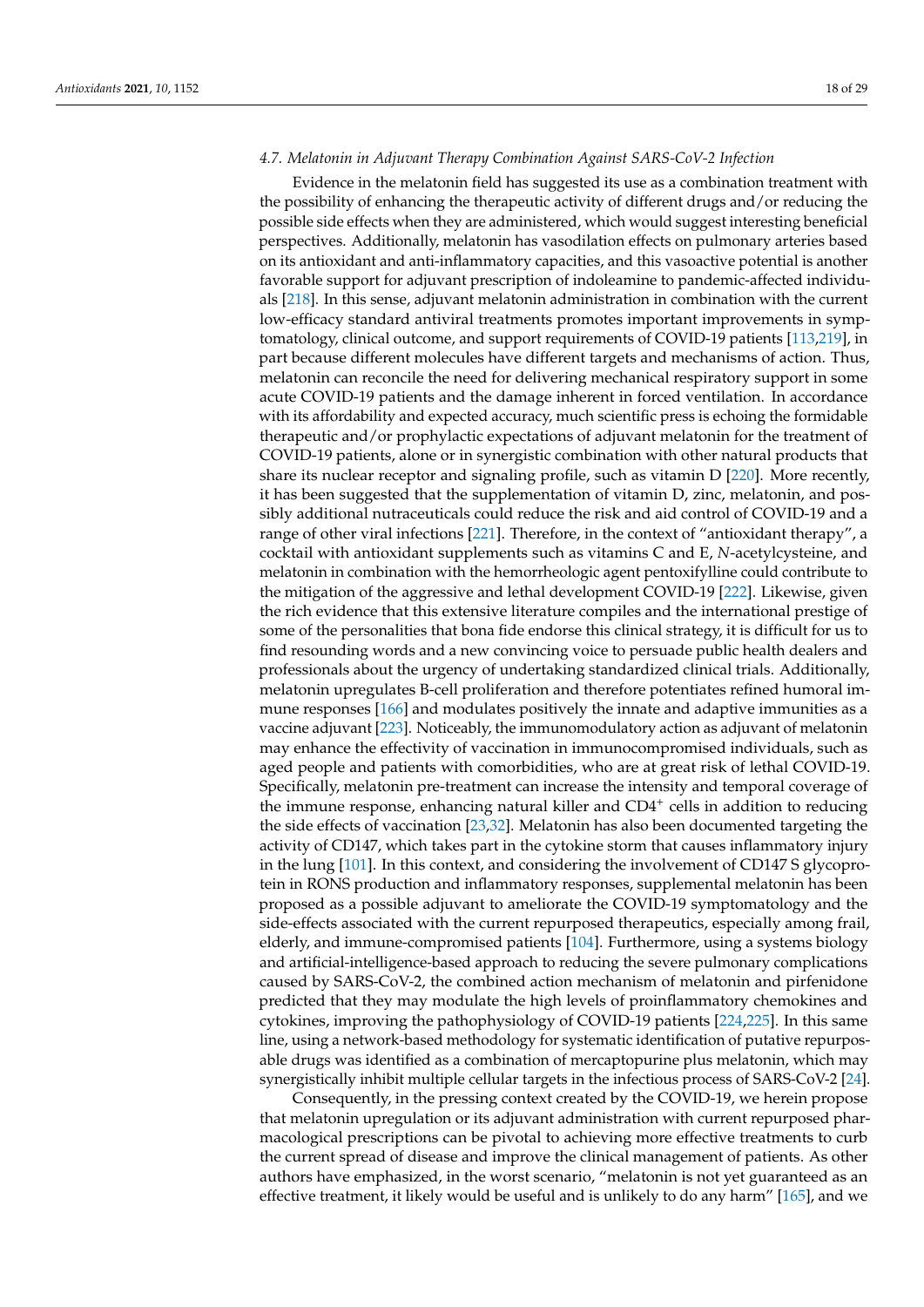will have nothing to regret. On the contrary, in the probable case that it provides part of therapeutic expectations demonstrated in other pathological scenarios, the contribution of ancient melatonin to global public health in this dramatic sanitary alert will be historical.

This preliminary evidence points out the prophylactic and/or supportive therapeutic potential of adjuvant melatonin in respiratory and non-respiratory complications of COVID-19. Specifically, self-limitation or abrogation of the local and systemic inflammatory mechanisms account for the multiply reported benefits of melatonin in respiratory disorders with pulmonary involvement [\[226\]](#page-28-19), and it could be analogously assumed against the lung damage in COVID-19 patients. The initial backgrounds, therefore, highlight the rationale for undertaking with no delay observational studies of large-scale cohorts, as well as randomized clinical trials, to validate the clinical effectivity of the indoleamine in reducing symptoms and/or its prophylactic utility [\[25,](#page-21-10)[29\]](#page-21-14). In the absence of effective drugs against SARS-CoV-2 and palliative therapies for COVID-19 and taking into consideration the difficulties encountered by vaccination against previous viral processes [\[18\]](#page-21-3), it is time to implement other therapy options. In this regard, the combination of current treatment protocols with multitasking melatonin may be the gold standard that humanity imperatively needs to fight COVID-19 and that science is desperately searching for.

The therapeutic potential of melatonin to fight COVID-19 is very wide, as we have depicted along point 4. To summarize the properties, we elaborate in Table [2.](#page-18-0)

| <b>COVID-19 Actions</b>                                                                                                                                                           | <b>Melatonin Potential Properties</b>                                                                                                                                                                                                                                                                 |  |
|-----------------------------------------------------------------------------------------------------------------------------------------------------------------------------------|-------------------------------------------------------------------------------------------------------------------------------------------------------------------------------------------------------------------------------------------------------------------------------------------------------|--|
| Sleep and circadian rhythms dysregulation.<br>Melatonin deficiency = higher risk                                                                                                  | Resynchronization of circadian disruption<br>$[10, 87, 91]$ .                                                                                                                                                                                                                                         |  |
| Refractory hypoxemia and myocardial injury.<br>Thrombotic events and inflammatory injury in<br>the lung and heart failure.                                                        | Binds viral protease Mpro [27].<br>Exerts anti-PAK1 activity [114].                                                                                                                                                                                                                                   |  |
| Low-grade basal inflammation, weakening of<br>immune and antioxidant defenses, and<br>metabolic syndrome abnormalities are<br>predisposing<br>conditions to COVID-19 aggravation. | Controls the innate and adaptive immunity<br>[140] and inflammation [141].<br>Regulates neuroimmune-endocrine system<br>$[142]$ .<br>Reduces oxidative stress and contributes to<br>preventing hyper-inflammation and innate<br>immune exacerbation [143-145].                                        |  |
| Obesity, cardiac disorders, and type 2 diabetes<br>increase mortality.                                                                                                            | Melatonin-related signaling pathways have an<br>extensive influence on glucose homeostasis<br>and energy metabolism [147].<br>Improves diabetes and metabolic syndrome<br>[148-152], obesogenic chronodisruption [153],<br>and other traits associated with<br>cardiometabolic pathologies [131,134]. |  |
| Life-threatening immune-inflammatory cycle.                                                                                                                                       | May ameliorate the exacerbated host<br>inflammatory response [10,18,25,31,169,186].                                                                                                                                                                                                                   |  |
| Mitochondrial disruption.                                                                                                                                                         | May improve mitochondrial metabolism and<br>reset energy metabolism [31,146,210]                                                                                                                                                                                                                      |  |

<span id="page-18-0"></span>**Table 2.** Melatonin potential effects against COVID-19 disease.

#### **5. Melatonin: From Regulatory to Safe and Effective Interventions in COVID-19**

In the European Union (UE), the European Medicines Agency (EMA) melatonin first approved Circadin, 2 mg of melatonin, for medical use in adults over 55 to treat insomnia in 2007 (EMA/273802/2010); to date, two registered medicines contain melatonin as an active substance, Circadin and Slenyto (EMA/570422/2018). Circadin contains 2 mg melatonin tablets, and it needs a prescription. Slenyto has been authorized for treating insomnia in children and adolescents (from 2 to 18 years old) who have autism spectrum disorder or Smith-Magenis syndrome (SMS) (a condition that can lead to learning difficulties). While the recommended dose is 2 mg, it is available as tablets from 1 to 5 mg. This treatment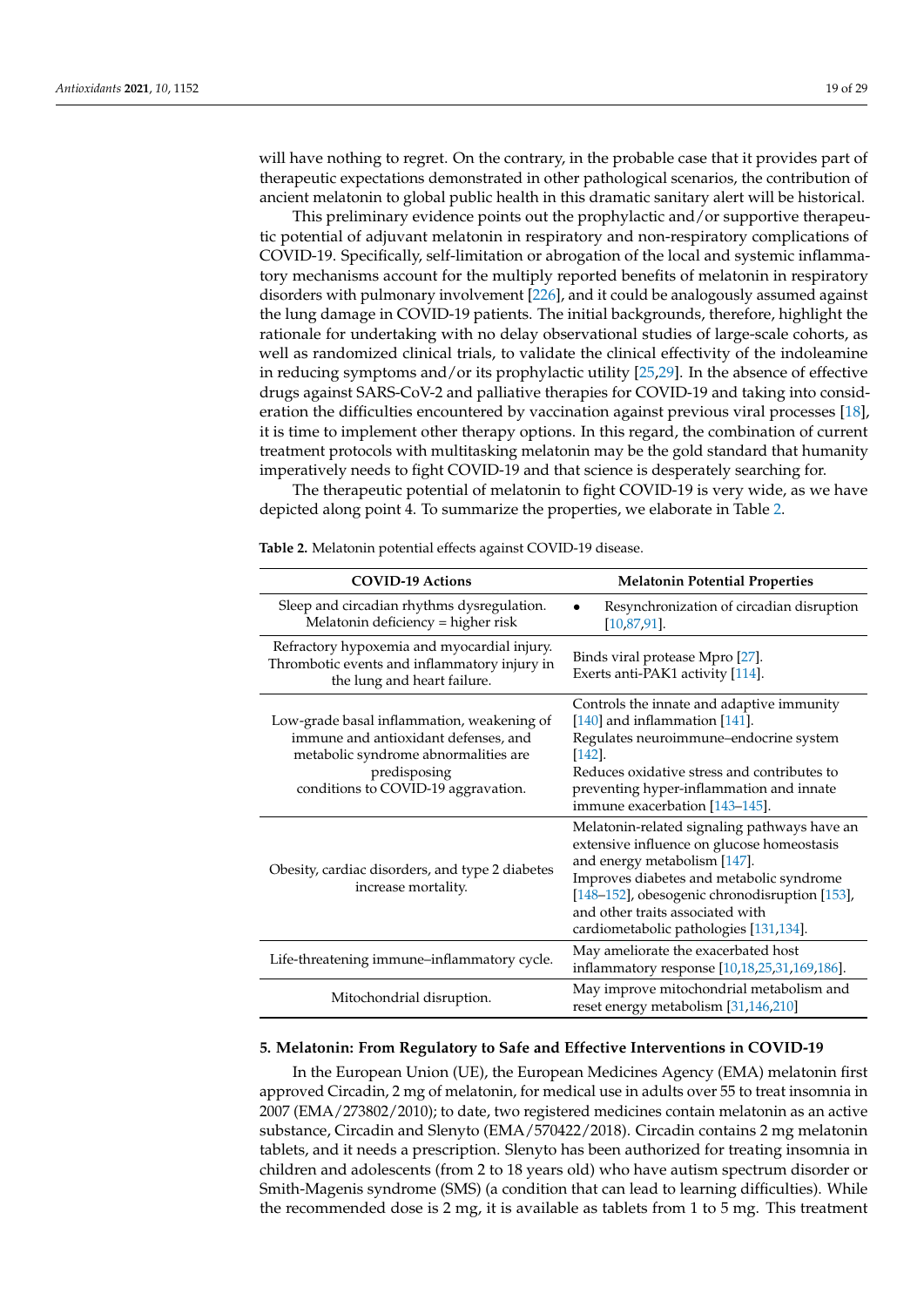should be supervised at least every six months and only if it is beneficial. Nonetheless, melatonin is designated as an orphan medicinal product for six rare diseases: treatment of perinatal asphyxia, SMS, necrotizing enterocolitis, neonatal sepsis, neonatal encephalopathy, and acute radiation syndrome. The Orphan Regulation (Regulation (EC) No 141/2000) lays down the European Union procedure for the designation of orphan medicines; it defines the development and placing onto the market designated orphan medicines and establishes the Committee for Orphan Medicinal Products (COMP). Orphan products are still under investigation and are considered for orphan designation based on their potential activity. An orphan designation is not a marketing authorization. Therefore, it is necessary to demonstrate quality, safety, and efficacy before it can be granted a marketing authorization.

Depending on whether melatonin is treated as a drug (Directive 2001/83/EC) or as a dietary supplement (Regulation (EC) No 1924/2006), authorization and quality requirements differ significantly. The EU legal framework for human medicines guarantees higher standards of quality and safety. In other countries, such as the US or Canada, melatonin is an over-the-counter medication, up to a dose of 10 mg, without a prescription, and it is not regulated as strictly as other medicines. The FDA classifies melatonin as a dietary supplement; thus, there is no official FDA approval.

It is important to highlight that in the technical data of the UE-authorized melatonin drug, no severe adverse effects had been observed even at high doses (300 mg). Indeed, the incidence of adverse effects in treated patients is nearly the same as in the placebo group (EPAR for Circadin. Procedure No. EMEA/H/C/695). Based on this frame, the administration of low doses of melatonin may be effective for mild disorders such as insomnia, but when it comes to more severe diseases and in light of the previous doses administered in human clinical trials with effective results, it is likely that higher doses are needed.

#### **6. Conclusions**

Although melatonin does not have virucidal capacity per se, supplemental melatonin interceded favorably, eradicating the pathogenicity of highly deadly viruses [\[16,](#page-21-2)[19,](#page-21-4)[227\]](#page-28-20), as widely documented by numerous reports of different casuistry, among which the prevention of the hemorrhagic shock syndrome from Ebola virus infection is especially encouraging [\[17\]](#page-21-27). In this issue, taking into account the pharmacological profile of melatonin, which highlights formidable homeostatic abilities to moderate inflammation, mitigate redox stress, and buffer immune response, this indoleamine should occupy a preferential place among the molecules to be tested with regard to slowing down the hyper-inflammation of COVID-19 patients and increasing the success of their clinical management.

Over the last few months, immense efforts have been made to reposition existing drugs and alleviate the most threatening complications of the disease. So far, none of the explored possibilities have yielded widely favorable results; new possibilities continue to be investigated. Fortunately, the sudden development of dozens of vaccines, whose international distribution has recently begun, has been more successful. However, the recurrent appearance of genetic variants of SARS-CoV-2 raises the suspicion that the current pandemic will lead to future seasonal epidemic waves, in the style of those that occur every year. The need for palliative treatments against COVID-19 will not disappear despite the worldwide extension of vaccination campaigns, and therefore the importance of melatonin is not restricted to the control of the current pandemic but is projected to the clinical management of the disease in the future. However, a recent systematic review has reported twenty-four studies with slight adverse events attributed to melatonin (sleepiness, headache, or fatigue), while other more serious side effects were seen at very high doses or in specific populations [\[68\]](#page-22-26). In this context, some reports have evidenced that shortterm melatonin can sometimes lead to opposite effects to those expected, as a probable cause of diarrhea [\[228\]](#page-28-21) or gynecomastia [\[229\]](#page-28-22) or as a trigger of Crohn´s disease [\[230\]](#page-28-23). Being a natural molecule, extensively studied, with high availability and tolerability, safe and low priced, the cost/benefit ratio is extremely advantageous for both purposes.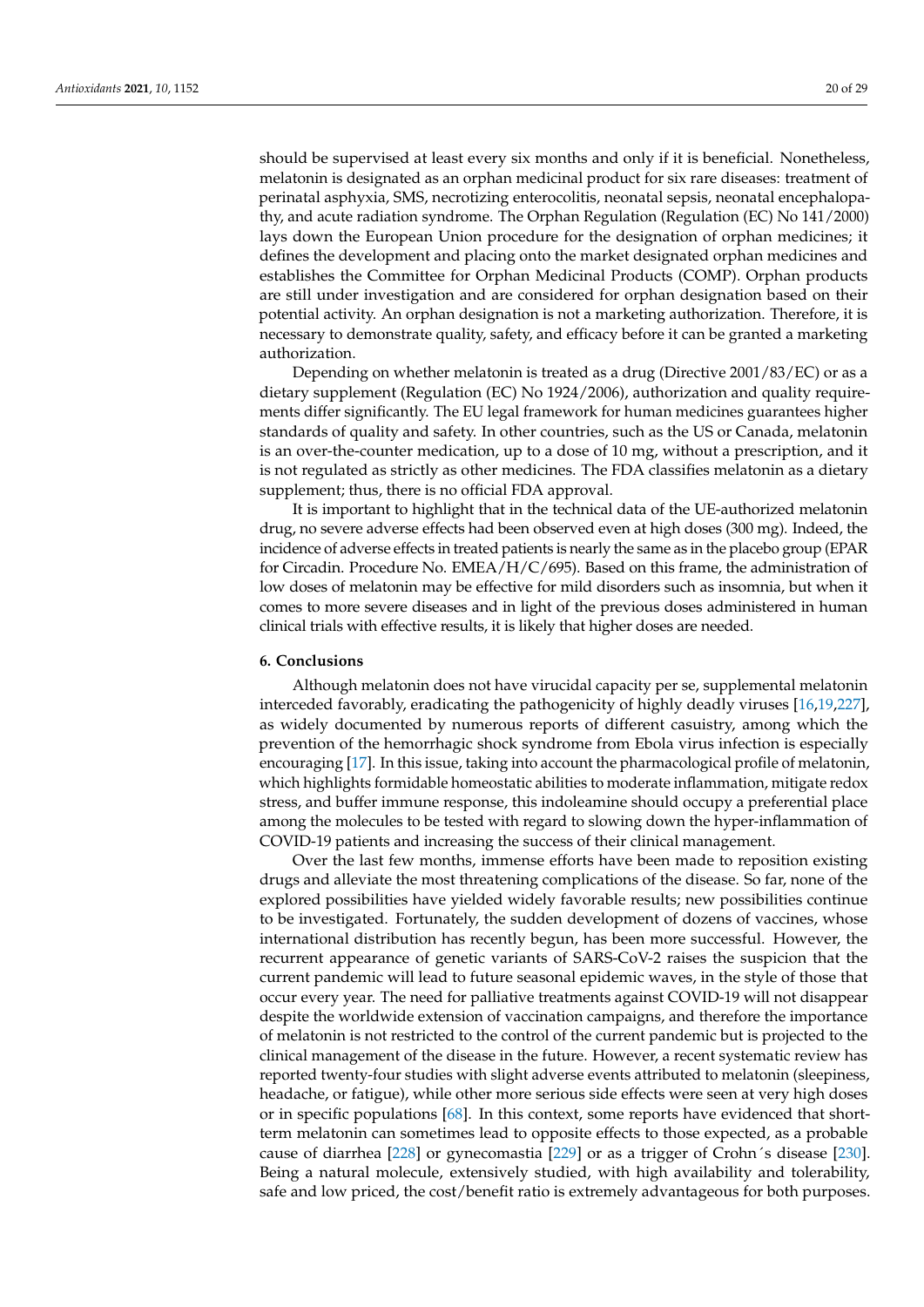It is therefore imperative to structure an international program of clinical trials, lowcost but with an immense potential benefit of historical dimensions. In a time in which vaccines are beginning to be distributed in many industrialized countries, some health international organizations denounce the gap of access in poor communities, claiming for a fair distribution of the unique measure that, in the medium- and long-term, can stop the ongoing challenge of the COVID-19 pandemic and save millions of lives. In this regard, we envisage that melatonin can be an immediate, effective, and global palliative. Therefore, in our opinion, the study of the clinical possibilities of supplemental melatonin in the management of COVID-19 is not simply another option to be tested, it is an ethical duty of translational research in clinical therapeutics. Our wish is that the current update of the possibilities of melatonin to impede SARS-CoV-2 morbimortality motivates immediate research programs that, as soon as possible, put into the hands of the clinicians a successful strategy for the clinical management of the health emergency of the COVID-19 pandemic that came by surprise into our lives just over a year ago.

**Author Contributions:** Conceptualization, methodology, writing original draft preparation, review and editing, supervision, and funding acquisition, A.R.; writing—review and editing, data curation, and tables, E.R.; review and editing, F.L.-M.; writing—original draft preparation, review and editing, data curation, and visualization, E.G.-M.; review and editing, J.E.; data curation, I.Á.-M.; review and editing and data curation, S.P.; review and editing and data curation, P.S.; conceptualization, writing original draft preparation and review and editing, N.M.; conceptualization, writing—original draft preparation, review and editing, and supervision, J.M.H.-G. All authors have read and agreed to the published version of the manuscript.

**Funding:** A.R. is indebted to UCJC (NEWTHERMEL: UCJC 2019-02 and QUIMELTER: UCJC 2021-21) for financial support.

**Conflicts of Interest:** The authors declare no conflict of interest.

## **References**

- <span id="page-20-0"></span>1. Chakraborty, I.; Maity, P. COVID-19 outbreak: Migration, effects on society, global environment and prevention. *Sci. Total Environ.* **2020**, *728*, 138882. [\[CrossRef\]](http://doi.org/10.1016/j.scitotenv.2020.138882) [\[PubMed\]](http://www.ncbi.nlm.nih.gov/pubmed/32335410)
- <span id="page-20-1"></span>2. Coronaviridae Study Group of the International Committee on Taxonomy of Viruses. The species Severe acute respiratory syndrome-related coronavirus: Classifying 2019-nCoV and naming it SARS-CoV-2. *Nat. Microbiol.* **2020**, *5*, 536–544. [\[CrossRef\]](http://doi.org/10.1038/s41564-020-0695-z) [\[PubMed\]](http://www.ncbi.nlm.nih.gov/pubmed/32123347)
- <span id="page-20-2"></span>3. Slominski, A.; Fischer, T.W.; Zmijewski, M.A.; Wortsman, J.; Semak, I.; Zbytek, B.; Slominski, R.M.; Tobin, D.J. On the role of melatonin in skin physiology and pathology. *Endocrine* **2005**, *27*, 137–148. [\[CrossRef\]](http://doi.org/10.1385/ENDO:27:2:137)
- 4. Tordjman, S.; Chokron, S.; Delorme, R.; Charrier, A.; Bellissant, E.; Jaafari, N.; Fougerou, C. Melatonin: Pharmacology, functions and therapeutic benefits. *Curr. Neuropharmacol.* **2017**, *15*, 434–443. [\[CrossRef\]](http://doi.org/10.2174/1570159X14666161228122115)
- 5. Anisimov, V.N.; Popovich, I.G.; Zabezhinski, M.A.; Anisimov, S.V.; Vesnushkin, G.M.; Vinogradova, I.A. Melatonin as antioxidant, geroprotector and anticarcinogen. *Biochim. Biophys. Acta* **2006**, *1757*, 573–589. [\[CrossRef\]](http://doi.org/10.1016/j.bbabio.2006.03.012) [\[PubMed\]](http://www.ncbi.nlm.nih.gov/pubmed/16678784)
- 6. Chen, S.J.; Huang, S.H.; Chen, J.W.; Wang, K.C.; Yang, Y.R.; Liu, P.F.; Lin, G.J.; Sytwu, H.K. Melatonin enhances interleukin-10 expression and suppresses chemotaxis to inhibit inflammation in situ and reduce the severity of experimental autoimmune encephalomyelitis. *Int. Immunopharmacol.* **2016**, *31*, 169–177. [\[CrossRef\]](http://doi.org/10.1016/j.intimp.2015.12.020)
- 7. Oxenkrug, G.; Requintina, P.; Bachurin, S. Antioxidant and antiaging activity of *N*-acetylserotonin and melatonin in the in vivo models. *Ann. N. Y. Acad. Sci.* **2006**, *939*, 190–199. [\[CrossRef\]](http://doi.org/10.1111/j.1749-6632.2001.tb03626.x)
- <span id="page-20-3"></span>8. Pandi-Perumal, S.R.; BaHammam, A.S.; Brown, G.M.; Spence, D.W.; Bharti, V.K.; Kaur, C.; Hardeland, R.; Cardinali, D.P. Melatonin antioxidative defense: Therapeutical implications for aging and neurodegenerative processes. *Neurotox. Res.* **2013**, *23*, 267–300. [\[CrossRef\]](http://doi.org/10.1007/s12640-012-9337-4)
- <span id="page-20-4"></span>9. Arendt, J.; Skene, D.J. Melatonin as a chronobiotic. *Sleep Med. Rev.* **2005**, *9*, 25–39. [\[CrossRef\]](http://doi.org/10.1016/j.smrv.2004.05.002)
- <span id="page-20-5"></span>10. Cardinali, D.P.; Brown, G.M.; Pandi-Perumal, S.R. Can melatonin be a potential "Silver Bullet" in treating COVID-19 patients? *Diseases* **2020**, *8*, 44. [\[CrossRef\]](http://doi.org/10.3390/diseases8040044)
- 11. Reiter, R.J.; Abreu-Gonzalez, P.; Marik, P.E.; Dominguez-Rodriguez, A. Therapeutic algorithm for use of melatonin in patients with COVID-19. *Front. Med.* **2020**, *7*, 226. [\[CrossRef\]](http://doi.org/10.3389/fmed.2020.00226)
- <span id="page-20-6"></span>12. Hussman, J.P. Cellular and molecular pathways of COVID-19 and potential points of therapeutic intervention. *Front. Pharmacol.* **2020**, *11*, 1169. [\[CrossRef\]](http://doi.org/10.3389/fphar.2020.01169) [\[PubMed\]](http://www.ncbi.nlm.nih.gov/pubmed/32848776)
- <span id="page-20-7"></span>13. Luchetti, F.; Canonico, B.; Betti, M.; Arcangeletti, M.; Pilolli, F.; Piroddi, M.; Canesi, L.; Papa, S.; Galli, F. Melatonin signaling and cell protection function. *FASEB J.* **2010**, *24*, 3603–3624. [\[CrossRef\]](http://doi.org/10.1096/fj.10-154450) [\[PubMed\]](http://www.ncbi.nlm.nih.gov/pubmed/20534884)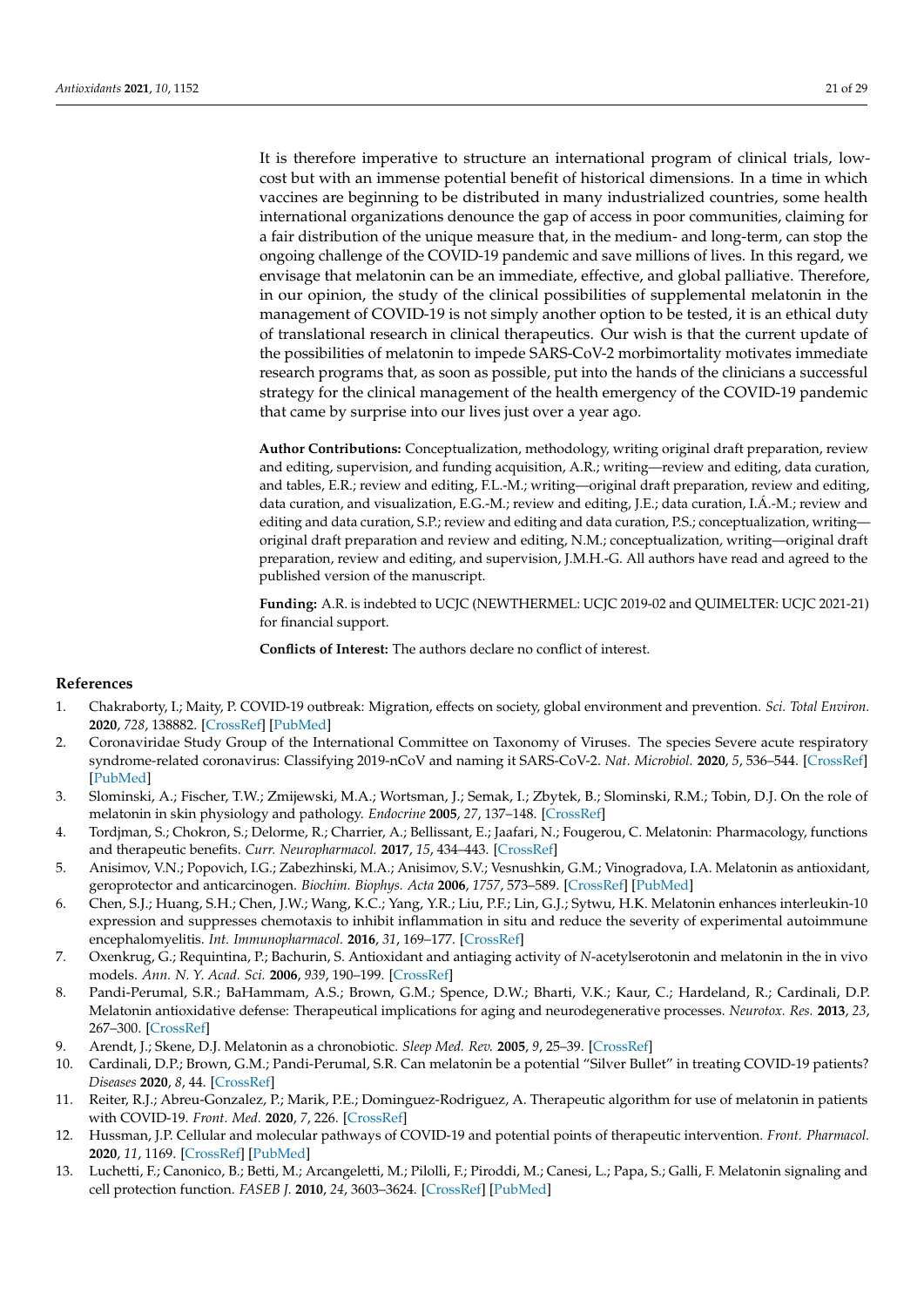- <span id="page-21-0"></span>14. Cutando, A.; Lopez-Valverde, A.; Arias-Santiago, S.; De Vicente, J.; De Diego, R.G. Role of melatonin in cancer treatment. *Anticancer Res.* **2012**, *32*, 2747–2753. [\[PubMed\]](http://www.ncbi.nlm.nih.gov/pubmed/22753734)
- <span id="page-21-1"></span>15. Tay, M.Z.; Poh, C.M.; Renia, L.; MacAry, P.A.; Ng, L.F.P. The trinity of COVID-19: Immunity, inflammation and intervention. *Nat. Rev. Immunol.* **2020**, *20*, 363–374. [\[CrossRef\]](http://doi.org/10.1038/s41577-020-0311-8) [\[PubMed\]](http://www.ncbi.nlm.nih.gov/pubmed/32346093)
- <span id="page-21-2"></span>16. Bonilla, E.; Valero, N.; Chacin-Bonilla, L.; Medina-Leendertz, S. Melatonin and viral infections. *J. Pineal Res.* **2004**, *36*, 73–79. [\[CrossRef\]](http://doi.org/10.1046/j.1600-079X.2003.00105.x)
- <span id="page-21-27"></span>17. Reiter, R.; Ma, Q.; Sharma, R. Treatment of ebola and other infectious diseases: Melatonin "goes viral". *Melatonin Res.* **2020**, *3*, 43–57. [\[CrossRef\]](http://doi.org/10.32794/mr11250047)
- <span id="page-21-3"></span>18. Tan, D.-X.; Hardeland, R. Potential utility of melatonin in deadly infectious diseases related to the overreaction of innate immune response and destructive inflammation: Focus on COVID-19. *Melatonin Res.* **2020**, *3*, 120–143. [\[CrossRef\]](http://doi.org/10.32794/mr11250052)
- <span id="page-21-4"></span>19. Juybari, K.B.; Pourhanifeh, M.H.; Hosseinzadeh, A.; Hemati, K.; Mehrzadi, S. Melatonin potentials against viral infections including COVID-19: Current evidence and new findings. *Virus Res.* **2020**, *287*, 198108. [\[CrossRef\]](http://doi.org/10.1016/j.virusres.2020.198108)
- <span id="page-21-5"></span>20. Crespi, B. Evolutionary medical insights into the SARS-CoV-2 pandemic. *Evol. Med. Public Health* **2020**, *2020*, 314–322. [\[CrossRef\]](http://doi.org/10.1093/emph/eoaa036) [\[PubMed\]](http://www.ncbi.nlm.nih.gov/pubmed/33335737)
- <span id="page-21-6"></span>21. Karasek, M. Melatonin, human aging, and age-related diseases. *Exp. Gerontol.* **2004**, *39*, 1723–1729. [\[CrossRef\]](http://doi.org/10.1016/j.exger.2004.04.012)
- <span id="page-21-7"></span>22. Waldhauser, F.; Weiszenbacher, G.; Frisch, H.; Zeitlhuber, U.; Waldhauser, M.; Wurtman, R.J. Fall in nocturnal serum melatonin during prepuberty and pubescence. *Lancet* **1984**, *323*, 362–365. [\[CrossRef\]](http://doi.org/10.1016/S0140-6736(84)90412-4)
- <span id="page-21-8"></span>23. Shneider, A.; Kudriavtsev, A.; Vakhrusheva, A. Can melatonin reduce the severity of COVID-19 pandemic? *Int. Rev. Immunol.* **2020**, *39*, 153–162. [\[CrossRef\]](http://doi.org/10.1080/08830185.2020.1756284)
- <span id="page-21-9"></span>24. Zhou, Y.; Hou, Y.; Shen, J.; Huang, Y.; Martin, W.; Cheng, F. Network-based drug repurposing for novel coronavirus 2019 nCoV/SARS-CoV-2. *Cell Discov.* **2020**, *6*, 14. [\[CrossRef\]](http://doi.org/10.1038/s41421-020-0153-3) [\[PubMed\]](http://www.ncbi.nlm.nih.gov/pubmed/33723226)
- <span id="page-21-10"></span>25. Zhou, Y.; Hou, Y.; Shen, J.; Kallianpur, A.; Zein, J.; Culver, D.A.; Farha, S.; Comhair, S.; Fiocchi, C.; Gack, M.U.; et al. A network medicine approach to investigation and population-based validation of disease manifestations and drug repurposing for COVID-19. *ChemRxiv* **2020**. [\[CrossRef\]](http://doi.org/10.1371/journal.pbio.3000970)
- <span id="page-21-11"></span>26. Al-Zaqri, N.; Pooventhiran, T.; Alsalme, A.; Warad, I.; John, A.M.; Thomas, R. Structural and physico-chemical evaluation of melatonin and its solution-state excited properties, with emphasis on its binding with novel coronavirus proteins. *J. Mol. Liq.* **2020**, *318*, 114082. [\[CrossRef\]](http://doi.org/10.1016/j.molliq.2020.114082) [\[PubMed\]](http://www.ncbi.nlm.nih.gov/pubmed/32863490)
- <span id="page-21-12"></span>27. Feitosa, E.L.; Junior, F.; Neto, J.A.O.N.; Matos, L.F.L.; Moura, M.H.S.; Rosales, T.O.; De Freitas, G.B.L. COVID-19: Rational discovery of the therapeutic potential of melatonin as a SARS-CoV-2 main protease inhibitor. *Int. J. Med. Sci.* **2020**, *17*, 2133–2146. [\[CrossRef\]](http://doi.org/10.7150/ijms.48053) [\[PubMed\]](http://www.ncbi.nlm.nih.gov/pubmed/32922174)
- <span id="page-21-13"></span>28. Jehi, L.; Ji, X.; Milinovich, A.; Erzurum, S.; Rubin, B.P.; Gordon, S.; Young, J.B.; Kattan, M.W. Individualizing risk prediction for positive coronavirus disease 2019 testing: Results from 11,672 patients. *Chest* **2020**, *158*, 1364–1375. [\[CrossRef\]](http://doi.org/10.1016/j.chest.2020.05.580)
- <span id="page-21-14"></span>29. Kleszczynski, K.; Slominski, A.T.; Steinbrink, K.; Reiter, R.J. Clinical trials for use of melatonin to fight against COVID-19 are urgently needed. *Nutrients* **2020**, *12*, 2561. [\[CrossRef\]](http://doi.org/10.3390/nu12092561) [\[PubMed\]](http://www.ncbi.nlm.nih.gov/pubmed/32847033)
- <span id="page-21-15"></span>30. Maestroni, G. Exogenous melatonin as potential adjuvant in anti-SarsCov2 vaccines. *J. Neuroimmune Pharmacol.* **2020**, *15*, 572–573. [\[CrossRef\]](http://doi.org/10.1007/s11481-020-09956-1)
- <span id="page-21-26"></span>31. Zhang, R.; Wang, X.; Ni, L.; Di, X.; Ma, B.; Niu, S.; Liu, C.; Reiter, R.J. COVID-19: Melatonin as a potential adjuvant treatment. *Life Sci.* **2020**, *250*, 117583. [\[CrossRef\]](http://doi.org/10.1016/j.lfs.2020.117583) [\[PubMed\]](http://www.ncbi.nlm.nih.gov/pubmed/32217117)
- <span id="page-21-16"></span>32. Cardinali, D.; Brown, G.; Pandi-Perumal, S. An urgent proposal for the immediate use of melatonin as an adjuvant to anti-SARS-CoV-2 vaccination. *Melatonin Res.* **2021**, *4*, 206–212. [\[CrossRef\]](http://doi.org/10.32794/mr11250091)
- <span id="page-21-17"></span>33. Hu, B.; Huang, S.; Yin, L. The cytokine storm and COVID-19. *J. Med. Virol.* **2021**, *93*, 250–256. [\[CrossRef\]](http://doi.org/10.1002/jmv.26232) [\[PubMed\]](http://www.ncbi.nlm.nih.gov/pubmed/32592501)
- <span id="page-21-19"></span><span id="page-21-18"></span>34. Song, P.; Li, W.; Xie, J.; Hou, Y.; You, C. Cytokine storm induced by SARS-CoV-2. *Clin. Chim. Acta* **2020**, *509*, 280–287. [\[CrossRef\]](http://doi.org/10.1016/j.cca.2020.06.017) 35. Wang, C.; Xie, J.; Zhao, L.; Fei, X.; Zhang, H.; Tan, Y.; Nie, X.; Zhou, L.; Liu, Z.; Ren, Y.; et al. Alveolar macrophage dysfunction
- and cytokine storm in the pathogenesis of two severe COVID-19 patients. *EBioMedicine* **2020**, *57*, 102833. [\[CrossRef\]](http://doi.org/10.1016/j.ebiom.2020.102833)
- <span id="page-21-20"></span>36. Mokhtari, T.; Hassani, F.; Ghaffari, N.; Ebrahimi, B.; Yarahmadi, A.; Hassanzadeh, G. COVID-19 and multiorgan failure: A narrative review on potential mechanisms. *J. Mol. Histol.* **2020**, *51*, 613–628. [\[CrossRef\]](http://doi.org/10.1007/s10735-020-09915-3)
- <span id="page-21-21"></span>37. Huang, C.; Wang, Y.; Li, X.; Ren, L.; Zhao, J.; Hu, Y.; Zhang, L.; Fan, G.; Xu, J.; Gu, X.; et al. Clinical features of patients infected with 2019 novel coronavirus in Wuhan, China. *Lancet* **2020**, *395*, 497–506. [\[CrossRef\]](http://doi.org/10.1016/S0140-6736(20)30183-5)
- <span id="page-21-22"></span>38. Boga, J.A.; Coto-Montes, A.; Rosales-Corral, S.A.; Tan, D.X.; Reiter, R.J. Beneficial actions of melatonin in the management of viral infections: A new use for this "molecular handyman"? *Rev. Med. Virol.* **2012**, *22*, 323–338. [\[CrossRef\]](http://doi.org/10.1002/rmv.1714)
- <span id="page-21-23"></span>39. Valero, N.; Mosquera, J.; Alcocer, S.; Bonilla, E.; Salazar, J.; Alvarez-Mon, M. Melatonin, minocycline and ascorbic acid reduce oxidative stress and viral titers and increase survival rate in experimental Venezuelan equine encephalitis. *Brain Res.* **2015**, *1622*, 368–376. [\[CrossRef\]](http://doi.org/10.1016/j.brainres.2015.06.034)
- <span id="page-21-24"></span>40. Huang, S.-H.; Liao, C.-L.; Chen, S.-J.; Shi, L.-G.; Lin, L.; Chen, Y.-W.; Cheng, C.-P.; Sytwu, H.-K.; Shang, S.-T.; Lin, G.-J. Melatonin possesses an anti-influenza potential through its immune modulatory effect. *J. Funct. Foods* **2019**, *58*, 189–198. [\[CrossRef\]](http://doi.org/10.1016/j.jff.2019.04.062)
- <span id="page-21-25"></span>41. Jacob, S.; Poeggeler, B.; Weishaupt, J.H.; Siren, A.L.; Hardeland, R.; Bahr, M.; Ehrenreich, H. Melatonin as a candidate compound for neuroprotection in amyotrophic lateral sclerosis (ALS): High tolerability of daily oral melatonin administration in ALS patients. *J. Pineal Res.* **2002**, *33*, 186–187. [\[CrossRef\]](http://doi.org/10.1034/j.1600-079X.2002.02943.x)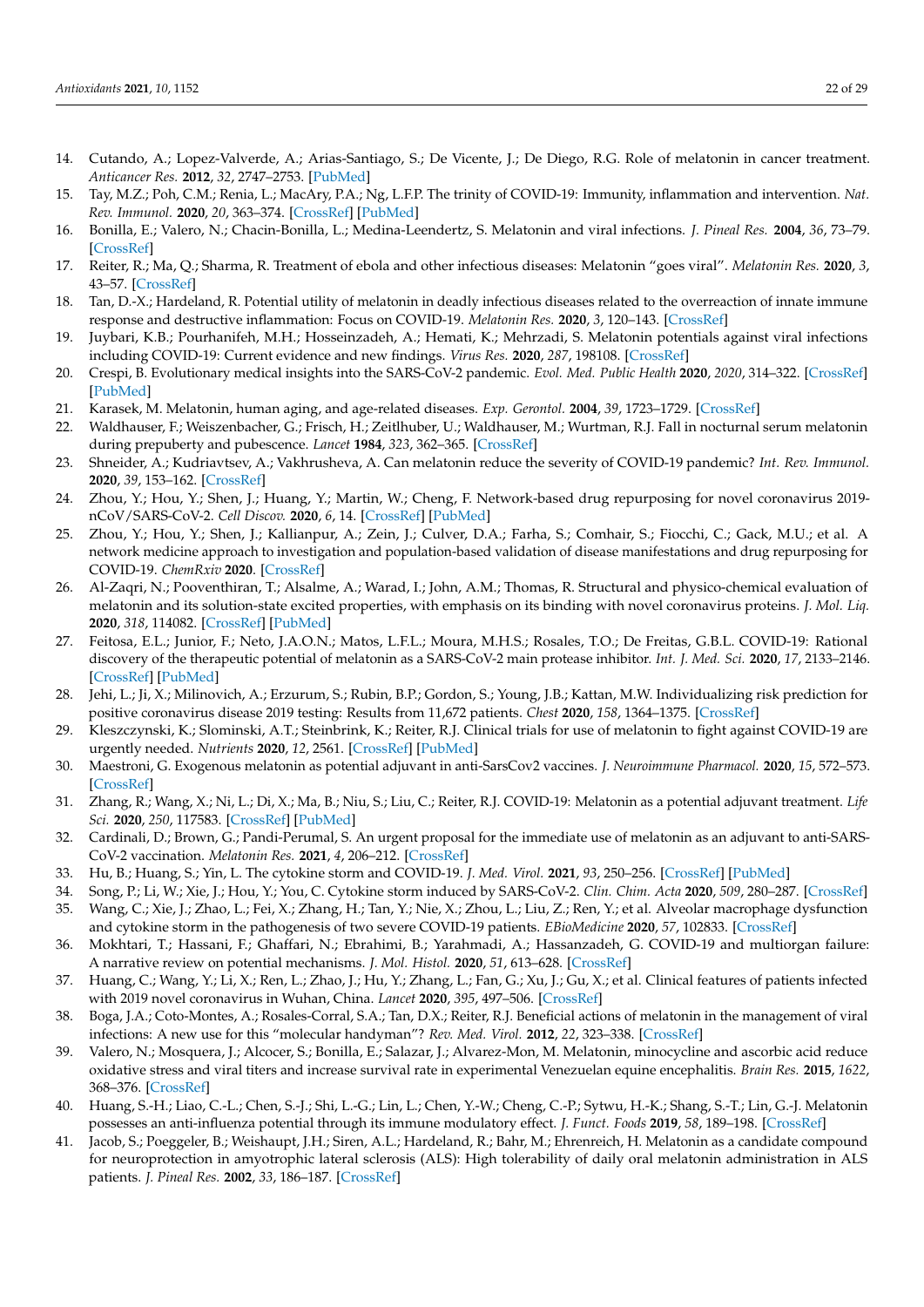- <span id="page-22-0"></span>42. Andersen, L.P.; Werner, M.U.; Rosenkilde, M.M.; Fenger, A.Q.; Petersen, M.C.; Rosenberg, J.; Gogenur, I. Pharmacokinetics of high-dose intravenous melatonin in humans. *J. Clin. Pharmacol.* **2016**, *56*, 324–329. [\[CrossRef\]](http://doi.org/10.1002/jcph.592)
- <span id="page-22-1"></span>43. Cunha, L.L.; Perazzio, S.F.; Azzi, J.; Cravedi, P.; Riella, L.V. Remodeling of the immune response with aging: Immunosenescence and its potential impact on COVID-19 immune response. *Front. Immunol.* **2020**, *11*, 1748. [\[CrossRef\]](http://doi.org/10.3389/fimmu.2020.01748)
- <span id="page-22-2"></span>44. Vabret, N.; Britton, G.J.; Gruber, C.; Hegde, S.; Kim, J.; Kuksin, M.; Levantovsky, R.; Malle, L.; Moreira, A.; Park, M.D.; et al. Immunology of COVID-19: Current state of the science. *Immunity* **2020**, *52*, 910–941. [\[CrossRef\]](http://doi.org/10.1016/j.immuni.2020.05.002) [\[PubMed\]](http://www.ncbi.nlm.nih.gov/pubmed/32505227)
- <span id="page-22-3"></span>45. Nunn, A.V.W.; Guy, G.W.; Brysch, W.; Botchway, S.W.; Frasch, W.; Calabrese, E.J.; Bell, J.D. SARS-CoV-2 and mitochondrial health: Implications of lifestyle and ageing. *Immun. Ageing* **2020**, *17*, 33. [\[CrossRef\]](http://doi.org/10.1186/s12979-020-00204-x) [\[PubMed\]](http://www.ncbi.nlm.nih.gov/pubmed/33292333)
- <span id="page-22-4"></span>46. Friedman, M. Analysis, nutrition, and health benefits of tryptophan. *Int. J. Tryptophan Res.* **2018**, *11*, 1178646918802282. [\[CrossRef\]](http://doi.org/10.1177/1178646918802282) [\[PubMed\]](http://www.ncbi.nlm.nih.gov/pubmed/30275700)
- <span id="page-22-5"></span>47. Rahman, M.M.; Talukder, A.; Chowdhury, M.M.H.; Talukder, R.; Akter, R. Coronaviruses in wild birds—A potential and suitable vector for global distribution. *Vet. Med. Sci.* **2021**, *7*, 264–272. [\[CrossRef\]](http://doi.org/10.1002/vms3.360) [\[PubMed\]](http://www.ncbi.nlm.nih.gov/pubmed/32970935)
- <span id="page-22-6"></span>48. Lu, R.; Zhao, X.; Li, J.; Niu, P.; Yang, B.; Wu, H.; Wang, W.; Song, H.; Huang, B.; Zhu, N.; et al. Genomic characterisation and epidemiology of 2019 novel coronavirus: Implications for virus origins and receptor binding. *Lancet* **2020**, *395*, 565–574. [\[CrossRef\]](http://doi.org/10.1016/S0140-6736(20)30251-8)
- <span id="page-22-7"></span>49. Licastro, D.; Rajasekharan, S.; Monego, S.D.; Segat, L.; D'Agaro, P.; Marcello, A. Isolation and full-length genome characterization of SARS-CoV-2 from COVID-19 cases in Northern Italy. *J. Virol.* **2020**, *94*, e00543-20. [\[CrossRef\]](http://doi.org/10.1128/JVI.00543-20)
- <span id="page-22-8"></span>50. Wu, A.; Peng, Y.; Huang, B.; Ding, X.; Wang, X.; Niu, P.; Meng, J.; Zhu, Z.; Zhang, Z.; Wang, J.; et al. Genome composition and divergence of the Novel Coronavirus (2019-nCoV) originating in China. *Cell Host Microbe* **2020**, *27*, 325–328. [\[CrossRef\]](http://doi.org/10.1016/j.chom.2020.02.001)
- <span id="page-22-9"></span>51. Chan, J.F.; Kok, K.H.; Zhu, Z.; Chu, H.; To, K.K.; Yuan, S.; Yuen, K.Y. Genomic characterization of the 2019 novel humanpathogenic coronavirus isolated from a patient with atypical pneumonia after visiting Wuhan. *Emerg. Microbes Infect.* **2020**, *9*, 221–236. [\[CrossRef\]](http://doi.org/10.1080/22221751.2020.1719902)
- <span id="page-22-10"></span>52. Lefkowitz, E.J.; Dempsey, D.M.; Hendrickson, R.C.; Orton, R.J.; Siddell, S.G.; Smith, D.B. Virus taxonomy: The database of the International Committee on Taxonomy of Viruses (ICTV). *Nucleic Acids Res.* **2018**, *46*, D708–D717. [\[CrossRef\]](http://doi.org/10.1093/nar/gkx932)
- <span id="page-22-11"></span>53. Simmons, G.; Gosalia, D.N.; Rennekamp, A.J.; Reeves, J.D.; Diamond, S.L.; Bates, P. Inhibitors of cathepsin L prevent severe acute respiratory syndrome coronavirus entry. *Proc. Natl. Acad. Sci. USA* **2005**, *102*, 11876–11881. [\[CrossRef\]](http://doi.org/10.1073/pnas.0505577102)
- <span id="page-22-12"></span>54. Hu, B.; Guo, H.; Zhou, P.; Shi, Z.L. Characteristics of SARS-CoV-2 and COVID-19. *Nat. Rev. Microbiol.* **2021**, *19*, 141–154. [\[CrossRef\]](http://doi.org/10.1038/s41579-020-00459-7)
- <span id="page-22-13"></span>55. Li, F. Structure, function, and evolution of coronavirus spike proteins. *Annu. Rev. Virol.* **2016**, *3*, 237–261. [\[CrossRef\]](http://doi.org/10.1146/annurev-virology-110615-042301)
- <span id="page-22-14"></span>56. Li, W.; Moore, M.J.; Vasilieva, N.; Sui, J.; Wong, S.K.; Berne, M.A.; Somasundaran, M.; Sullivan, J.L.; Luzuriaga, K.; Greenough, T.C.; et al. Angiotensin-converting enzyme 2 is a functional receptor for the SARS coronavirus. *Nature* **2003**, *426*, 450–454. [\[CrossRef\]](http://doi.org/10.1038/nature02145) [\[PubMed\]](http://www.ncbi.nlm.nih.gov/pubmed/14647384)
- <span id="page-22-15"></span>57. Zhou, F.; Yu, T.; Du, R.; Fan, G.; Liu, Y.; Liu, Z.; Xiang, J.; Wang, Y.; Song, B.; Gu, X.; et al. Clinical course and risk factors for mortality of adult inpatients with COVID-19 in Wuhan, China: A retrospective cohort study. *Lancet* **2020**, *395*, 1054–1062. [\[CrossRef\]](http://doi.org/10.1016/S0140-6736(20)30566-3)
- <span id="page-22-16"></span>58. Donoghue, M.; Hsieh, F.; Baronas, E.; Godbout, K.; Gosselin, M.; Stagliano, N.; Donovan, M.; Woolf, B.; Robison, K.; Jeyaseelan, R.; et al. A novel angiotensin-converting enzyme-related carboxypeptidase (ACE2) converts angiotensin I to angiotensin 1–9. *Circ. Res.* **2000**, *87*, e1–e9. [\[CrossRef\]](http://doi.org/10.1161/01.RES.87.5.e1)
- <span id="page-22-17"></span>59. Zou, X.; Chen, K.; Zou, J.; Han, P.; Hao, J.; Han, Z. Single-cell RNA-seq data analysis on the receptor ACE2 expression reveals the potential risk of different human organs vulnerable to 2019-nCoV infection. *Front. Med.* **2020**, *14*, 185–192. [\[CrossRef\]](http://doi.org/10.1007/s11684-020-0754-0) [\[PubMed\]](http://www.ncbi.nlm.nih.gov/pubmed/32170560)
- <span id="page-22-18"></span>60. Xiao, F.; Tang, M.; Zheng, X.; Liu, Y.; Li, X.; Shan, H. Evidence for gastrointestinal infection of SARS-CoV-2. *Gastroenterology* **2020**, *158*, 1831–1833. [\[CrossRef\]](http://doi.org/10.1053/j.gastro.2020.02.055) [\[PubMed\]](http://www.ncbi.nlm.nih.gov/pubmed/32142773)
- <span id="page-22-19"></span>61. Cheng, Y.; Luo, R.; Wang, K.; Zhang, M.; Wang, Z.; Dong, L.; Li, J.; Yao, Y.; Ge, S.; Xu, G. Kidney disease is associated with in-hospital death of patients with COVID-19. *Kidney Int.* **2020**, *97*, 829–838. [\[CrossRef\]](http://doi.org/10.1016/j.kint.2020.03.005)
- <span id="page-22-20"></span>62. Guan, G.W.; Gao, L.; Wang, J.W.; Wen, X.J.; Mao, T.H.; Peng, S.W.; Zhang, T.; Chen, X.M.; Lu, F.M. Exploring the mechanism of liver enzyme abnormalities in patients with novel coronavirus-infected pneumonia. *Zhonghua Gan Zang Bing Za Zhi* **2020**, *28*, 100–106. [\[CrossRef\]](http://doi.org/10.3760/cma.j.issn.1007-3418.2020.02.002)
- <span id="page-22-21"></span>63. Menni, C.; Sudre, C.H.; Steves, C.J.; Ourselin, S.; Spector, T.D. Quantifying additional COVID-19 symptoms will save lives. *Lancet* **2020**, *395*, e107–e108. [\[CrossRef\]](http://doi.org/10.1016/S0140-6736(20)31281-2)
- <span id="page-22-22"></span>64. Wang, B.; Li, R.; Lu, Z.; Huang, Y. Does comorbidity increase the risk of patients with COVID-19: Evidence from meta-analysis. *Aging* **2020**, *12*, 6049–6057. [\[CrossRef\]](http://doi.org/10.18632/aging.103000) [\[PubMed\]](http://www.ncbi.nlm.nih.gov/pubmed/32267833)
- <span id="page-22-23"></span>65. Van Doremalen, N.; Bushmaker, T.; Morris, D.H.; Holbrook, M.G.; Gamble, A.; Williamson, B.N.; Tamin, A.; Harcourt, J.L.; Thornburg, N.J.; Gerber, S.I.; et al. Aerosol and surface stability of SARS-CoV-2 as compared with SARS-CoV-1. *N. Engl. J. Med.* **2020**, *382*, 1564–1567. [\[CrossRef\]](http://doi.org/10.1056/NEJMc2004973) [\[PubMed\]](http://www.ncbi.nlm.nih.gov/pubmed/32182409)
- <span id="page-22-24"></span>66. Reiter, R.J. Oxidative processes and antioxidative defense mechanisms in the aging brain. *FASEB J.* **1995**, *9*, 526–533. [\[CrossRef\]](http://doi.org/10.1096/fasebj.9.7.7737461) [\[PubMed\]](http://www.ncbi.nlm.nih.gov/pubmed/7737461)
- <span id="page-22-25"></span>67. Ferlazzo, N.; Andolina, G.; Cannata, A.; Costanzo, M.G.; Rizzo, V.; Curro, M.; Ientile, R.; Caccamo, D. Is melatonin the cornucopia of the 21st century? *Antioxidants* **2020**, *9*, 1088. [\[CrossRef\]](http://doi.org/10.3390/antiox9111088) [\[PubMed\]](http://www.ncbi.nlm.nih.gov/pubmed/33167396)
- <span id="page-22-26"></span>68. Foley, H.M.; Steel, A.E. Adverse events associated with oral administration of melatonin: A critical systematic review of clinical evidence. *Complement. Ther. Med.* **2019**, *42*, 65–81. [\[CrossRef\]](http://doi.org/10.1016/j.ctim.2018.11.003) [\[PubMed\]](http://www.ncbi.nlm.nih.gov/pubmed/30670284)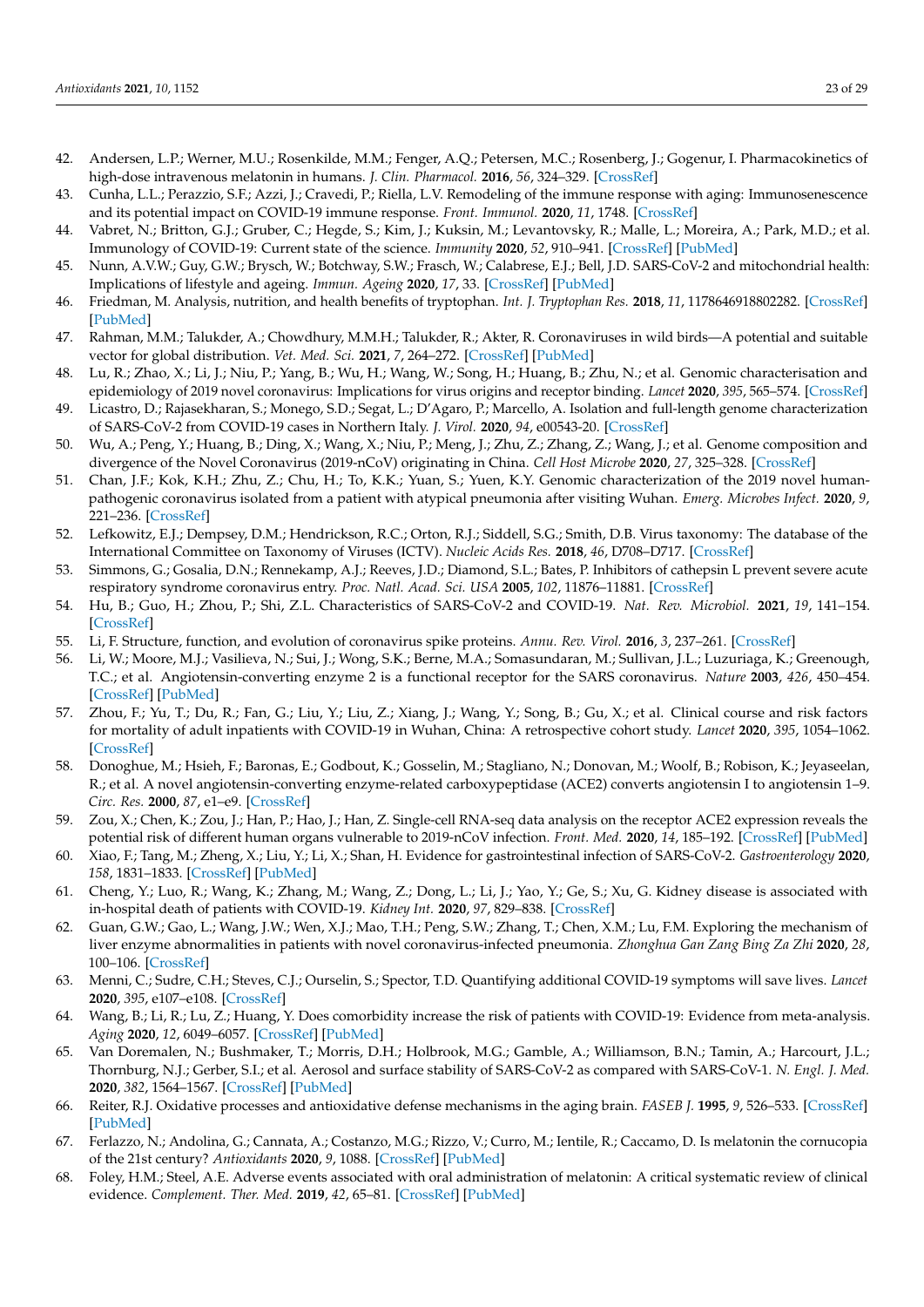- <span id="page-23-0"></span>69. Sanchez-Barcelo, E.J.; Mediavilla, M.D.; Tan, D.X.; Reiter, R.J. Clinical uses of melatonin: Evaluation of human trials. *Curr. Med. Chem.* **2010**, *17*, 2070–2095. [\[CrossRef\]](http://doi.org/10.2174/092986710791233689)
- 70. Li, T.; Jiang, S.; Han, M.; Yang, Z.; Lv, J.; Deng, C.; Reiter, R.J.; Yang, Y. Exogenous melatonin as a treatment for secondary sleep disorders: A systematic review and meta-analysis. *Front. Neuroendocr.* **2019**, *52*, 22–28. [\[CrossRef\]](http://doi.org/10.1016/j.yfrne.2018.06.004)
- <span id="page-23-1"></span>71. Akbari, M.; Ostadmohammadi, V.; Tabrizi, R.; Lankarani, K.B.; Heydari, S.T.; Amirani, E.; Reiter, R.J.; Asemi, Z. The effects of melatonin supplementation on inflammatory markers among patients with metabolic syndrome or related disorders: A systematic review and meta-analysis of randomized controlled trials. *Inflammopharmacology* **2018**, *26*, 899–907. [\[CrossRef\]](http://doi.org/10.1007/s10787-018-0508-7)
- <span id="page-23-2"></span>72. Li, Y.; Li, S.; Zhou, Y.; Meng, X.; Zhang, J.J.; Xu, D.P.; Li, H.B. Melatonin for the prevention and treatment of cancer. *Oncotarget* **2017**, *8*, 39896–39921. [\[CrossRef\]](http://doi.org/10.18632/oncotarget.16379) [\[PubMed\]](http://www.ncbi.nlm.nih.gov/pubmed/28415828)
- 73. Kubatka, P.; Zubor, P.; Busselberg, D.; Kwon, T.K.; Adamek, M.; Petrovic, D.; Opatrilova, R.; Gazdikova, K.; Caprnda, M.; Rodrigo, L.; et al. Melatonin and breast cancer: Evidences from preclinical and human studies. *Crit. Rev. Oncol. Hematol.* **2018**, *122*, 133–143. [\[CrossRef\]](http://doi.org/10.1016/j.critrevonc.2017.12.018) [\[PubMed\]](http://www.ncbi.nlm.nih.gov/pubmed/29458781)
- 74. Pourhanifeh, M.H.; Mehrzadi, S.; Kamali, M.; Hosseinzadeh, A. Melatonin and gastrointestinal cancers: Current evidence based on underlying signaling pathways. *Eur. J. Pharmacol.* **2020**, *886*, 173471. [\[CrossRef\]](http://doi.org/10.1016/j.ejphar.2020.173471) [\[PubMed\]](http://www.ncbi.nlm.nih.gov/pubmed/32877658)
- 75. Capote-Moreno, A.; Ramos, E.; Egea, J.; Lopez-Munoz, F.; Gil-Martin, E.; Romero, A. Potential of melatonin as adjuvant therapy of oral cancer in the era of epigenomics. *Cancers* **2019**, *11*, 1712. [\[CrossRef\]](http://doi.org/10.3390/cancers11111712)
- <span id="page-23-3"></span>76. Gil-Martin, E.; Egea, J.; Reiter, R.J.; Romero, A. The emergence of melatonin in oncology: Focus on colorectal cancer. *Med. Res. Rev.* **2019**, *39*, 2239–2285. [\[CrossRef\]](http://doi.org/10.1002/med.21582)
- <span id="page-23-4"></span>77. Anderson, G.; Reiter, R.J. Melatonin: Roles in influenza, Covid-19, and other viral infections. *Rev. Med. Virol.* **2020**, *30*, e2109. [\[CrossRef\]](http://doi.org/10.1002/rmv.2109) [\[PubMed\]](http://www.ncbi.nlm.nih.gov/pubmed/32314850)
- <span id="page-23-5"></span>78. Wongchitrat, P.; Shukla, M.; Sharma, R.; Govitrapong, P.; Reiter, R.J. Role of melatonin on virus-induced neuropathogenesis—A concomitant therapeutic strategy to understand SARS-CoV-2 infection. *Antioxidants* **2021**, *10*, 47. [\[CrossRef\]](http://doi.org/10.3390/antiox10010047)
- <span id="page-23-6"></span>79. Romero, A.; Ramos, E.; Lopez-Munoz, F.; Gil-Martin, E.; Escames, G.; Reiter, R.J. Coronavirus disease 2019 (COVID-19) and its neuroinvasive capacity: Is it time for melatonin? *Cell. Mol. Neurobiol.* **2020**. [\[CrossRef\]](http://doi.org/10.1007/s10571-020-00938-8)
- <span id="page-23-7"></span>80. Garcia, I.G.; Rodriguez-Rubio, M.; Mariblanca, A.R.; de Soto, L.M.; Garcia, L.D.; Villatoro, J.M.; Parada, J.Q.; Meseguer, E.S.; Rosales, M.J.; Gonzalez, J.; et al. A randomized multicenter clinical trial to evaluate the efficacy of melatonin in the prophylaxis of SARS-CoV-2 infection in high-risk contacts (MeCOVID Trial): A structured summary of a study protocol for a randomised controlled trial. *Trials* **2020**, *21*, 466. [\[CrossRef\]](http://doi.org/10.1186/s13063-020-04436-6)
- <span id="page-23-8"></span>81. Rodriguez-Rubio, M.; Figueira, J.C.; Acuna-Castroviejo, D.; Borobia, A.M.; Escames, G.; de la Oliva, P. A phase II, single-center, double-blind, randomized placebo-controlled trial to explore the efficacy and safety of intravenous melatonin in patients with COVID-19 admitted to the intensive care unit (MelCOVID study): A structured summary of a study protocol for a randomized controlled trial. *Trials* **2020**, *21*, 699. [\[CrossRef\]](http://doi.org/10.1186/s13063-020-04632-4)
- <span id="page-23-9"></span>82. Acuna-Castroviejo, D.; Escames, G.; Figueira, J.C.; de la Oliva, P.; Borobia, A.M.; Acuna-Fernandez, C. Clinical trial to test the efficacy of melatonin in COVID-19. *J. Pineal Res.* **2020**, *69*, e12683. [\[CrossRef\]](http://doi.org/10.1111/jpi.12683) [\[PubMed\]](http://www.ncbi.nlm.nih.gov/pubmed/32770854)
- <span id="page-23-10"></span>83. Ziaei, A.; Davoodian, P.; Dadvand, H.; Safa, O.; Hassanipour, S.; Omidi, M.; Masjedi, M.; Mahmoudikia, F.; Rafiee, B.; Fathalipour, M. Evaluation of the efficacy and safety of Melatonin in moderately ill patients with COVID-19: A structured summary of a study protocol for a randomized controlled trial. *Trials* **2020**, *21*, 882. [\[CrossRef\]](http://doi.org/10.1186/s13063-020-04737-w) [\[PubMed\]](http://www.ncbi.nlm.nih.gov/pubmed/33106171)
- <span id="page-23-11"></span>84. Ramos, E.; Farre-Alins, V.; Egea, J.; Lopez-Munoz, F.; Reiter, R.J.; Romero, A. Melatonin's efficacy in stroke patients; a matter of dose? A systematic review. *Toxicol. Appl. Pharmacol.* **2020**, *392*, 114933. [\[CrossRef\]](http://doi.org/10.1016/j.taap.2020.114933)
- <span id="page-23-12"></span>85. Stevens, R.G. Light-at-night, circadian disruption and breast cancer: Assessment of existing evidence. *Int. J. Epidemiol.* **2009**, *38*, 963–970. [\[CrossRef\]](http://doi.org/10.1093/ije/dyp178) [\[PubMed\]](http://www.ncbi.nlm.nih.gov/pubmed/19380369)
- <span id="page-23-13"></span>86. Reiter, R.J. Melatonin: Clinical relevance. *Best Pract. Res. Clin. Endocrinol. Metab.* **2003**, *17*, 273–285. [\[CrossRef\]](http://doi.org/10.1016/S1521-690X(03)00016-2)
- <span id="page-23-14"></span>87. Cardinali, D.P.; Brown, G.M.; Reiter, R.J.; Pandi-Perumal, S.R. Elderly as a high-risk group during COVID-19 pandemic: Effect of circadian misalignment, sleep dysregulation and melatonin administration. *Sleep Vigil.* **2020**, *4*, 81–87. [\[CrossRef\]](http://doi.org/10.1007/s41782-020-00111-7)
- <span id="page-23-15"></span>88. Golan, K.; Kollet, O.; Markus, R.P.; Lapidot, T. Daily light and darkness onset and circadian rhythms metabolically synchronize hematopoietic stem cell differentiation and maintenance: The role of bone marrow norepinephrine, tumor necrosis factor, and melatonin cycles. *Exp. Hematol.* **2019**, *78*, 1–10. [\[CrossRef\]](http://doi.org/10.1016/j.exphem.2019.08.008)
- <span id="page-23-16"></span>89. Huang, H.W.; Zheng, B.L.; Jiang, L.; Lin, Z.T.; Zhang, G.B.; Shen, L.; Xi, X.M. Effect of oral melatonin and wearing earplugs and eye masks on nocturnal sleep in healthy subjects in a simulated intensive care unit environment: Which might be a more promising strategy for ICU sleep deprivation? *Crit. Care* **2015**, *19*, 124. [\[CrossRef\]](http://doi.org/10.1186/s13054-015-0842-8)
- <span id="page-23-17"></span>90. Ahmed, M. Avoiding room light during night may stimulate immunity in COVID-19 patients by promoting melatonin production. *Melatonin Res.* **2020**, *3*, 476–481. [\[CrossRef\]](http://doi.org/10.32794/mr11250073)
- <span id="page-23-18"></span>91. Lim, R.K.; Wambier, C.G.; Goren, A. Are night shift workers at an increased risk for COVID-19? *Med. Hypotheses* **2020**, *144*, 110147. [\[CrossRef\]](http://doi.org/10.1016/j.mehy.2020.110147)
- <span id="page-23-19"></span>92. Palagini, L.; Manni, R.; Aguglia, E.; Amore, M.; Brugnoli, R.; Girardi, P.; Grassi, L.; Mencacci, C.; Plazzi, G.; Minervino, A.; et al. Evaluation and management of insomnia in clinical practice and in the time of COVID-19 in Italy: Expert consensus and task-force recommendations from five scientific societies. *Riv. Psichiatr.* **2020**, *55*, 337–341. [\[CrossRef\]](http://doi.org/10.1708/3503.34891)
- <span id="page-23-20"></span>93. Mao, L.; Jin, H.; Wang, M.; Hu, Y.; Chen, S.; He, Q.; Chang, J.; Hong, C.; Zhou, Y.; Wang, D.; et al. Neurologic manifestations of hospitalized patients with coronavirus disease 2019 in Wuhan, China. *JAMA Neurol.* **2020**, *77*, 683–690. [\[CrossRef\]](http://doi.org/10.1001/jamaneurol.2020.1127)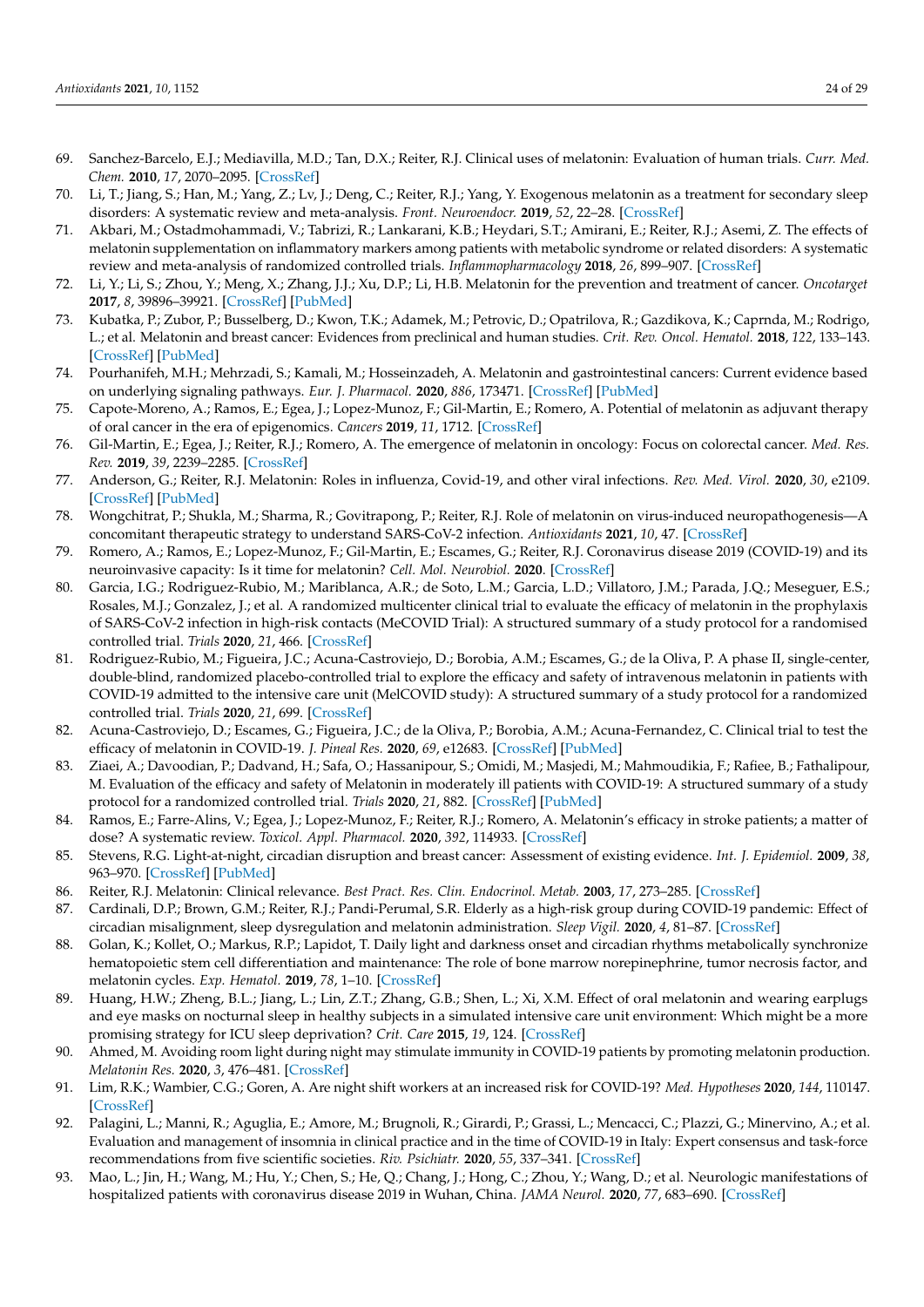- <span id="page-24-0"></span>94. Zambrelli, E.; Canevini, M.; Gambini, O.; D'Agostino, A. Delirium and sleep disturbances in COVID-19: A possible role for melatonin in hospitalized patients? *Sleep Med.* **2020**, *70*, 111. [\[CrossRef\]](http://doi.org/10.1016/j.sleep.2020.04.006)
- <span id="page-24-1"></span>95. Sher, Y.; Rabkin, B.; Maldonado, J.R.; Mohabir, P. COVID-19-Associated hyperactive intensive care unit delirium with proposed pathophysiology and treatment: A case report. *Psychosomatics* **2020**, *61*, 544–550. [\[CrossRef\]](http://doi.org/10.1016/j.psym.2020.05.007)
- <span id="page-24-2"></span>96. Richardson, S.; Hirsch, J.S.; Narasimhan, M.; Crawford, J.M.; McGinn, T.; Davidson, K.W.; the Northwell, C.-R.C.; Barnaby, D.P.; Becker, L.B.; Chelico, J.D.; et al. Presenting characteristics, comorbidities, and outcomes among 5700 patients hospitalized with COVID-19 in the New York City Area. *JAMA* **2020**, *323*, 2052–2059. [\[CrossRef\]](http://doi.org/10.1001/jama.2020.6775)
- <span id="page-24-3"></span>97. Karamitri, A.; Jockers, R. Melatonin in type 2 diabetes mellitus and obesity. *Nat. Rev. Endocrinol.* **2019**, *15*, 105–125. [\[CrossRef\]](http://doi.org/10.1038/s41574-018-0130-1)
- <span id="page-24-4"></span>98. Barone, M.T.U.; Ngongo, B.; Menna-Barreto, L. Sleep-wake cycle impairment adding on the risk for COVID-19 severity in people with diabetes. *Sleep Sci.* **2020**, *13*, 191–194. [\[CrossRef\]](http://doi.org/10.5935/1984-0063.20200038) [\[PubMed\]](http://www.ncbi.nlm.nih.gov/pubmed/33381286)
- <span id="page-24-5"></span>99. Miller, M.A.; Cappuccio, F.P. A systematic review of COVID-19 and obstructive sleep apnoea. *Sleep Med. Rev.* **2021**, *55*, 101382. [\[CrossRef\]](http://doi.org/10.1016/j.smrv.2020.101382) [\[PubMed\]](http://www.ncbi.nlm.nih.gov/pubmed/32980614)
- <span id="page-24-6"></span>100. Brown, G.M.; Karthikeyan, R.; Pandi-Perumal, S.R.; Cardinali, D.P. Autism spectrum disorder patients may be susceptible to COVID-19 disease due to deficiency in melatonin. *Med. Hypotheses* **2021**, *149*, 110544. [\[CrossRef\]](http://doi.org/10.1016/j.mehy.2021.110544) [\[PubMed\]](http://www.ncbi.nlm.nih.gov/pubmed/33657458)
- <span id="page-24-7"></span>101. Ulrich, H.; Pillat, M.M. CD147 as a target for COVID-19 treatment: Suggested effects of azithromycin and stem cell engagement. *Stem Cell Rev. Rep.* **2020**, *16*, 434–440. [\[CrossRef\]](http://doi.org/10.1007/s12015-020-09976-7)
- <span id="page-24-8"></span>102. Loh, D. The potential of melatonin in the prevention and attenuation of oxidative hemolysis and myocardial injury from cd147 SARS-CoV-2 spike protein receptor binding. *Melatonin Res.* **2020**, *3*, 380–416. [\[CrossRef\]](http://doi.org/10.32794/mr11250069)
- <span id="page-24-9"></span>103. Su, H.; Li, J.; Chen, T.; Li, N.; Xiao, J.; Wang, S.; Guo, X.; Yang, Y.; Bu, P. Melatonin attenuates angiotensin II-induced cardiomyocyte hypertrophy through the CyPA/CD147 signaling pathway. *Mol. Cell. Biochem.* **2016**, *422*, 85–95. [\[CrossRef\]](http://doi.org/10.1007/s11010-016-2808-9) [\[PubMed\]](http://www.ncbi.nlm.nih.gov/pubmed/27590243)
- <span id="page-24-10"></span>104. Sehirli, A.O.; Sayiner, S.; Serakinci, N. Role of melatonin in the treatment of COVID-19; as an adjuvant through cluster differentiation 147 (CD147). *Mol. Biol. Rep.* **2020**, *47*, 8229–8233. [\[CrossRef\]](http://doi.org/10.1007/s11033-020-05830-8) [\[PubMed\]](http://www.ncbi.nlm.nih.gov/pubmed/32920757)
- <span id="page-24-11"></span>105. Wang, Y.; Han, D.; Zhou, T.; Zhang, J.; Liu, C.; Cao, F.; Dong, N. Melatonin ameliorates aortic valve calcification via the regulation of circular RNA CircRIC3/miR-204-5p/DPP4 signaling in valvular interstitial cells. *J. Pineal Res.* **2020**, *69*, e12666. [\[CrossRef\]](http://doi.org/10.1111/jpi.12666) [\[PubMed\]](http://www.ncbi.nlm.nih.gov/pubmed/32369647)
- <span id="page-24-12"></span>106. Anderson, G.; Carbone, A.; Mazzoccoli, G. Aryl hydrocarbon receptor role in co-ordinating sars-cov-2 entry and symptomatology: Linking cytotoxicity changes in COVID-19 and cancers; modulation by racial discrimination stress. *Biology* **2020**, *9*, 249. [\[CrossRef\]](http://doi.org/10.3390/biology9090249)
- <span id="page-24-13"></span>107. Grunewald, M.E.; Shaban, M.G.; Mackin, S.R.; Fehr, A.R.; Perlman, S. Murine coronavirus infection activates the aryl hydrocarbon receptor in an indoleamine 2,3-dioxygenase-independent manner, contributing to cytokine modulation and proviral TCDDinducible-PARP expression. *J. Virol.* **2020**, *94*. [\[CrossRef\]](http://doi.org/10.1128/JVI.01743-19) [\[PubMed\]](http://www.ncbi.nlm.nih.gov/pubmed/31694960)
- <span id="page-24-14"></span>108. Zuo, T.; Zhang, F.; Lui, G.C.Y.; Yeoh, Y.K.; Li, A.Y.L.; Zhan, H.; Wan, Y.; Chung, A.C.K.; Cheung, C.P.; Chen, N.; et al. Alterations in gut microbiota of patients with COVID-19 during time of hospitalization. *Gastroenterology* **2020**, *159*, 944–955.e8. [\[CrossRef\]](http://doi.org/10.1053/j.gastro.2020.05.048)
- <span id="page-24-15"></span>109. Anderson, G.; Rodriguez, M.; Reiter, R.J. Multiple sclerosis: Melatonin, orexin, and ceramide interact with platelet activation coagulation factors and gut-microbiome-derived butyrate in the circadian dysregulation of mitochondria in glia and immune cells. *Int. J. Mol. Sci.* **2019**, *20*, 5500. [\[CrossRef\]](http://doi.org/10.3390/ijms20215500)
- <span id="page-24-16"></span>110. Anderson, G.; Carbone, A.; Mazzoccoli, G. Tryptophan metabolites and aryl hydrocarbon receptor in severe acute respiratory syndrome, Coronavirus-2 (SARS-CoV-2) pathophysiology. *Int. J. Mol. Sci.* **2021**, *22*, 1597. [\[CrossRef\]](http://doi.org/10.3390/ijms22041597)
- <span id="page-24-17"></span>111. Cheng, F.; Rao, S.; Mehra, R. COVID-19 treatment: Combining anti-inflammatory and antiviral therapeutics using a network-based approach. *Clevel. Clin. J. Med.* **2020**. [\[CrossRef\]](http://doi.org/10.3949/ccjm.87a.ccc037)
- 112. Parlakpinar, H.; Polat, S.; Acet, H.A. Pharmacological agents under investigation in the treatment of coronavirus disease 2019 and the importance of melatonin. *Fundam. Clin. Pharmacol.* **2021**, *35*, 62–75. [\[CrossRef\]](http://doi.org/10.1111/fcp.12589) [\[PubMed\]](http://www.ncbi.nlm.nih.gov/pubmed/32657483)
- <span id="page-24-18"></span>113. Ramlall, V.; Zucker, J.; Tatonetti, N. Melatonin is significantly associated with survival of intubated COVID-19 patients. *medRxiv* **2020**. [\[CrossRef\]](http://doi.org/10.1101/2020.10.15.20213546)
- <span id="page-24-19"></span>114. Maruta, H.; He, H. PAK1-blockers: Potential therapeutics against COVID-19. *Med. Drug Discov.* **2020**, *6*, 100039. [\[CrossRef\]](http://doi.org/10.1016/j.medidd.2020.100039) [\[PubMed\]](http://www.ncbi.nlm.nih.gov/pubmed/32313880)
- <span id="page-24-20"></span>115. Klann, K.; Bojkova, D.; Tascher, G.; Ciesek, S.; Munch, C.; Cinatl, J. Growth factor receptor signaling inhibition prevents SARS-CoV-2 replication. *Mol. Cell* **2020**, *80*, 164–174.e164. [\[CrossRef\]](http://doi.org/10.1016/j.molcel.2020.08.006)
- <span id="page-24-21"></span>116. Tesarik, J. Melatonin attenuates growth factor receptor signaling required for SARS-CoV-2 replication. *Melatonin Res.* **2020**, *3*, 534–537. [\[CrossRef\]](http://doi.org/10.32794/mr11250077)
- <span id="page-24-22"></span>117. Bansal, R.; Gubbi, S.; Muniyappa, R. Metabolic syndrome and COVID 19: Endocrine-immune-vascular interactions shapes clinical course. *Endocrinology* **2020**, *161*, bqaa112. [\[CrossRef\]](http://doi.org/10.1210/endocr/bqaa112) [\[PubMed\]](http://www.ncbi.nlm.nih.gov/pubmed/32603424)
- 118. Barek, M.A.; Aziz, M.A.; Islam, M.S. Impact of age, sex, comorbidities and clinical symptoms on the severity of COVID-19 cases: A meta-analysis with 55 studies and 10014 cases. *Heliyon* **2020**, *6*, e05684. [\[CrossRef\]](http://doi.org/10.1016/j.heliyon.2020.e05684)
- 119. Biswas, M.; Rahaman, S.; Biswas, T.K.; Haque, Z.; Ibrahim, B. Association of sex, age, and comorbidities with mortality in covid-19 patients: A systematic review and meta-analysis. *Intervirology* **2020**, *64*, 36–47. [\[CrossRef\]](http://doi.org/10.1159/000512592)
- 120. Mauvais-Jarvis, F. Aging, male sex, obesity, and metabolic inflammation create the perfect storm for COVID-19. *Diabetes* **2020**, *69*, 1857–1863. [\[CrossRef\]](http://doi.org/10.2337/dbi19-0023)
- <span id="page-24-23"></span>121. Yang, J.; Zheng, Y.; Gou, X.; Pu, K.; Chen, Z.; Guo, Q.; Ji, R.; Wang, H.; Wang, Y.; Zhou, Y. Prevalence of comorbidities and its effects in patients infected with SARS-CoV-2: A systematic review and meta-analysis. *Int. J. Infect. Dis.* **2020**, *94*, 91–95. [\[CrossRef\]](http://doi.org/10.1016/j.ijid.2020.03.017)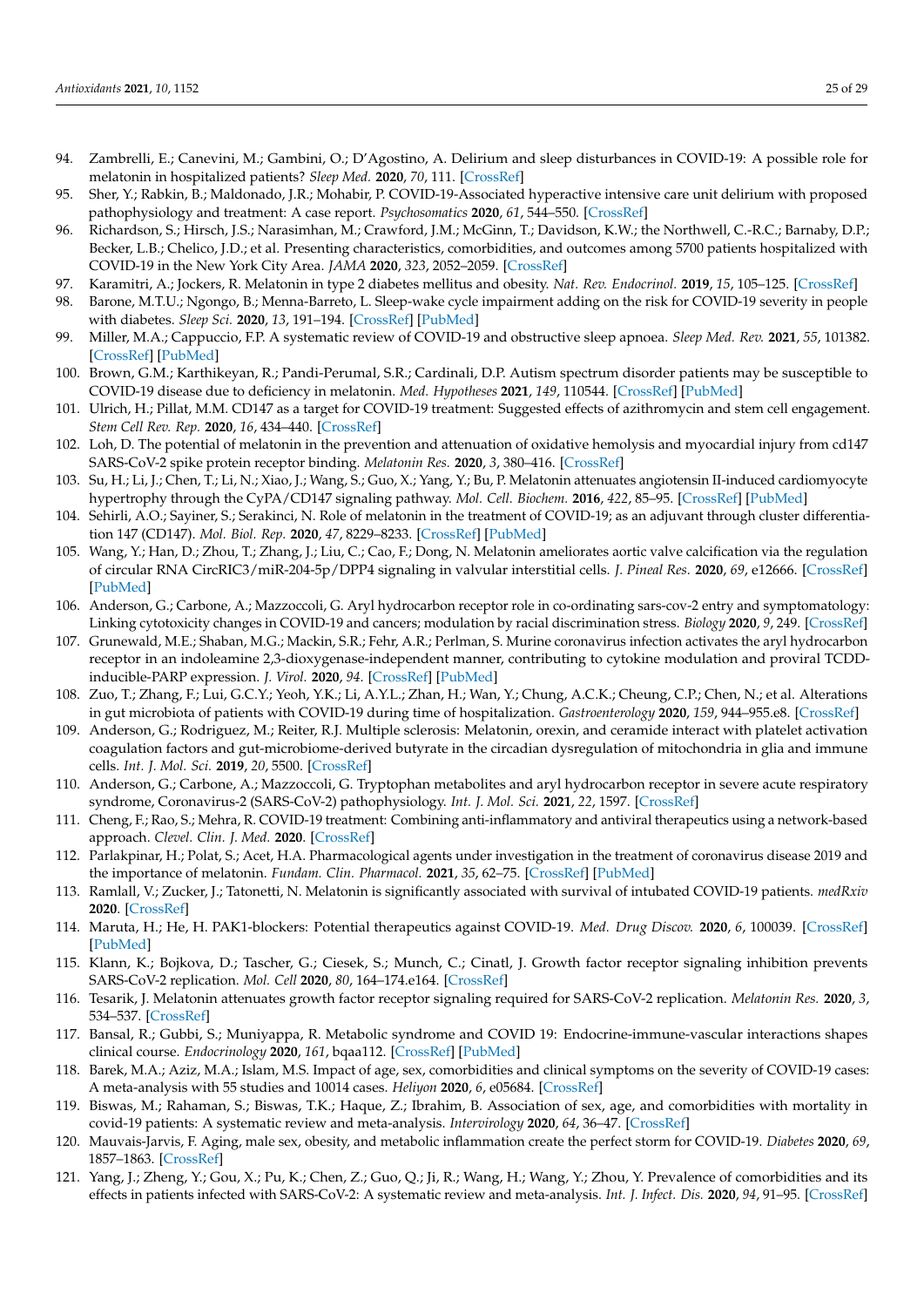- <span id="page-25-0"></span>122. Stokes, E.K.; Zambrano, L.D.; Anderson, K.N.; Marder, E.P.; Raz, K.M.; Felix, S.E.B.; Tie, Y.; Fullerton, K.E. Coronavirus disease 2019 case surveillance—United States, 22 January–30 May 2020. *Morb. Mortal. Wkly. Rep.* **2020**, *69*, 759–765. [\[CrossRef\]](http://doi.org/10.15585/mmwr.mm6924e2) [\[PubMed\]](http://www.ncbi.nlm.nih.gov/pubmed/32555134)
- <span id="page-25-1"></span>123. Team, C.C.-R. Preliminary estimates of the prevalence of selected underlying health conditions among patients with Coronavirus Disease 2019—United States, February 12–March 28, 2020. *Morb. Mortal. Wkly. Rep.* **2020**, *69*, 382–386. [\[CrossRef\]](http://doi.org/10.15585/mmwr.mm6913e2)
- <span id="page-25-2"></span>124. Ng, W.H.; Tipih, T.; Makoah, N.A.; Vermeulen, J.G.; Goedhals, D.; Sempa, J.B.; Burt, F.J.; Taylor, A.; Mahalingam, S. Comorbidities in SARS-CoV-2 patients: A systematic review and meta-analysis. *mBio* **2021**, *12*, e03647-20. [\[CrossRef\]](http://doi.org/10.1128/mBio.03647-20) [\[PubMed\]](http://www.ncbi.nlm.nih.gov/pubmed/33563817)
- <span id="page-25-3"></span>125. Wang, A.; Luan, H.H.; Medzhitov, R. An evolutionary perspective on immunometabolism. *Science* **2019**, *363*. [\[CrossRef\]](http://doi.org/10.1126/science.aar3932)
- <span id="page-25-4"></span>126. Esser, N.; Paquot, N.; Scheen, A.J. Inflammatory markers and cardiometabolic diseases. *Acta Clin. Belg.* **2015**, *70*, 193–199. [\[CrossRef\]](http://doi.org/10.1179/2295333715Y.0000000004)
- <span id="page-25-5"></span>127. Lumeng, C.N.; Bodzin, J.L.; Saltiel, A.R. Obesity induces a phenotypic switch in adipose tissue macrophage polarization. *J. Clin. Investig.* **2007**, *117*, 175–184. [\[CrossRef\]](http://doi.org/10.1172/JCI29881)
- <span id="page-25-6"></span>128. Makowski, L.; Chaib, M.; Rathmell, J.C. Immunometabolism: From basic mechanisms to translation. *Immunol. Rev.* **2020**, *295*, 5–14. [\[CrossRef\]](http://doi.org/10.1111/imr.12858)
- <span id="page-25-7"></span>129. Hotamisligil, G.S. Inflammation and metabolic disorders. *Nature* **2006**, *444*, 860–867. [\[CrossRef\]](http://doi.org/10.1038/nature05485)
- <span id="page-25-8"></span>130. Batabyal, R.; Freishtat, N.; Hill, E.; Rehman, M.; Freishtat, R.; Koutroulis, I. Metabolic dysfunction and immunometabolism in COVID-19 pathophysiology and therapeutics. *Int. J. Obes.* **2021**, *45*, 1163–1169. [\[CrossRef\]](http://doi.org/10.1038/s41366-021-00804-7)
- <span id="page-25-9"></span>131. Cardinali, D.P.; Vigo, D.E. Melatonin, mitochondria, and the metabolic syndrome. *Cell. Mol. Life Sci.* **2017**, *74*, 3941–3954. [\[CrossRef\]](http://doi.org/10.1007/s00018-017-2611-0) [\[PubMed\]](http://www.ncbi.nlm.nih.gov/pubmed/28819865)
- <span id="page-25-10"></span>132. Mehrzadi, S.; Karimi, M.Y.; Fatemi, A.; Reiter, R.J.; Hosseinzadeh, A. SARS-CoV-2 and other coronaviruses negatively influence mitochondrial quality control: Beneficial effects of melatonin. *Pharmacol. Ther.* **2021**, *224*, 107825. [\[CrossRef\]](http://doi.org/10.1016/j.pharmthera.2021.107825) [\[PubMed\]](http://www.ncbi.nlm.nih.gov/pubmed/33662449)
- <span id="page-25-14"></span>133. Hardeland, R. Melatonin in aging and disease -multiple consequences of reduced secretion, options and limits of treatment. *Aging Dis.* **2012**, *3*, 194–225.
- <span id="page-25-11"></span>134. Cardinali, D.P.; Hardeland, R. Inflammaging, metabolic syndrome and melatonin: A call for treatment studies. *Neuroendocrinology* **2017**, *104*, 382–397. [\[CrossRef\]](http://doi.org/10.1159/000446543)
- 135. Cardinali, D. High doses of melatonin as a potential therapeutic tool for the neurologic sequels of covid-19 infection. *Melatonin Res.* **2020**, *3*, 311–317. [\[CrossRef\]](http://doi.org/10.32794/mr11250064)
- <span id="page-25-12"></span>136. Imenshahidi, M.; Karimi, G.; Hosseinzadeh, H. Effects of melatonin on cardiovascular risk factors and metabolic syndrome: A comprehensive review. *Naunyn Schmiedebergs Arch. Pharmacol.* **2020**, *393*, 521–536. [\[CrossRef\]](http://doi.org/10.1007/s00210-020-01822-4)
- <span id="page-25-13"></span>137. Acuna-Castroviejo, D.; Carretero, M.; Doerrier, C.; Lopez, L.C.; Garcia-Corzo, L.; Tresguerres, J.A.; Escames, G. Melatonin protects lung mitochondria from aging. *Age* **2012**, *34*, 681–692. [\[CrossRef\]](http://doi.org/10.1007/s11357-011-9267-8)
- <span id="page-25-15"></span>138. Brum, M.C.; Filho, F.F.; Schnorr, C.C.; Bottega, G.B.; Rodrigues, T.C. Shift work and its association with metabolic disorders. *Diabetol. Metab. Syndr.* **2015**, *7*, 45. [\[CrossRef\]](http://doi.org/10.1186/s13098-015-0041-4)
- <span id="page-25-16"></span>139. Kulkarni, K.; Schow, M.; Shubrook, J.H. Shift workers at risk for metabolic syndrome. *J. Am. Osteopath. Assoc.* **2020**, *120*, 107–117. [\[CrossRef\]](http://doi.org/10.7556/jaoa.2020.020)
- <span id="page-25-17"></span>140. Carrillo-Vico, A.; Lardone, P.J.; Alvarez-Sanchez, N.; Rodriguez-Rodriguez, A.; Guerrero, J.M. Melatonin: Buffering the immune system. *Int. J. Mol. Sci.* **2013**, *14*, 8638–8683. [\[CrossRef\]](http://doi.org/10.3390/ijms14048638)
- <span id="page-25-18"></span>141. El-Missiry, M.A.; El-Missiry, Z.M.A.; Othman, A.I. Melatonin is a potential adjuvant to improve clinical outcomes in individuals with obesity and diabetes with coexistence of Covid-19. *Eur. J. Pharmacol.* **2020**, *882*, 173329. [\[CrossRef\]](http://doi.org/10.1016/j.ejphar.2020.173329)
- <span id="page-25-19"></span>142. Mazzoccoli, G.; Kvetnoy, I.; Mironova, E.; Yablonskiy, P.; Sokolovich, E.; Krylova, J.; Carbone, A.; Anderson, G.; Polyakova, V. The melatonergic pathway and its interactions in modulating respiratory system disorders. *Biomed. Pharmacother.* **2021**, *137*, 111397. [\[CrossRef\]](http://doi.org/10.1016/j.biopha.2021.111397)
- <span id="page-25-20"></span>143. Tan, D.X.; Manchester, L.C.; Qin, L.; Reiter, R.J. Melatonin: A mitochondrial targeting molecule involving mitochondrial protection and dynamics. *Int. J. Mol. Sci.* **2016**, *17*, 2124. [\[CrossRef\]](http://doi.org/10.3390/ijms17122124) [\[PubMed\]](http://www.ncbi.nlm.nih.gov/pubmed/27999288)
- <span id="page-25-21"></span>144. Reiter, R.J.; Rosales-Corral, S.; Tan, D.X.; Jou, M.J.; Galano, A.; Xu, B. Melatonin as a mitochondria-targeted antioxidant: One of evolution's best ideas. *Cell. Mol. Life Sci.* **2017**, *74*, 3863–3881. [\[CrossRef\]](http://doi.org/10.1007/s00018-017-2609-7)
- <span id="page-25-22"></span>145. Polyakova, V.O.; Kvetnoy, I.M.; Anderson, G.; Rosati, J.; Mazzoccoli, G.; Linkova, N.S. Reciprocal interactions of mitochondria and the neuroimmunoendocrine system in neurodegenerative disorders: An important role for melatonin regulation. *Front. Physiol.* **2018**, *9*, 199. [\[CrossRef\]](http://doi.org/10.3389/fphys.2018.00199) [\[PubMed\]](http://www.ncbi.nlm.nih.gov/pubmed/29593561)
- <span id="page-25-23"></span>146. Reiter, R.J.; Sharma, R.; Ma, Q.; Dominquez-Rodriguez, A.; Marik, P.E.; Abreu-Gonzalez, P. Melatonin inhibits COVID-19-induced cytokine storm by reversing aerobic glycolysis in immune cells: A mechanistic analysis. *Med. Drug Discov.* **2020**, *6*, 100044. [\[CrossRef\]](http://doi.org/10.1016/j.medidd.2020.100044)
- <span id="page-25-24"></span>147. Owino, S.; Buonfiglio, D.D.C.; Tchio, C.; Tosini, G. Melatonin signaling a key regulator of glucose homeostasis and energy metabolism. *Front. Endocrinol.* **2019**, *10*, 488. [\[CrossRef\]](http://doi.org/10.3389/fendo.2019.00488) [\[PubMed\]](http://www.ncbi.nlm.nih.gov/pubmed/31379753)
- <span id="page-25-25"></span>148. Shatilo, V.B.; Bondarenko, E.V.; Antoniuk-Shcheglova, I.A. Pineal gland melatonin-producing function in elderly patients with hypertensive disease: Age peculiarities. *Adv. Gerontol.* **2010**, *23*, 539–542. [\[CrossRef\]](http://doi.org/10.1134/S2079057011030131) [\[PubMed\]](http://www.ncbi.nlm.nih.gov/pubmed/21510075)
- 149. Goyal, A.; Terry, P.D.; Superak, H.M.; Nell-Dybdahl, C.L.; Chowdhury, R.; Phillips, L.S.; Kutner, M.H. Melatonin supplementation to treat the metabolic syndrome: A randomized controlled trial. *Diabetol. Metab. Syndr.* **2014**, *6*, 124. [\[CrossRef\]](http://doi.org/10.1186/1758-5996-6-124) [\[PubMed\]](http://www.ncbi.nlm.nih.gov/pubmed/25937837)
- 150. Peschke, E.; Bahr, I.; Muhlbauer, E. Experimental and clinical aspects of melatonin and clock genes in diabetes. *J. Pineal Res.* **2015**, *59*, 1–23. [\[CrossRef\]](http://doi.org/10.1111/jpi.12240)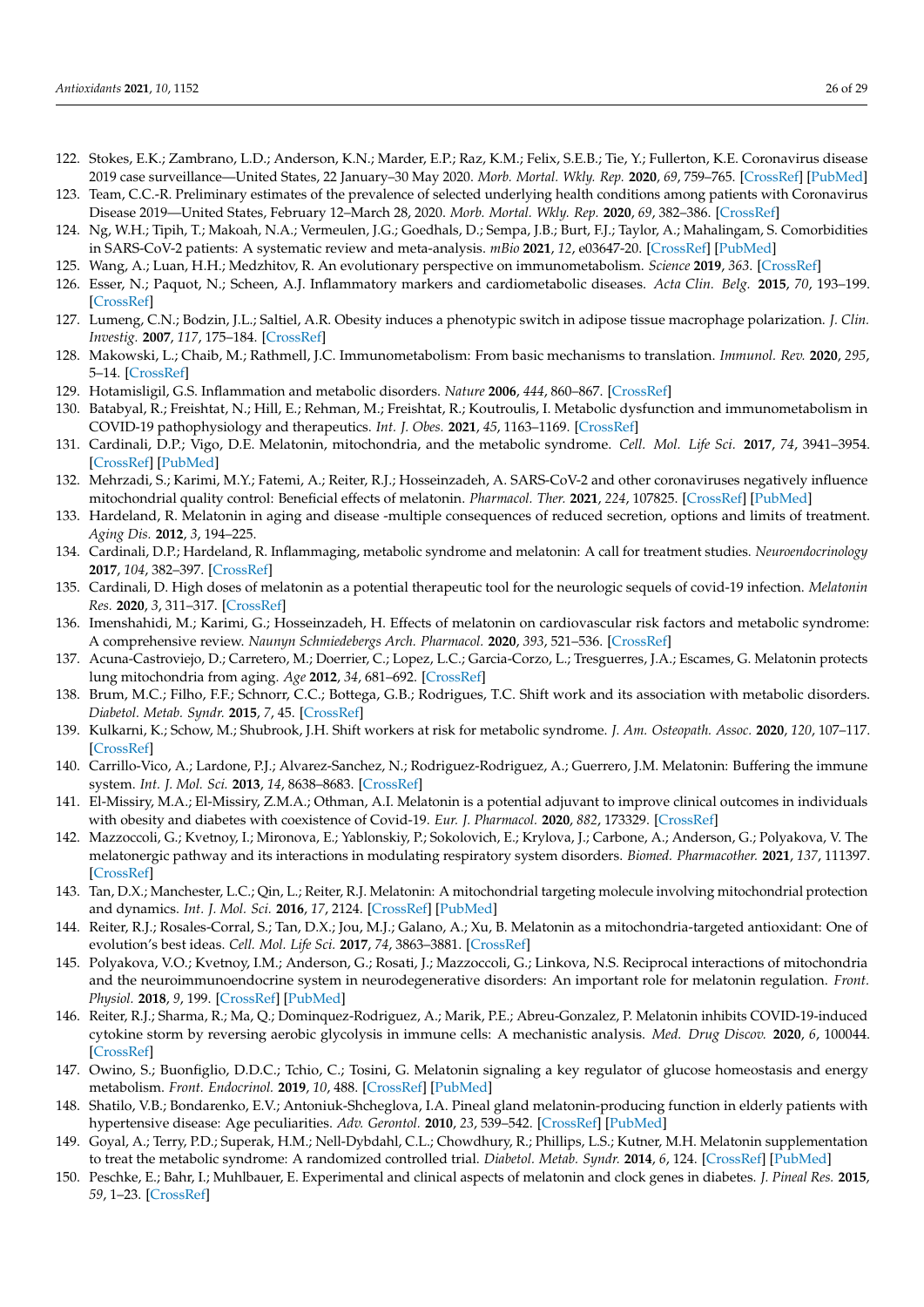- 151. Reutrakul, S.; Sumritsopak, R.; Saetung, S.; Chanprasertyothin, S.; Chailurkit, L.O.; Anothaisintawee, T. Lower nocturnal urinary 6-sulfatoxymelatonin is associated with more severe insulin resistance in patients with prediabetes. *Neurobiol. Sleep Circadian Rhythm.* **2018**, *4*, 10–16. [\[CrossRef\]](http://doi.org/10.1016/j.nbscr.2017.06.001)
- <span id="page-26-0"></span>152. Abood, S.; Abdulsahib, W.; Hussain, S.; Ismail, S. Melatonin potentiates the therapeutic effects of metformin in women with metabolic syndrome. *Sci. Pharm.* **2020**, *88*, 28. [\[CrossRef\]](http://doi.org/10.3390/scipharm88020028)
- <span id="page-26-1"></span>153. Cipolla-Neto, J.; Amaral, F.G.; Afeche, S.C.; Tan, D.X.; Reiter, R.J. Melatonin, energy metabolism, and obesity: A review. *J. Pineal Res.* **2014**, *56*, 371–381. [\[CrossRef\]](http://doi.org/10.1111/jpi.12137) [\[PubMed\]](http://www.ncbi.nlm.nih.gov/pubmed/24654916)
- <span id="page-26-2"></span>154. Shenoy, S. Coronavirus (Covid-19) sepsis: Revisiting mitochondrial dysfunction in pathogenesis, aging, inflammation, and mortality. *Inflamm. Res.* **2020**, *69*, 1077–1085. [\[CrossRef\]](http://doi.org/10.1007/s00011-020-01389-z) [\[PubMed\]](http://www.ncbi.nlm.nih.gov/pubmed/32767095)
- <span id="page-26-3"></span>155. Li, G.; Fan, Y.; Lai, Y.; Han, T.; Li, Z.; Zhou, P.; Pan, P.; Wang, W.; Hu, D.; Liu, X.; et al. Coronavirus infections and immune responses. *J. Med. Virol.* **2020**, *92*, 424–432. [\[CrossRef\]](http://doi.org/10.1002/jmv.25685)
- <span id="page-26-4"></span>156. Pietrobon, A.J.; Teixeira, F.M.E.; Sato, M.N. Immunosenescence and inflammaging: Risk factors of severe COVID-19 in older people. *Front. Immunol.* **2020**, *11*, 579220. [\[CrossRef\]](http://doi.org/10.3389/fimmu.2020.579220)
- <span id="page-26-5"></span>157. Mallapaty, S. The coronavirus is most deadly if you are older and male—New data reveal the risks. *Nature* **2020**, *585*, 16–17. [\[CrossRef\]](http://doi.org/10.1038/d41586-020-02483-2) [\[PubMed\]](http://www.ncbi.nlm.nih.gov/pubmed/32860026)
- <span id="page-26-6"></span>158. Chen, L.D.; Zhang, Z.Y.; Wei, X.J.; Cai, Y.Q.; Yao, W.Z.; Wang, M.H.; Huang, Q.F.; Zhang, X.B. Association between cytokine profiles and lung injury in COVID-19 pneumonia. *Respir. Res.* **2020**, *21*, 201. [\[CrossRef\]](http://doi.org/10.1186/s12931-020-01465-2)
- <span id="page-26-7"></span>159. Dorward, D.A.; Russell, C.D.; Um, I.H.; Elshani, M.; Armstrong, S.D.; Penrice-Randal, R.; Millar, T.; Lerpiniere, C.E.; Tagliavini, G.; Hartley, C.S.; et al. Tissue-specific tolerance in fatal Covid-19. *medRxiv* **2020**. [\[CrossRef\]](http://doi.org/10.1101/2020.07.02.20145003)
- <span id="page-26-8"></span>160. Xu, Z.S.; Shu, T.; Kang, L.; Wu, D.; Zhou, X.; Liao, B.W.; Sun, X.L.; Zhou, X.; Wang, Y.Y. Temporal profiling of plasma cytokines, chemokines and growth factors from mild, severe and fatal COVID-19 patients. *Signal Transduct. Target. Ther.* **2020**, *5*, 100. [\[CrossRef\]](http://doi.org/10.1038/s41392-020-0211-1)
- <span id="page-26-9"></span>161. Blanco-Melo, D.; Nilsson-Payant, B.E.; Liu, W.C.; Uhl, S.; Hoagland, D.; Moller, R.; Jordan, T.X.; Oishi, K.; Panis, M.; Sachs, D.; et al. Imbalanced host response to SARS-CoV-2 drives development of COVID-19. *Cell* **2020**, *181*, 1036–1045. [\[CrossRef\]](http://doi.org/10.1016/j.cell.2020.04.026)
- <span id="page-26-10"></span>162. Yang, J.; Petitjean, S.J.L.; Koehler, M.; Zhang, Q.; Dumitru, A.C.; Chen, W.; Derclaye, S.; Vincent, S.P.; Soumillion, P.; Alsteens, D. Molecular interaction and inhibition of SARS-CoV-2 binding to the ACE2 receptor. *Nat. Commun.* **2020**, *11*, 4541. [\[CrossRef\]](http://doi.org/10.1038/s41467-020-18319-6)
- <span id="page-26-11"></span>163. Ratajczak, M.Z.; Kucia, M. SARS-CoV-2 infection and overactivation of Nlrp3 inflammasome as a trigger of cytokine "storm" and risk factor for damage of hematopoietic stem cells. *Leukemia* **2020**, *34*, 1726–1729. [\[CrossRef\]](http://doi.org/10.1038/s41375-020-0887-9)
- <span id="page-26-12"></span>164. Liu, Y.; Yang, Y.; Zhang, C.; Huang, F.; Wang, F.; Yuan, J.; Wang, Z.; Li, J.; Li, J.; Feng, C.; et al. Clinical and biochemical indexes from 2019-nCoV infected patients linked to viral loads and lung injury. *Sci. China Life Sci.* **2020**, *63*, 364–374. [\[CrossRef\]](http://doi.org/10.1007/s11427-020-1643-8)
- <span id="page-26-13"></span>165. Reiter, R.; Sharma, R.; Ma, Q.; Liu, C.; Manucha, W.; González, P.; Dominguez-Rodriguez, A. Metabolic plasticity of activated immune cells: Advantages for suppression of COVID-19 Disease by melatonin. *Melatonin Res.* **2020**, *3*, 362–379. [\[CrossRef\]](http://doi.org/10.32794/mr11250068)
- <span id="page-26-14"></span>166. Hardeland, R.; Tan, D.-X. Protection by melatonin in respiratory diseases: Valuable information for the treatment of COVID-19. *Melatonin Res.* **2020**, *3*, 264–275. [\[CrossRef\]](http://doi.org/10.32794/mr11250061)
- <span id="page-26-15"></span>167. Hosseinzadeh, A.; Javad-Moosavi, S.A.; Reiter, R.J.; Hemati, K.; Ghaznavi, H.; Mehrzadi, S. Idiopathic pulmonary fibrosis (IPF) signaling pathways and protective roles of melatonin. *Life Sci.* **2018**, *201*, 17–29. [\[CrossRef\]](http://doi.org/10.1016/j.lfs.2018.03.032) [\[PubMed\]](http://www.ncbi.nlm.nih.gov/pubmed/29567077)
- <span id="page-26-16"></span>168. Zhao, X.; Sun, J.; Su, W.; Shan, H.; Zhang, B.; Wang, Y.; Shabanova, A.; Shan, H.; Liang, H. Melatonin protects against lung fibrosis by regulating the Hippo/YAP pathway. *Int. J. Mol. Sci.* **2018**, *19*, 1118. [\[CrossRef\]](http://doi.org/10.3390/ijms19041118) [\[PubMed\]](http://www.ncbi.nlm.nih.gov/pubmed/29642520)
- <span id="page-26-17"></span>169. Hardeland, R. Aging, melatonin, and the pro- and anti-inflammatory networks. *Int. J. Mol. Sci.* **2019**, *20*, 1223. [\[CrossRef\]](http://doi.org/10.3390/ijms20051223) [\[PubMed\]](http://www.ncbi.nlm.nih.gov/pubmed/30862067)
- <span id="page-26-18"></span>170. Pal, P.K.; Chattopadhyay, A.; Bandyopadhyay, D. Melatonin as a potential therapeutic molecule against COVID-19 associated gastrointestinal complications: An unrevealed link. *Melatonin Res.* **2020**, *3*, 417–435. [\[CrossRef\]](http://doi.org/10.32794/mr11250070)
- <span id="page-26-19"></span>171. Zeppa, S.D.; Agostini, D.; Piccoli, G.; Stocchi, V.; Sestili, P. Gut microbiota status in COVID-19: An unrecognized player? *Front. Cell. Infect. Microbiol.* **2020**, *10*, 576551. [\[CrossRef\]](http://doi.org/10.3389/fcimb.2020.576551)
- <span id="page-26-20"></span>172. Paulose, J.K.; Wright, J.M.; Patel, A.G.; Cassone, V.M. Human gut bacteria are sensitive to melatonin and express endogenous circadian rhythmicity. *PLoS ONE* **2016**, *11*, e0146643. [\[CrossRef\]](http://doi.org/10.1371/journal.pone.0146643)
- <span id="page-26-21"></span>173. Anderson, G.; Reiter, R. COVID-19 pathophysiology: Interactions of gut microbiome, melatonin, vitamin D, stress, kynurenine and the alpha 7 nicotinic receptor: Treatment implications. *Melatonin Res.* **2020**, *3*, 322–345. [\[CrossRef\]](http://doi.org/10.32794/mr11250066)
- <span id="page-26-22"></span>174. Zarezadeh, M.; Khorshidi, M.; Emami, M.; Janmohammadi, P.; Kord-Varkaneh, H.; Mousavi, S.M.; Mohammed, S.H.; Saedisomeolia, A.; Alizadeh, S. Melatonin supplementation and pro-inflammatory mediators: A systematic review and meta-analysis of clinical trials. *Eur. J. Nutr.* **2020**, *59*, 1803–1813. [\[CrossRef\]](http://doi.org/10.1007/s00394-019-02123-0) [\[PubMed\]](http://www.ncbi.nlm.nih.gov/pubmed/31679041)
- <span id="page-26-23"></span>175. Tamtaji, O.R.; Mobini, M.; Reiter, R.J.; Azami, A.; Gholami, M.S.; Asemi, Z. Melatonin, a toll-like receptor inhibitor: Current status and future perspectives. *J. Cell. Physiol.* **2019**, *234*, 7788–7795. [\[CrossRef\]](http://doi.org/10.1002/jcp.27698)
- <span id="page-26-24"></span>176. Farre-Alins, V.; Narros-Fernandez, P.; Palomino-Antolin, A.; Decouty-Perez, C.; Lopez-Rodriguez, A.B.; Parada, E.; Munoz-Montero, A.; Gomez-Rangel, V.; Lopez-Munoz, F.; Ramos, E.; et al. Melatonin reduces NLRP3 inflammasome activation by increasing alpha7 nAChR-mediated autophagic flux. *Antioxidants* **2020**, *9*, 1299. [\[CrossRef\]](http://doi.org/10.3390/antiox9121299)
- <span id="page-26-25"></span>177. Choudhury, A.; Das, N.C.; Patra, R.; Mukherjee, S. In silico analyses on the comparative sensing of SARS-CoV-2 mRNA by the intracellular TLRs of humans. *J. Med. Virol.* **2021**, *93*, 2476–2486. [\[CrossRef\]](http://doi.org/10.1002/jmv.26776)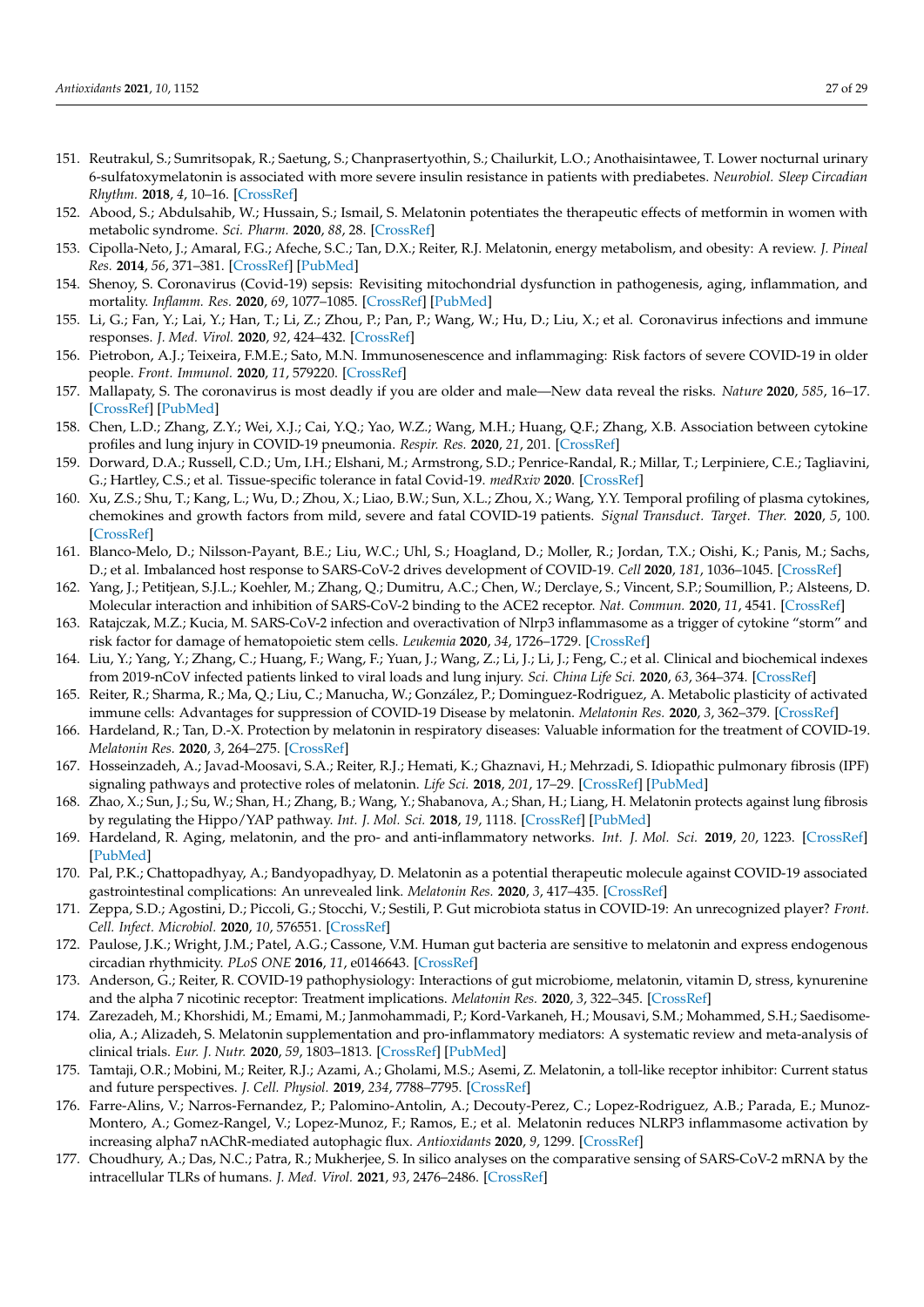- <span id="page-27-0"></span>178. Volt, H.; Garcia, J.A.; Doerrier, C.; Diaz-Casado, M.E.; Guerra-Librero, A.; Lopez, L.C.; Escames, G.; Tresguerres, J.A.; Acuna-Castroviejo, D. Same molecule but different expression: Aging and sepsis trigger NLRP3 inflammasome activation, a target of melatonin. *J. Pineal Res.* **2016**, *60*, 193–205. [\[CrossRef\]](http://doi.org/10.1111/jpi.12303)
- <span id="page-27-1"></span>179. Zhang, Y.; Li, X.; Grailer, J.J.; Wang, N.; Wang, M.; Yao, J.; Zhong, R.; Gao, G.F.; Ward, P.A.; Tan, D.X.; et al. Melatonin alleviates acute lung injury through inhibiting the NLRP3 inflammasome. *J. Pineal Res.* **2016**, *60*, 405–414. [\[CrossRef\]](http://doi.org/10.1111/jpi.12322) [\[PubMed\]](http://www.ncbi.nlm.nih.gov/pubmed/26888116)
- <span id="page-27-2"></span>180. De Rivero Vaccari, J.C.; Dietrich, W.D.; Keane, R.W.; de Rivero Vaccari, J.P. The inflammasome in times of COVID-19. *Front. Immunol.* **2020**, *11*, 583373. [\[CrossRef\]](http://doi.org/10.3389/fimmu.2020.583373) [\[PubMed\]](http://www.ncbi.nlm.nih.gov/pubmed/33149733)
- <span id="page-27-3"></span>181. Cuadrado, A.; Pajares, M.; Benito, C.; Jimenez-Villegas, J.; Escoll, M.; Fernandez-Gines, R.; Garcia Yague, A.J.; Lastra, D.; Manda, G.; Rojo, A.I.; et al. Can activation of NRF2 be a strategy against COVID-19? *Trends Pharmacol. Sci.* **2020**, *41*, 598–610. [\[CrossRef\]](http://doi.org/10.1016/j.tips.2020.07.003) [\[PubMed\]](http://www.ncbi.nlm.nih.gov/pubmed/32711925)
- <span id="page-27-4"></span>182. Xia, Y.; Chen, S.; Zeng, S.; Zhao, Y.; Zhu, C.; Deng, B.; Zhu, G.; Yin, Y.; Wang, W.; Hardeland, R.; et al. Melatonin in macrophage biology: Current understanding and future perspectives. *J. Pineal Res.* **2019**, *66*, e12547. [\[CrossRef\]](http://doi.org/10.1111/jpi.12547)
- <span id="page-27-5"></span>183. Carrillo-Vico, A.; Calvo, J.R.; Abreu, P.; Lardone, P.J.; Garcia-Maurino, S.; Reiter, R.J.; Guerrero, J.M. Evidence of melatonin synthesis by human lymphocytes and its physiological significance: Possible role as intracrine, autocrine, and/or paracrine substance. *FASEB J.* **2004**, *18*, 537–539. [\[CrossRef\]](http://doi.org/10.1096/fj.03-0694fje) [\[PubMed\]](http://www.ncbi.nlm.nih.gov/pubmed/14715696)
- <span id="page-27-6"></span>184. Fernandes, P.A.; Cecon, E.; Markus, R.P.; Ferreira, Z.S. Effect of TNF-alpha on the melatonin synthetic pathway in the rat pineal gland: Basis for a 'feedback' of the immune response on circadian timing. *J. Pineal Res.* **2006**, *41*, 344–350. [\[CrossRef\]](http://doi.org/10.1111/j.1600-079X.2006.00373.x) [\[PubMed\]](http://www.ncbi.nlm.nih.gov/pubmed/17014691)
- <span id="page-27-7"></span>185. Baumgartner, L.; Lam, K.; Lai, J.; Barnett, M.; Thompson, A.; Gross, K.; Morris, A. Effectiveness of melatonin for the prevention of intensive care unit delirium. *Pharmacotherapy* **2019**, *39*, 280–287. [\[CrossRef\]](http://doi.org/10.1002/phar.2222)
- <span id="page-27-8"></span>186. Bouhafs, R.K.; Jarstrand, C. Effects of antioxidants on surfactant peroxidation by stimulated human polymorphonuclear leukocytes. *Free Radic. Res.* **2002**, *36*, 727–734. [\[CrossRef\]](http://doi.org/10.1080/10715760290032593)
- <span id="page-27-9"></span>187. Russell, O.M.; Gorman, G.S.; Lightowlers, R.N.; Turnbull, D.M. Mitochondrial diseases: Hope for the future. *Cell* **2020**, *181*, 168–188. [\[CrossRef\]](http://doi.org/10.1016/j.cell.2020.02.051)
- <span id="page-27-10"></span>188. Anand, S.K.; Tikoo, S.K. Viruses as modulators of mitochondrial functions. *Adv. Virol.* **2013**, *2013*, 738794. [\[CrossRef\]](http://doi.org/10.1155/2013/738794) [\[PubMed\]](http://www.ncbi.nlm.nih.gov/pubmed/24260034)
- <span id="page-27-11"></span>189. Tiku, V.; Tan, M.W.; Dikic, I. Mitochondrial functions in infection and immunity. *Trends Cell Biol.* **2020**, *30*, 263–275. [\[CrossRef\]](http://doi.org/10.1016/j.tcb.2020.01.006) [\[PubMed\]](http://www.ncbi.nlm.nih.gov/pubmed/32200805)
- <span id="page-27-12"></span>190. Singh, K.K.; Chaubey, G.; Chen, J.Y.; Suravajhala, P. Decoding SARS-CoV-2 hijacking of host mitochondria in COVID-19 pathogenesis. *Am. J. Physiol. Cell Physiol.* **2020**, *319*, C258–C267. [\[CrossRef\]](http://doi.org/10.1152/ajpcell.00224.2020)
- <span id="page-27-13"></span>191. Thompson, E.A.; Cascino, K.; Ordonez, A.A.; Zhou, W.; Vaghasia, A.; Hamacher-Brady, A.; Brady, N.R.; Sun, I.H.; Wang, R.; Rosenberg, A.Z.; et al. Mitochondrial induced T cell apoptosis and aberrant myeloid metabolic programs define distinct immune cell subsets during acute and recovered SARS-CoV-2 infection. *medRxiv* **2020**. [\[CrossRef\]](http://doi.org/10.1101/2020.09.10.20186064)
- <span id="page-27-14"></span>192. Guzzi, P.H.; Mercatelli, D.; Ceraolo, C.; Giorgi, F.M. Master regulator analysis of the SARS-CoV-2/human interactome. *J. Clin. Med.* **2020**, *9*, 982. [\[CrossRef\]](http://doi.org/10.3390/jcm9040982) [\[PubMed\]](http://www.ncbi.nlm.nih.gov/pubmed/32244779)
- <span id="page-27-15"></span>193. Srinivasan, S.; Cui, H.; Gao, Z.; Liu, M.; Lu, S.; Mkandawire, W.; Narykov, O.; Sun, M.; Korkin, D. Structural genomics of SARS-CoV-2 indicates evolutionary conserved functional regions of viral proteins. *Viruses* **2020**, *12*, 360. [\[CrossRef\]](http://doi.org/10.3390/v12040360) [\[PubMed\]](http://www.ncbi.nlm.nih.gov/pubmed/32218151)
- <span id="page-27-16"></span>194. Wu, K.; Zou, J.; Chang, H.Y. RNA-GPS predicts SARS-CoV-2 RNA localization to host mitochondria and nucleolus. *bioRxiv* **2020**. [\[CrossRef\]](http://doi.org/10.1101/2020.04.28.065201)
- <span id="page-27-17"></span>195. Gatti, P.; Ilamathi, H.S.; Todkar, K.; Germain, M. Mitochondria targeted viral replication and survival strategies-prospective on SARS-CoV-2. *Front. Pharmacol.* **2020**, *11*, 578599. [\[CrossRef\]](http://doi.org/10.3389/fphar.2020.578599)
- <span id="page-27-18"></span>196. Picca, A.; Lezza, A.M.S.; Leeuwenburgh, C.; Pesce, V.; Calvani, R.; Landi, F.; Bernabei, R.; Marzetti, E. Fueling inflamm-aging through mitochondrial dysfunction: Mechanisms and molecular targets. *Int. J. Mol. Sci.* **2017**, *18*, 933. [\[CrossRef\]](http://doi.org/10.3390/ijms18050933) [\[PubMed\]](http://www.ncbi.nlm.nih.gov/pubmed/28452964)
- <span id="page-27-19"></span>197. Gardinassi, L.G.; Souza, C.O.S.; Sales-Campos, H.; Fonseca, S.G. Immune and metabolic signatures of COVID-19 revealed by transcriptomics data reuse. *Front. Immunol.* **2020**, *11*, 1636. [\[CrossRef\]](http://doi.org/10.3389/fimmu.2020.01636)
- <span id="page-27-20"></span>198. Singh, K.; Chen, Y.C.; Judy, J.T.; Seifuddin, F.; Tunc, I.; Pirooznia, M. Network analysis and transcriptome profiling identify autophagic and mitochondrial dysfunctions in SARS-CoV-2 infection. *bioRxiv* **2020**. [\[CrossRef\]](http://doi.org/10.1101/2020.05.13.092536)
- <span id="page-27-21"></span>199. Jin, J.M.; Bai, P.; He, W.; Wu, F.; Liu, X.F.; Han, D.M.; Liu, S.; Yang, J.K. Gender differences in patients with COVID-19: Focus on severity and mortality. *Front. Public Health* **2020**, *8*, 152. [\[CrossRef\]](http://doi.org/10.3389/fpubh.2020.00152)
- <span id="page-27-22"></span>200. Ventura-Clapier, R.; Moulin, M.; Piquereau, J.; Lemaire, C.; Mericskay, M.; Veksler, V.; Garnier, A. Mitochondria: A central target for sex differences in pathologies. *Clin. Sci.* **2017**, *131*, 803–822. [\[CrossRef\]](http://doi.org/10.1042/CS20160485)
- <span id="page-27-23"></span>201. Kloc, M.; Ghobrial, R.M.; Kubiak, J.Z. The role of genetic sex and mitochondria in response to COVID-19 infection. *Int. Arch. Allergy Immunol.* **2020**, *181*, 629–634. [\[CrossRef\]](http://doi.org/10.1159/000508560)
- <span id="page-27-24"></span>202. Vazquez, C.; Horner, S.M. MAVS coordination of antiviral innate immunity. *J. Virol.* **2015**, *89*, 6974–6977. [\[CrossRef\]](http://doi.org/10.1128/JVI.01918-14)
- <span id="page-27-25"></span>203. Jiang, H.W.; Zhang, H.N.; Meng, Q.F.; Xie, J.; Li, Y.; Chen, H.; Zheng, Y.X.; Wang, X.N.; Qi, H.; Zhang, J.; et al. SARS-CoV-2 Orf9b suppresses type I interferon responses by targeting TOM70. *Cell. Mol. Immunol.* **2020**, *17*, 998–1000. [\[CrossRef\]](http://doi.org/10.1038/s41423-020-0514-8)
- <span id="page-27-26"></span>204. Miller, B.; Silverstein, A.; Flores, M.; Cao, K.; Kumagai, H.; Mehta, H.H.; Yen, K.; Kim, S.J.; Cohen, P. Host mitochondrial transcriptome response to SARS-CoV-2 in multiple cell models and clinical samples. *Sci. Rep.* **2021**, *11*, 3. [\[CrossRef\]](http://doi.org/10.1038/s41598-020-79552-z)
- <span id="page-27-27"></span>205. Venegas, C.; Garcia, J.A.; Escames, G.; Ortiz, F.; Lopez, A.; Doerrier, C.; Garcia-Corzo, L.; Lopez, L.C.; Reiter, R.J.; Acuña-Castroviejo, D. Extrapineal melatonin: Analysis of its subcellular distribution and daily fluctuations. *J. Pineal Res.* **2012**, *52*, 217–227. [\[CrossRef\]](http://doi.org/10.1111/j.1600-079X.2011.00931.x)